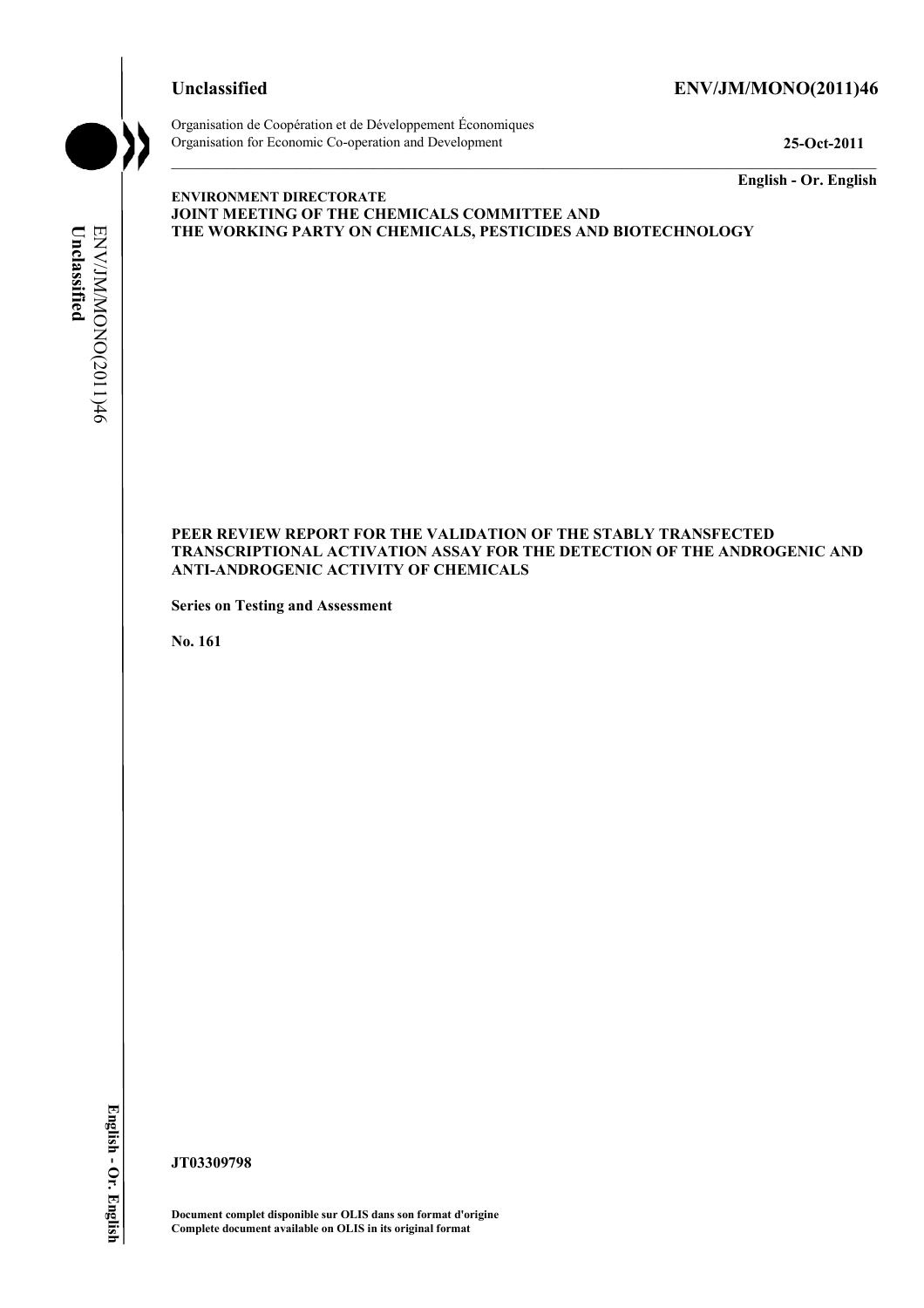## ENV/JM/MONO(2011)46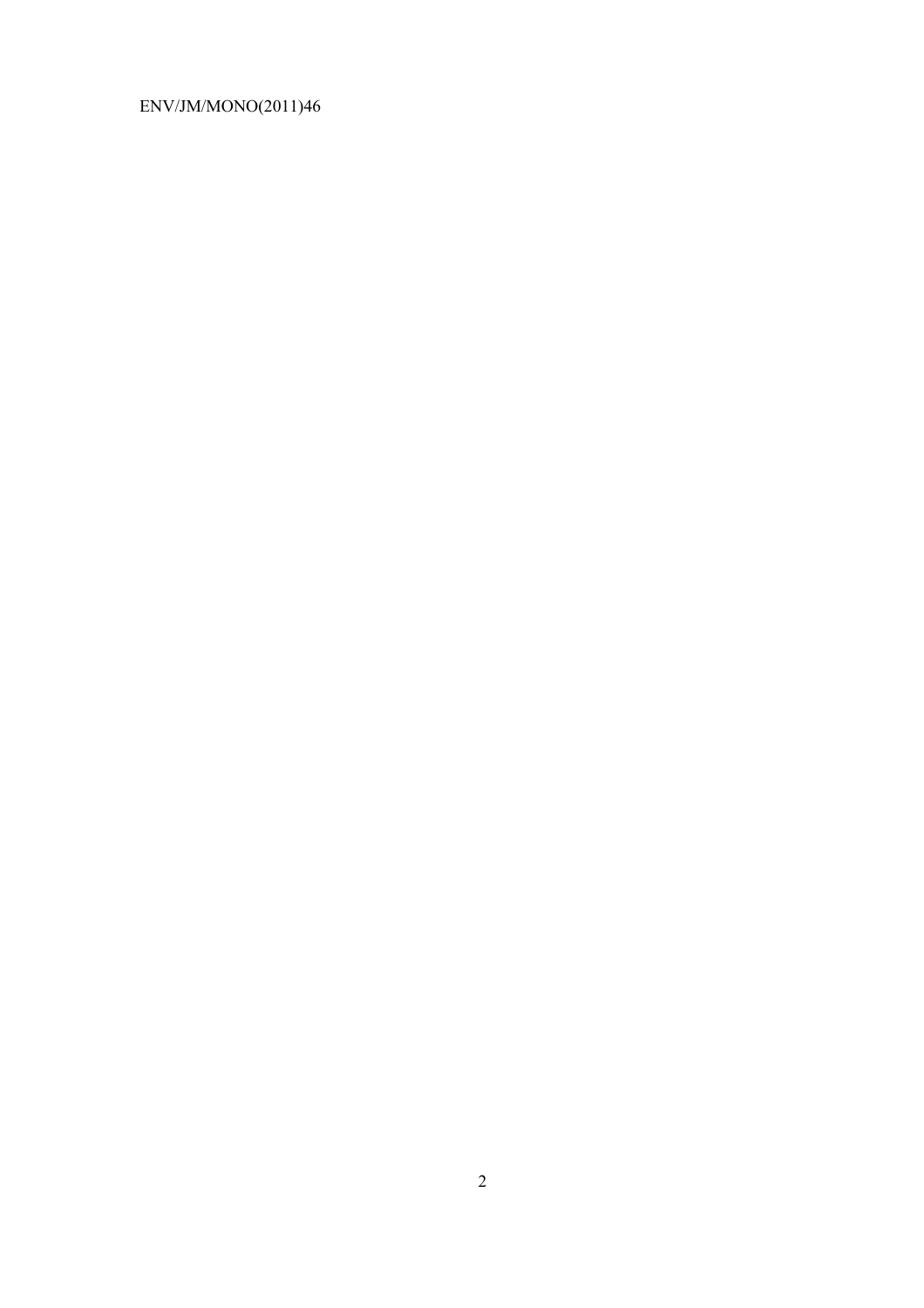**OECD Environment, Health and Safety Publications**  Series on Testing and Assessment

**No. 161** 

#### **PEER REVIEW REPORT FOR THE VALIDATION OF THE STABLY TRANSFECTED TRANSCRIPTIONAL ACTIVATION ASSAY FOR THE DETECTION OF THE ANDROGENIC AND ANTI-ANDROGENIC ACTIVITY OF CHEMICALS**



INTER-ORGANIZATION PROGRAMME FOR THE SOUND MANAGEMENT OF CHEMICALS

A cooperative agreement among FAO, ILO, UNEP, UNIDO, UNITAR, WHO, World Bank and OECD

**Environment Directorate ORGANISATION FOR ECONOMIC CO-OPERATION AND DEVELOPMENT** 

Paris 2011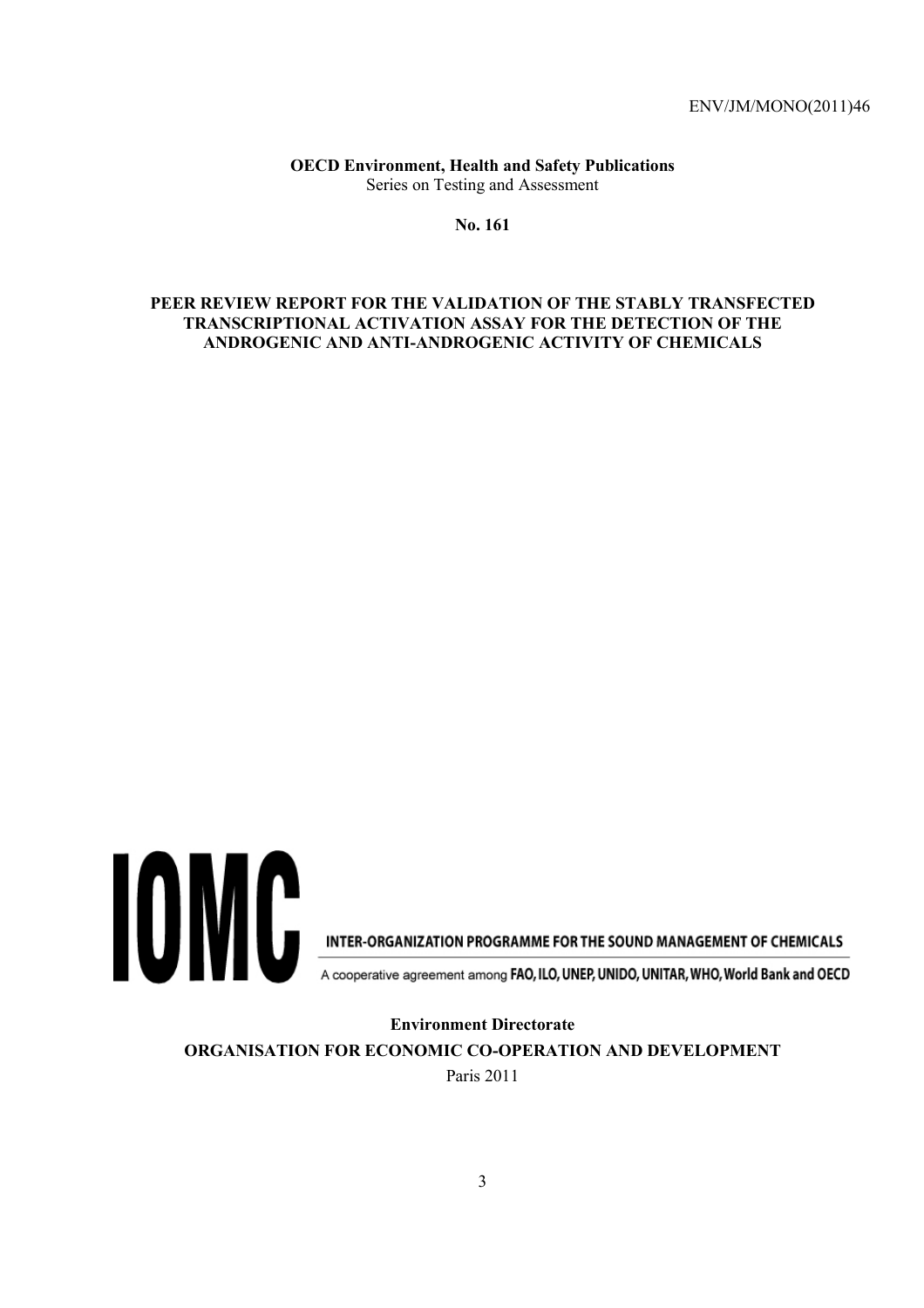#### **Also published in the Series on Testing and Assessment:**

No. 1, *Guidance Document for the Development of OECD Guidelines for Testing of Chemicals (1993; reformatted 1995, revised 2006)*

No. 2, *Detailed Review Paper on Biodegradability Testing (1995)*

No. 3, *Guidance Document for Aquatic Effects Assessment (1995)* 

No. 4, *Report of the OECD Workshop on Environmental Hazard/Risk Assessment (1995)*

No. 5, *Report of the SETAC/OECD Workshop on Avian Toxicity Testing (1996)*

No. 6, *Report of the Final Ring-test of the Daphnia magna Reproduction Test (1997)*

No. 7, *Guidance Document on Direct Phototransformation of Chemicals in Water (1997)* 

No. 8, *Report of the OECD Workshop on Sharing Information about New Industrial Chemicals Assessment (1997)*

No. 9, *Guidance Document for the Conduct of Studies of Occupational Exposure to Pesticides during Agricultural Application (1997)*

No. 10, *Report of the OECD Workshop on Statistical Analysis of Aquatic Toxicity Data (1998)*

No. 11, *Detailed Review Paper on Aquatic Testing Methods for Pesticides and industrial Chemicals (1998)*

No. 12, *Detailed Review Document on Classification Systems for Germ Cell Mutagenicity in OECD Member Countries (1998)*

No. 13, *Detailed Review Document on Classification Systems for Sensitising Substances in OECD Member Countries 1998)*

No. 14, *Detailed Review Document on Classification Systems for Eye Irritation/Corrosion in OECD Member Countries (1998)*

No. 15, *Detailed Review Document on Classification Systems for Reproductive Toxicity in OECD Member Countries (1998)*

No. 16, *Detailed Review Document on Classification Systems for Skin Irritation/Corrosion in OECD Member Countries (1998)*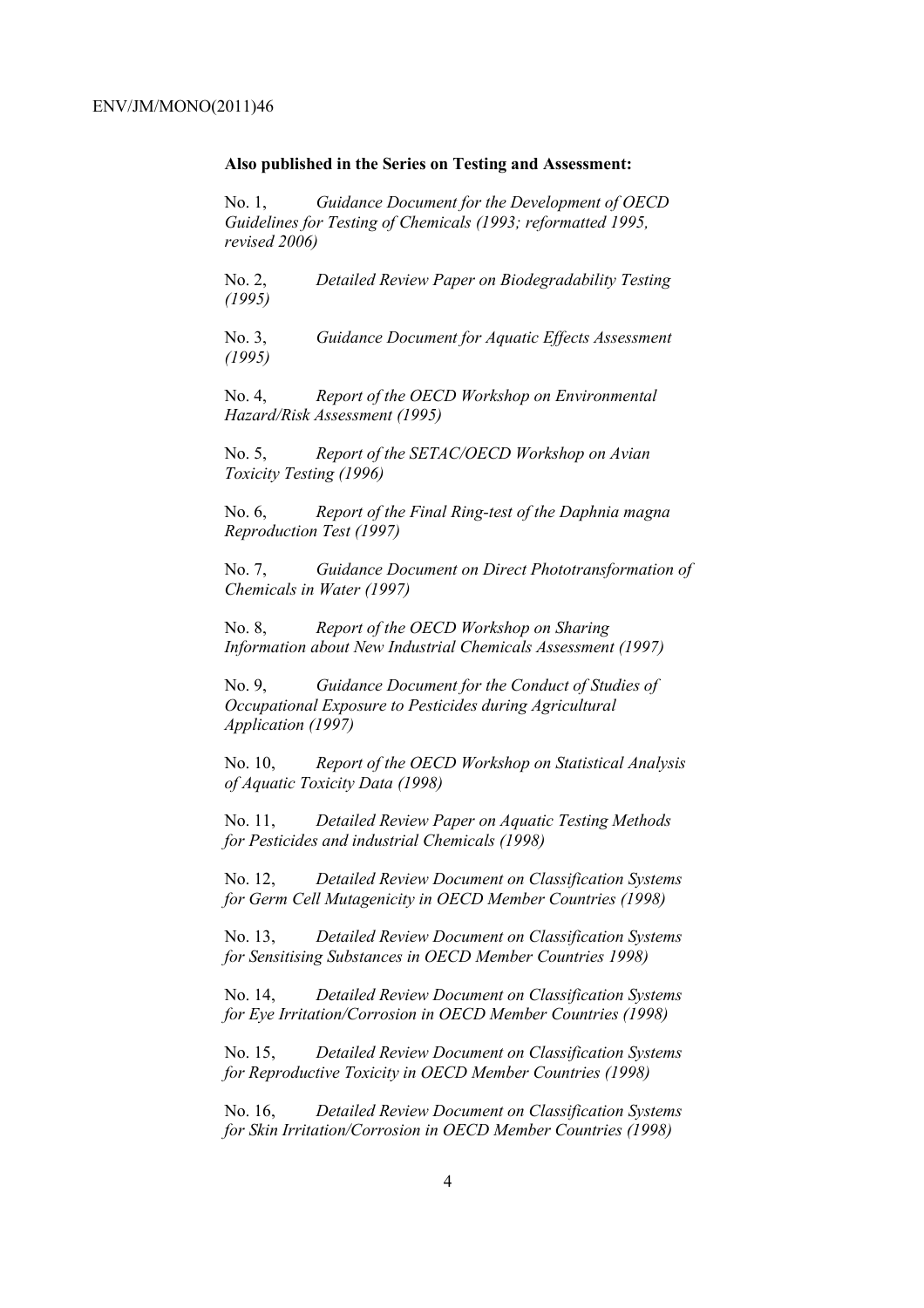No. 17, *Environmental Exposure Assessment Strategies for Existing Industrial Chemicals in OECD Member Countries (1999)*

No. 18, *Report of the OECD Workshop on Improving the Use of Monitoring Data in the Exposure Assessment of Industrial Chemicals (2000)*

No. 19, *Guidance Document on the Recognition, Assessment and Use of Clinical Signs as Humane Endpoints for Experimental Animals used in Safety Evaluation (1999)*

No. 20, *Revised Draft Guidance Document for Neurotoxicity Testing (2004)*

No. 21, *Detailed Review Paper: Appraisal of Test Methods for Sex Hormone Disrupting Chemicals (2000)*

No. 22, *Guidance Document for the Performance of Out-door Monolith Lysimeter Studies (2000)*

No. 23, *Guidance Document on Aquatic Toxicity Testing of Difficult Substances and Mixtures (2000)*

No. 24, *Guidance Document on Acute Oral Toxicity Testing (2001)*

No. 25, *Detailed Review Document on Hazard Classification Systems for Specifics Target Organ Systemic Toxicity Repeated Exposure in OECD Member Countries (2001)*

No. 26, *Revised Analysis of Responses Received from Member Countries to the Questionnaire on Regulatory Acute Toxicity Data Needs (2001)*

No 27, *Guidance Document on the Use of the Harmonised System for the Classification of Chemicals which are Hazardous for the Aquatic Environment (2001)*

No 28, *Guidance Document for the Conduct of Skin Absorption Studies (2004)*

No 29, *Guidance Document on Transformation/Dissolution of Metals and Metal Compounds in Aqueous Media (2001)*

No 30, *Detailed Review Document on Hazard Classification Systems for Mixtures (2001)*

No 31, *Detailed Review Paper on Non-Genotoxic Carcinogens Detection: The Performance of In-Vitro Cell Transformation Assays (2007)*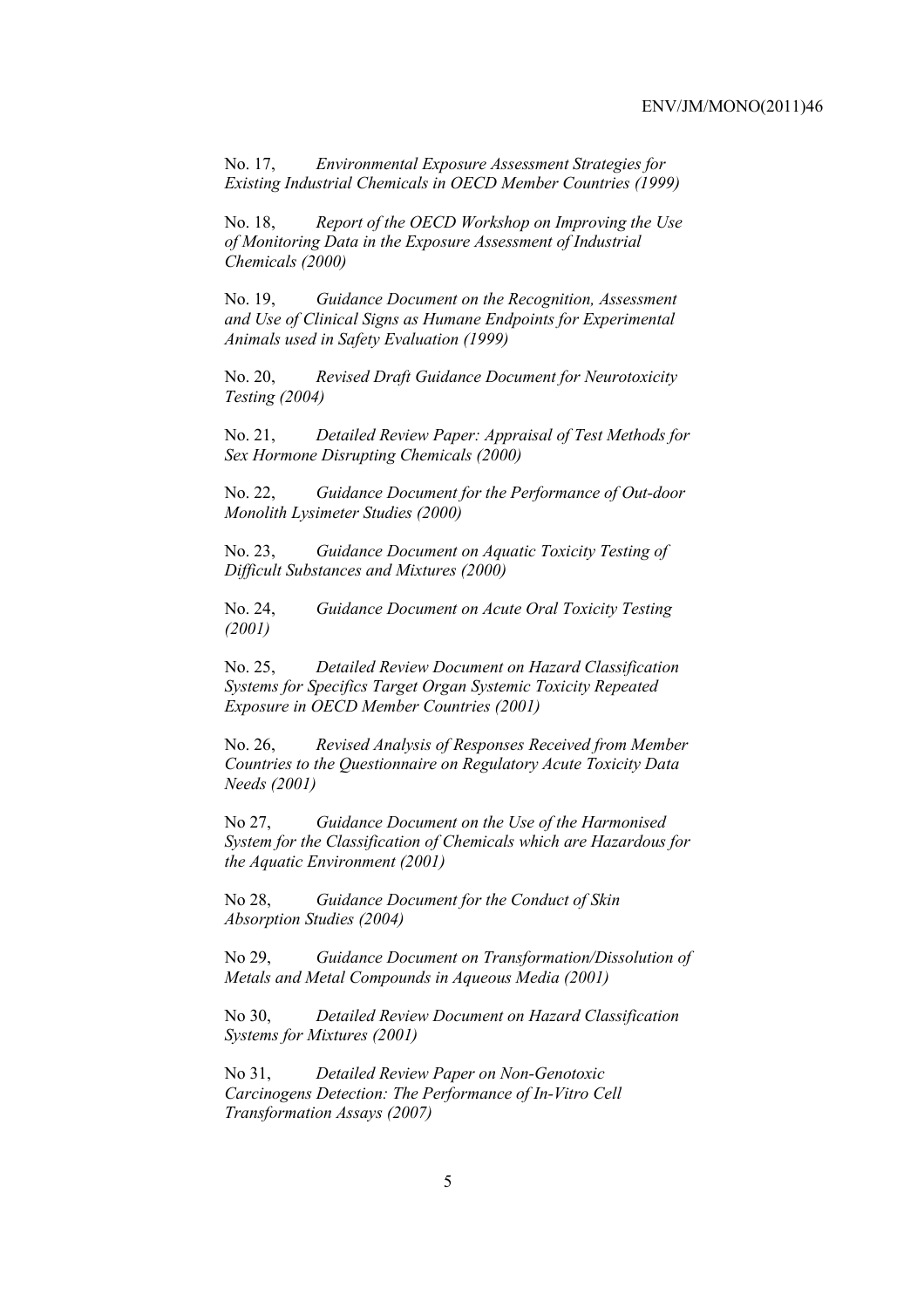No. 32, *Guidance Notes for Analysis and Evaluation of Repeat-Dose Toxicity Studies (2000)* 

No. 33, *Harmonised Integrated Classification System for Human Health and Environmental Hazards of Chemical Substances and Mixtures (2001)*

No. 34, *Guidance Document on the Development, Validation and Regulatory Acceptance of New and Updated Internationally Acceptable Test Methods in Hazard Assessment (2005)*

No. 35, *Guidance notes for analysis and evaluation of chronic toxicity and carcinogenicity studies (2002)*

No. 36, *Report of the OECD/UNEP Workshop on the use of Multimedia Models for estimating overall Environmental Persistence and long range Transport in the context of PBTS/POPS Assessment (2002)*

No. 37, *Detailed Review Document on Classification Systems for Substances Which Pose an Aspiration Hazard (2002)*

No. 38, *Detailed Background Review of the Uterotrophic Assay Summary of the Available Literature in Support of the Project of the OECD Task Force on Endocrine Disrupters Testing and Assessment (EDTA) to Standardise and Validate the Uterotrophic Assay (2003)*

No. 39, *Guidance Document on Acute Inhalation Toxicity Testing (in preparation)*

No. 40, *Detailed Review Document on Classification in OECD Member Countries of Substances and Mixtures Which Cause Respiratory Tract Irritation and Corrosion (2003)*

No. 41, *Detailed Review Document on Classification in OECD Member Countries of Substances and Mixtures which in Contact with Water Release Toxic Gases (2003)*

No. 42, *Guidance Document on Reporting Summary Information on Environmental, Occupational and Consumer Exposure (2003)*

No. 43, *Guidance Document on Mammalian Reproductive Toxicity Testing and Assessment (2008)*

No. 44, *Description of Selected Key Generic Terms Used in Chemical Hazard/Risk Assessment (2003)* 

No. 45, *Guidance Document on the Use of Multimedia Models for Estimating Overall Environmental Persistence and Long-range Transport (2004)*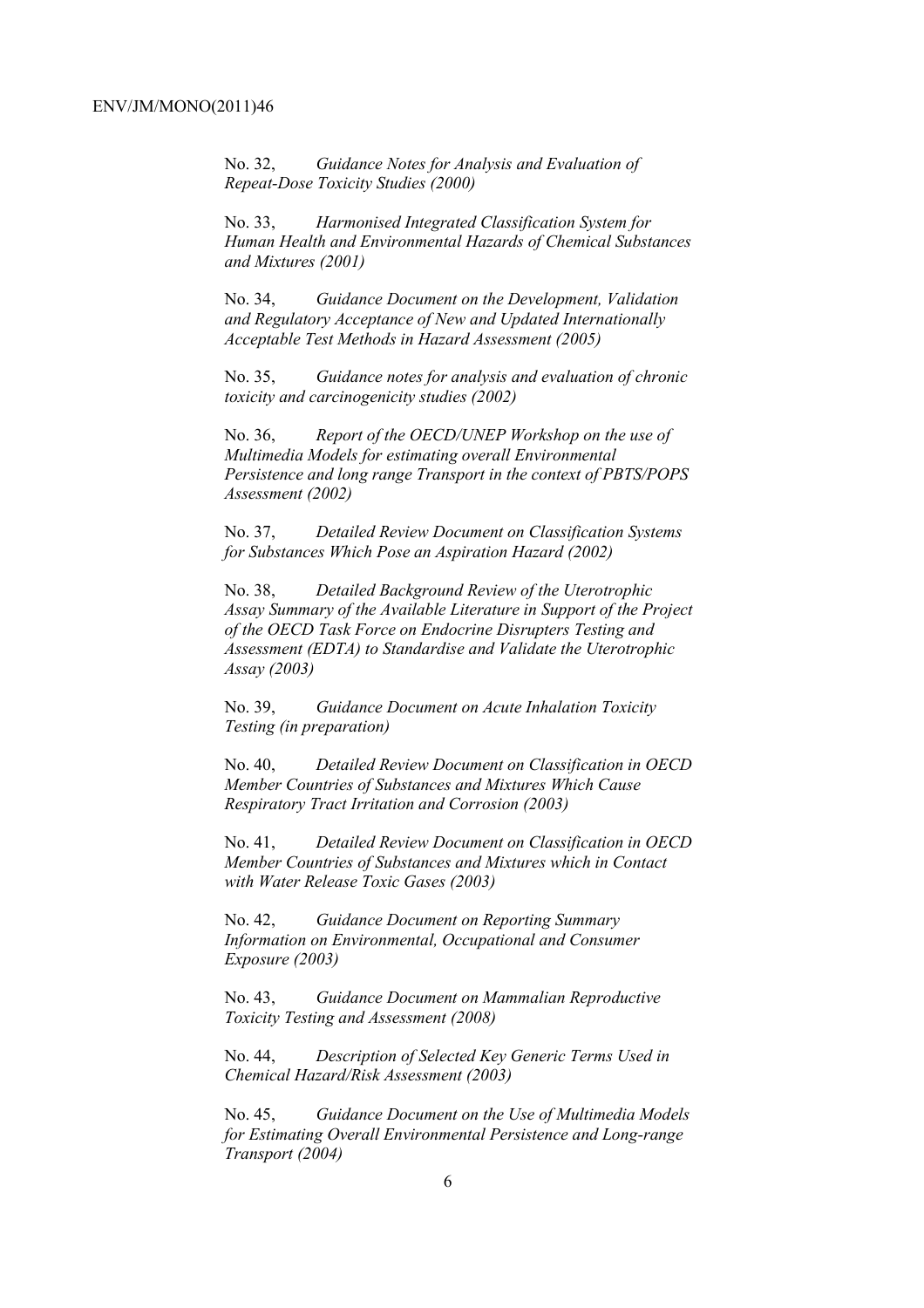No. 46*, Detailed Review Paper on Amphibian Metamorphosis Assay for the Detection of Thyroid Active Substances (2004)* 

No. 47, *Detailed Review Paper on Fish Screening Assays for the Detection of Endocrine Active Substances (2004)* 

No. 48, *New Chemical Assessment Comparisons and Implications for Work Sharing (2004)* 

No. 49, *Report from the Expert Group on (Quantitative) Structure-Activity Relationships [(Q)SARs] on the Principles for the Validation of (Q)SARs (2004)* 

No. 50, *Report of the OECD/IPCS Workshop on Toxicogenomics (2005)* 

No. 51, *Approaches to Exposure Assessment in OECD Member Countries: Report from the Policy Dialogue on Exposure Assessment in June 2005 (2006)* 

No. 52, *Comparison of emission estimation methods used in Pollutant Release and Transfer Registers (PRTRs) and Emission Scenario Documents (ESDs): Case study of pulp and paper and textile sectors (2006)* 

No. 53, *Guidance Document on Simulated Freshwater Lentic Field Tests (Outdoor Microcosms and Mesocosms) (2006)* 

No. 54*, Current Approaches in the Statistical Analysis of Ecotoxicity Data: A Guidance to Application (2006)* 

No. 55, *Detailed Review Paper on Aquatic Arthropods in Life Cycle Toxicity Tests with an Emphasis on Developmental, Reproductive and Endocrine Disruptive Effects (2006)* 

No. 56, *Guidance Document on the Breakdown of Organic Matter in Litter Bags (2006)* 

No. 57, *Detailed Review Paper on Thyroid Hormone Disruption Assays (2006)* 

No. 58, *Report on the Regulatory Uses and Applications in OECD Member Countries of (Quantitative) Structure-Activity Relationship [(Q)SAR] Models in the Assessment of New and Existing Chemicals (2006)* 

No. 59, *Report of the Validation of the Updated Test Guideline 407: Repeat Dose 28-Day Oral Toxicity Study in Laboratory Rats (2006)*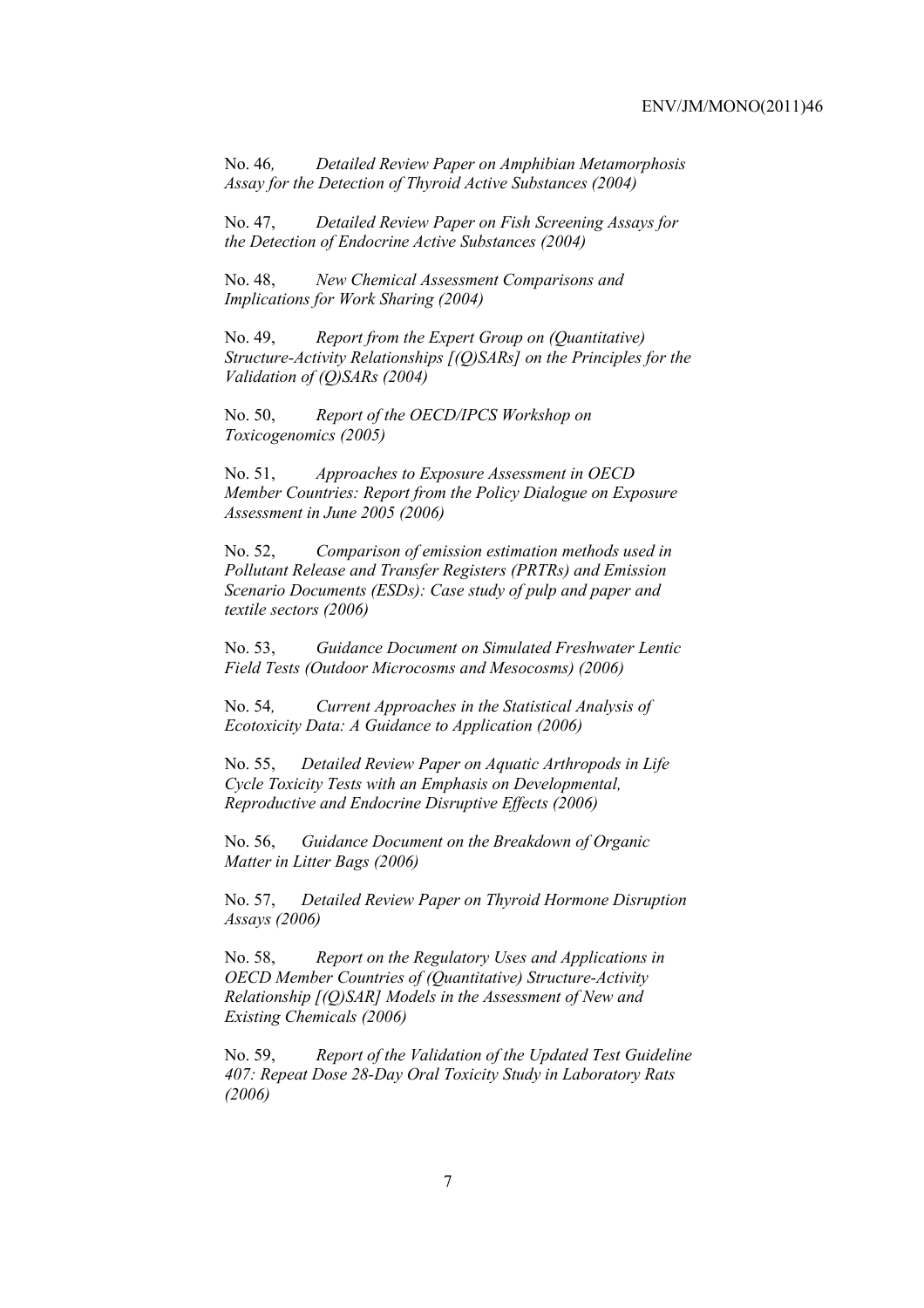No. 60, *Report of the Initial Work Towards the Validation of the 21-Day Fish Screening Assay for the Detection of Endocrine Active Substances (Phase 1A) (2006)* 

No. 61, *Report of the Validation of the 21-Day Fish Screening Assay for the Detection of Endocrine Active Substances (Phase 1B) (2006)* 

No. 62, *Final OECD Report of the Initial Work Towards the Validation of the Rat Hershberger Assay: Phase-1, Androgenic Response to Testosterone Propionate, and Anti-Androgenic Effects of Flutamide (2006)* 

No. 63, *Guidance Document on the Definition of Residue (2006)* 

No. 64, *Guidance Document on Overview of Residue Chemistry Studies (2006)* 

No. 65, *OECD Report of the Initial Work Towards the Validation of the Rodent Uterotrophic Assay - Phase 1 (2006)* 

No. 66, *OECD Report of the Validation of the Rodent Uterotrophic Bioassay: Phase 2. Testing of Potent and Weak Oestrogen Agonists by Multiple Laboratories (2006)* 

No. 67, *Additional data supporting the Test Guideline on the Uterotrophic Bioassay in rodents (2007)* 

No. 68, *Summary Report of the Uterotrophic Bioassay Peer Review Panel, including Agreement of the Working Group of the National Coordinators of the Test Guidelines Programme on the follow up of this report (2006)* 

No. 69, *Guidance Document on the Validation of (Quantitative) Structure-Activity Relationship [(Q)SAR] Models (2007)* 

No. 70, *Report on the Preparation of GHS Implementation by the OECD Countries (2007)*

No. 71, *Guidance Document on the Uterotrophic Bioassay - Procedure to Test for Antioestrogenicity (2007)*

No. 72, *Guidance Document on Pesticide Residue Analytical Methods (2007)* 

No. 73, *Report of the Validation of the Rat Hershberger Assay: Phase 3: Coded Testing of Androgen Agonists, Androgen Antagonists and Negative Reference Chemicals by Multiple Laboratories. Surgical Castrate Model Protocol (2007)*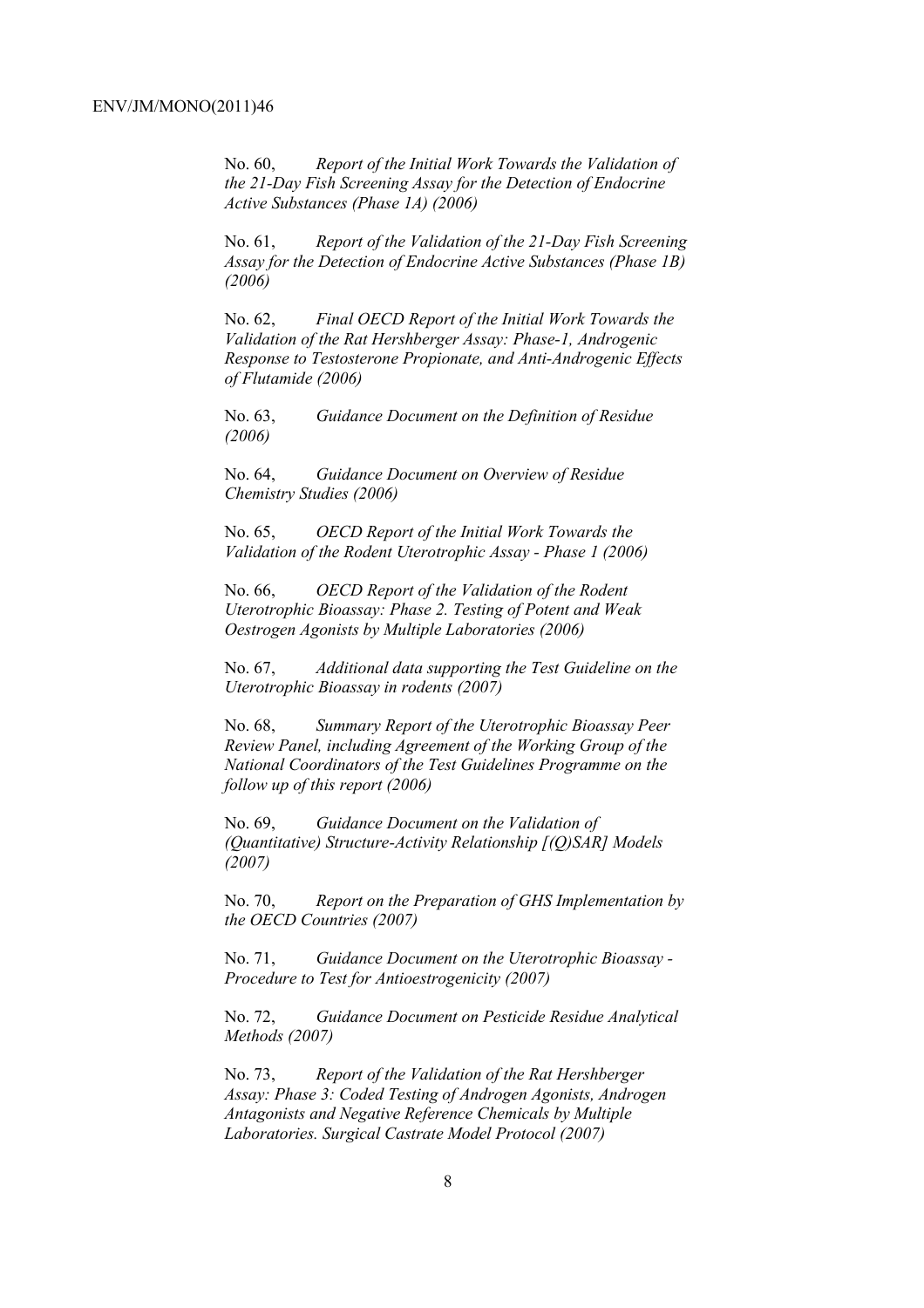No. 74, *Detailed Review Paper for Avian Two-generation Toxicity Testing (2007)*

No. 75, *Guidance Document on the Honey Bee (Apis Mellifera L.) Brood test Under Semi-field Conditions (2007)* 

No. 76, *Final Report of the Validation of the Amphibian Metamorphosis Assay for the Detection of Thyroid Active Substances: Phase 1 - Optimisation of the Test Protocol (2007)* 

No. 77, *Final Report of the Validation of the Amphibian Metamorphosis Assay: Phase 2 - Multi-chemical Interlaboratory Study (2007)* 

No. 78, *Final Report of the Validation of the 21-day Fish Screening Assay for the Detection of Endocrine Active Substances. Phase 2: Testing Negative Substances (2007)* 

No. 79, *Validation Report of the Full Life-cycle Test with the Harpacticoid Copepods Nitocra Spinipes and Amphiascus Tenuiremis and the Calanoid Copepod Acartia Tonsa - Phase 1 (2007)* 

No. 80, *Guidance on Grouping of Chemicals (2007)* 

No. 81, *Summary Report of the Validation Peer Review for the Updated Test Guideline 407, and Agreement of the Working Group of National Coordinators of the Test Guidelines Programme on the follow-up of this report (2007)* 

No. 82, *Guidance Document on Amphibian Thyroid Histology (2007)* 

No. 83, *Summary Report of the Peer Review Panel on the Stably Transfected Transcriptional Activation Assay for Detecting Estrogenic Activity of Chemicals, and Agreement of the Working Group of the National Coordinators of the Test Guidelines Programme on the Follow-up of this Report (2007)* 

No. 84, *Report on the Workshop on the Application of the GHS Classification Criteria to HPV Chemicals, 5-6 July Bern Switzerland (2007)* 

No. 85, *Report of the Validation Peer Review for the Hershberger Bioassay, and Agreement of the Working Group of the National Coordinators of the Test Guidelines Programme on the Follow-up of this Report (2007)* 

No. 86, *Report of the OECD Validation of the Rodent Hershberger Bioassay: Phase 2: Testing of Androgen Agonists, Androgen Antagonists and a 5 α-Reductase Inhibitor in Dose Response Studies by Multiple Laboratories (2008)*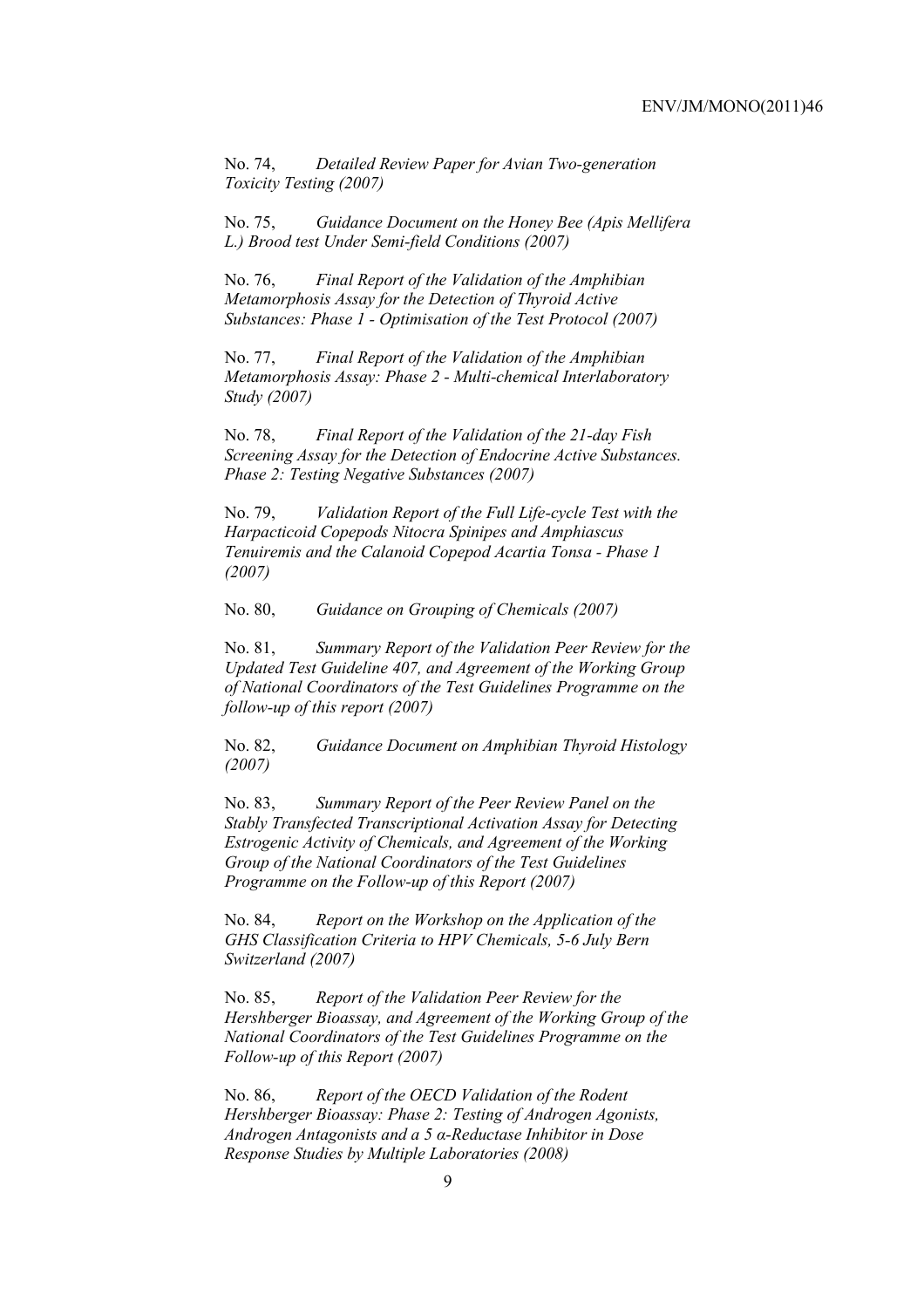No. 87, *Report of the Ring Test and Statistical Analysis of Performance of the Guidance on Transformation/Dissolution of Metals and Metal Compounds in Aqueous Media (Transformation/ Dissolution Protocol) (2008)*

No. 88, *Workshop on Integrated Approaches to Testing and Assessment (2008)* 

No. 89, *Retrospective Performance Assessment of the Test Guideline 426 on Developmental Neurotoxicity (2008)* 

No.90, *Background Review Document on the Rodent Hershberger Bioassay (2008)* 

No. 91, *Report of the Validation of the Amphibian Metamorphosis Assay (Phase 3) (2008)* 

No. 92, *Report of the Validation Peer Review for the Amphibian Metamorphosis Assay and Agreement of the Working Group of the National Coordinators of the Test Guidelines Programme on the Follow-Up of this Report (2008)* 

No. 93, *Report of the Validation of an Enhancement of OECD TG 211: Daphnia Magna Reproduction Test (2008)* 

No. 94, *Report of the Validation Peer Review for the 21-Day Fish Endocrine Screening Assay and Agreement of the Working Group of the National Coordinators of the Test Guidelines Programme on the Follow-up of this Report (2008)* 

No. 95, *Detailed Review Paper on Fish Life-Cycle Tests (2008)* 

No.96, *Guidance Document on Magnitude of Pesticide Residues in Processed Commodities (2008)* 

No.97, *Detailed Review Paper on the use of Metabolising Systems for In Vitro Testing of Endocrine Disruptors (2008)* 

No. 98, *Considerations Regarding Applicability of the Guidance on Transformation/Dissolution of Metals Compounds in Aqueous Media (Transformation/Dissolution Protocol) (2008)*

No. 99, *Comparison between OECD Test Guidelines and ISO Standards in the Areas of Ecotoxicology and Health Effects (2008)* 

No. 100*, Report of the Second Survey on Available Omics Tools (2009)*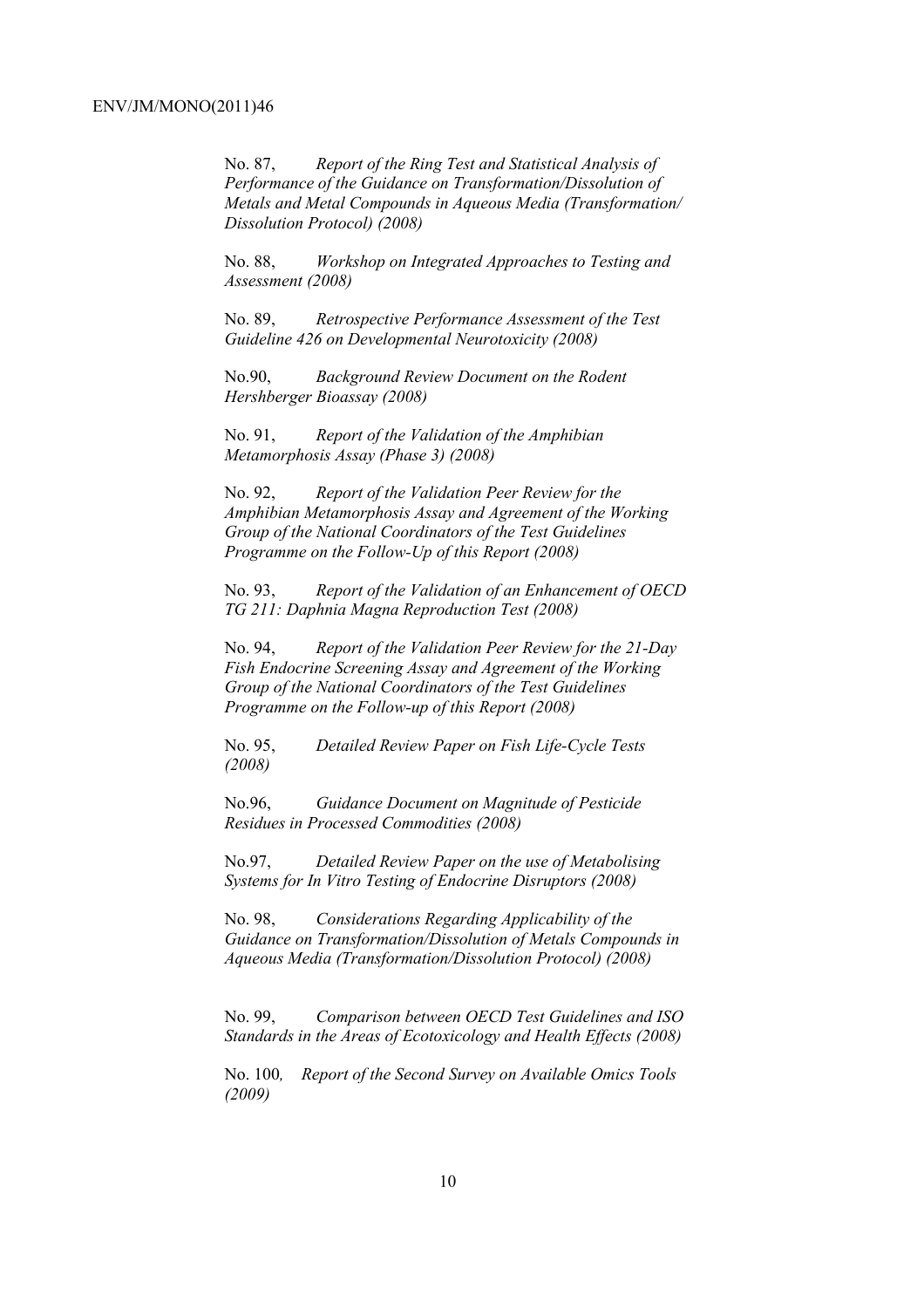No. 101*, Report of the Workshop on Structural Alerts for the OECD (O)SAR Application Toolbox, 15-16 May 2008, Utrecht, the Netherlands (2009)* 

No. 102, *Guidance Document for using the OECD (Q)SAR Application Toolbox to Develop Chemical Categories According to the OECD Guidance on Grouping of Chemicals (2009)* 

No. 103, *Detailed Review Paper on Transgenic Rodent Mutation Assays (2009)* 

No. 104, *Performance Assessment: Comparsion of 403 and CxT Protocols via Simulation and for Selected Real Data Sets (2009)* 

No. 105, *Report on Biostatistical Performance Assessment of the draft TG 436 Acute Toxic Class Testing Method for Acute Inhalation Toxicity (2009)* 

No. 106, *Guidance Document for Histologic Evaluation of Endocrine and Reproductive Test in Rodents (2009)* 

No. 107, *Preservative treated wood to the environment for wood held in storage after treatment and for wooden commodities that are not cover and are not in contact with ground. (2009)* 

No. 108, *Report of the validation of the Hershberger Bioassay (weanling model) (2009)* 

No. 109, *Literature review on the 21-Day Fish Assay and the Fish Short-Term Reproduction Assay (2009)* 

No. 110, *Report of the validation peer review for the weanling Hershberger Bioassay and agreement of the working of national coordinators of the test guidelines programme on the follow-up of this report (2009)* 

No. 111, *Report of the Expert Consultation to Evaluate an Estrogen Receptor Binding Affinity Model for Hazard Identification (2009)* 

No. 112, *The 2007 OECD List of High Production Volume Chemicals (2009)* 

No. 113, *Report of The Focus Session on Current and Forthcoming Approaches for Chemical Safety and Animal Welfare (2010)* 

No. 114, *Performance Assessment of Different Cytotoxic and Cytostatic Measures for the In Vitro Micronucleus Test (MNVIT): Summary of results in the collaborative trial (2010)*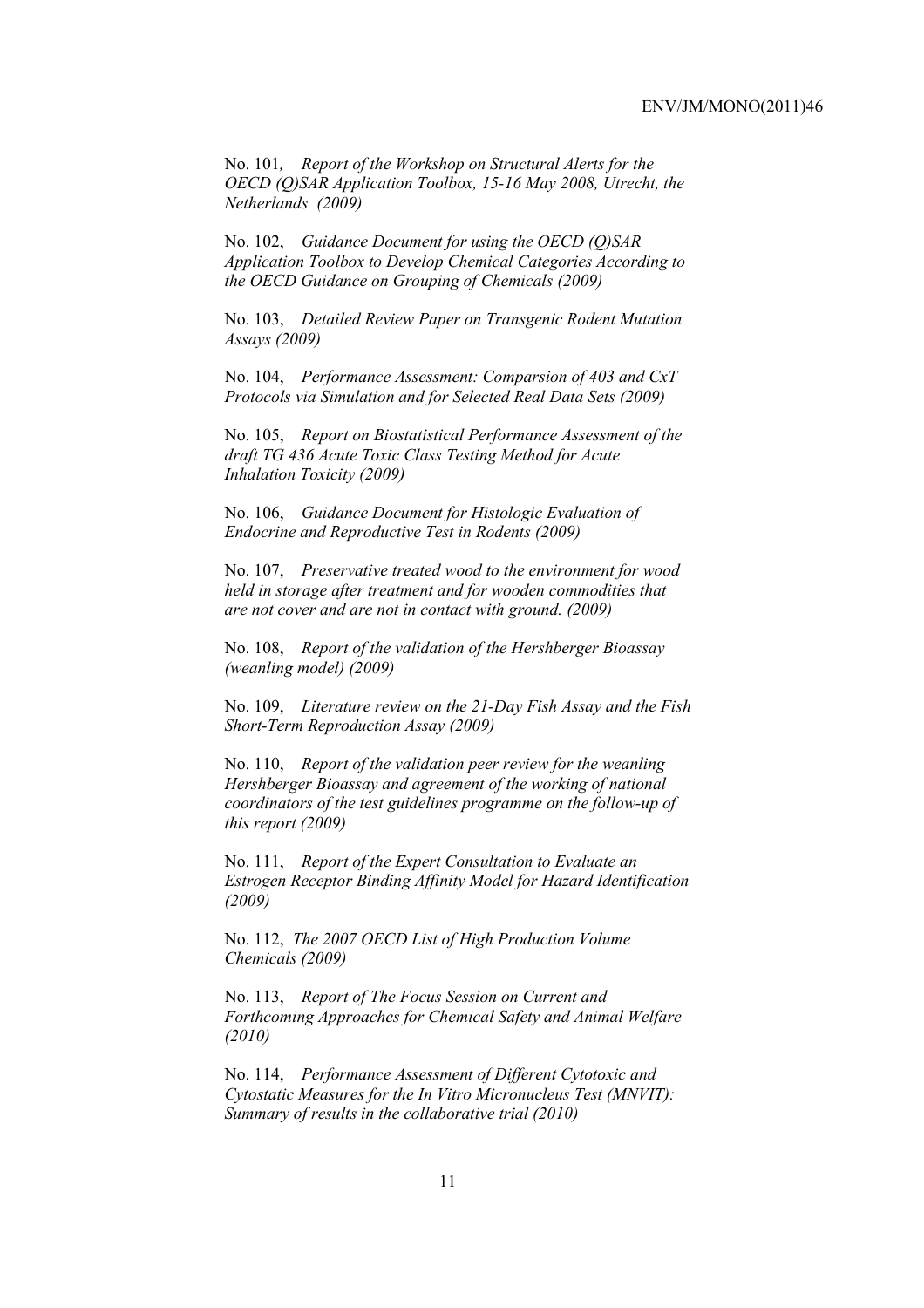No. 115, *Guidance Document on the Weanling Hershberger Bioassay in Rats: A Short-term Screening Assay for (Anti) Androgenic Properties (2009)* 

No. 116, *Guidance Document on the Design and Conduct of Chronic Toxicity and Carcinogenicity Studies, Supporting TG 451, 452 and 453 (2010)*

No. 117, *Guidance Document 117 on the Current Implementation of Internal Triggers in Test Guideline 443 for an Extended One Generation Reproductive Toxicity Study, in the United States and Canada (2011)*

No. 118, *Workshop Report on OECD Countries Activities Regarding Testing, Assessment and Management of Endocrine Disrupters Part I and Part II (2010)* 

No. 119, *Classification and Labelling of chemicals according to the UN Globally Harmonized System: Outcome of the Analysis of Classification of Selected Chemicals listed in Annex III of the Rotterdam Convention (2010)* 

No. 120, *Part 1: Report of the Expert Consultation on Scientific and Regulatory Evaluation of Organic Chemistry Mechanism-based Structural Alerts for the Identification of DNA Binding Chemicals* 

No. 120, *Part 2: Report of the Expert Consultation on Scientific and Regulatory Evaluation of Organic Chemistry Mechanism-based Structural Alerts for the Identification of DNA Binding Chemicals* 

 No. 121, *Detailed review paper (DRP) on Molluscs life-cycle Toxicity Testing (2010)* 

No. 122, *Guidance Document on the determination of the Toxicity of a Test Chemical to the Dung Beetle Aphodius Constans (2010)* 

No. 123, *Guidance Document on the Diagnosis of Endocrinerelated Histopathology in Fish Gonads (2010)* 

No. 124, *Guidance for the Derivation of an Acute Reference Dose (2010)* 

No. 125, *Guidance Document on Histopathology for Inhalation Toxicity Studies, Supporting TG 412 (Subacute Inhalation Toxicity: 28-Day) and TG 413 (Subchronic Inhalation Toxicity: 90-Day) (2010)* 

No. 126, S*hort Guidance on the Threshold approach for Acute Fish Toxicity (2010)* 

No. 127, *Peer review report of the validation of the 21-day androgenised female stickleback screening assay (2010)*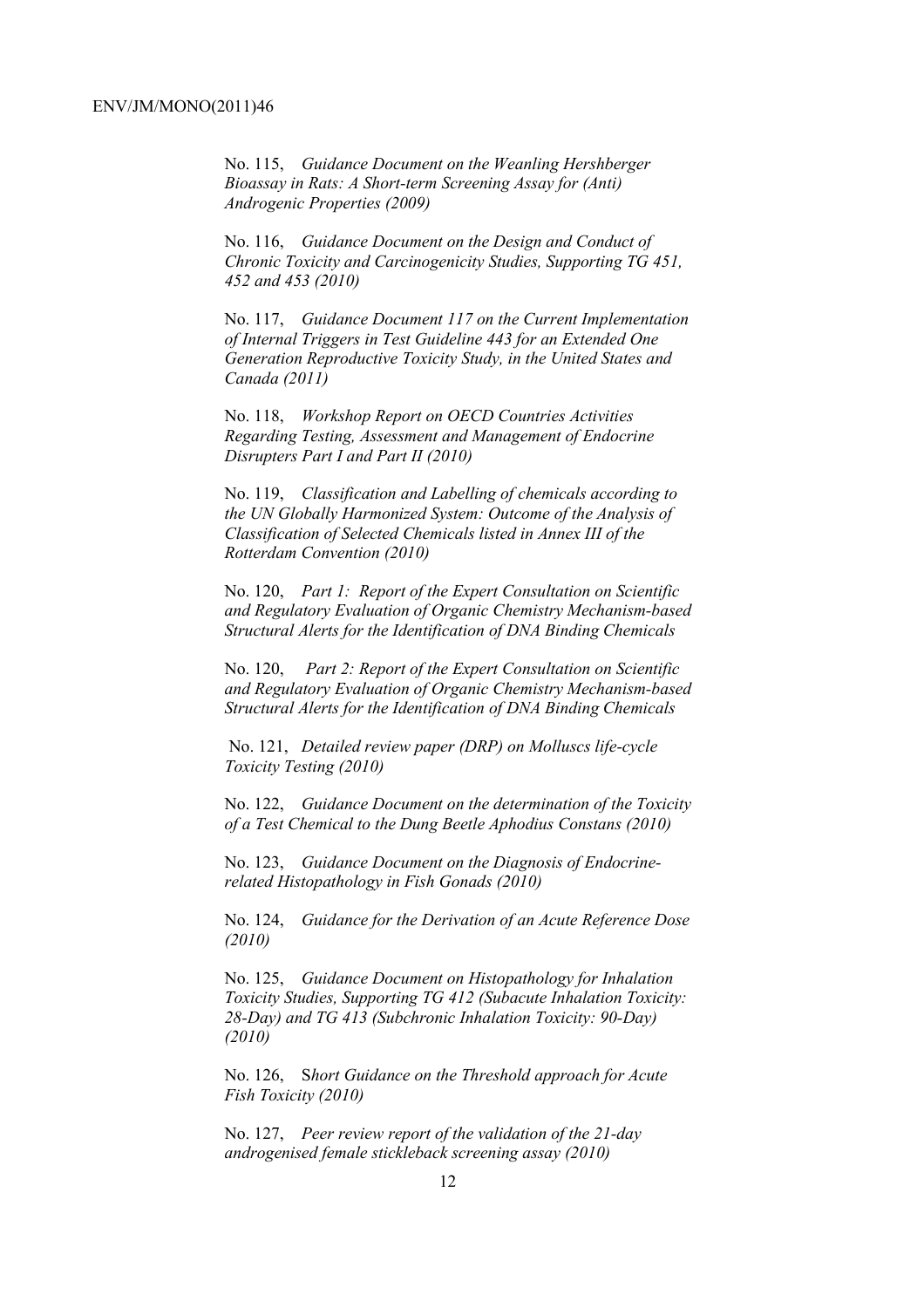No. 128, *Validation Report of the 21-day Androgenised Female Stickleback Screening Assay (2010)* 

No. 129*, Guidance Document on using Cytotoxicity Tests to Estimate Starting Doses for Acute Oral Systemic Toxicity Tests (2010)* 

No. 131, *Report of the Test Method Validation of Avian Acute Oral Toxicity Test (OECD test guideline 223) (2010)* 

No. 132, *Report of the Multi-Laboratory Validation of the H295R Steroidogenesis Assay to Identify Modulators (2010)* 

No.133, *Peer Review Report for the H295R Cell-Based Assay for Steroidogenesis (2010)* 

No.134, *Report of the Validation of a Soil Bioaccumulation Test with Terrestrial Oligochaetes by an International ring test (2010)* 

No.135, *Detailed Review Paper on Environmental Endocrine Disruptor Screening: The use of Estrogen and Androgen Receptor Binding and Transactivation Assays in Fish (2010)* 

No. 136, *Validation Report of t he Chironomid Full Life-Cycle Toxicity Test (2010)* 

No. 137, *Explanatory Background Document to the OECD Test Guideline On In Vitro Skin Irritation Testing (2010)* 

No. 138, *Report of the Workshop on Using Mechanistic Information in Forming Chemical Categories (2011)* 

No. 139, *Report of the Expert Consultation on Scientific and Regulatory Evaluation of Organic Chemistry Mechanism Based Structural Alerts for the Identification of Protein-binding Chemicals (2011)* 

No. 141*, Report of the Phase 1 of the Validation of the Fish Sexual Development Test for the Detection of Endocrine Active Substances (2011)* 

No. 142*, Report of the Phase 2 of the Validation of the Fish Sexual Development Test for the Detection of Endocrine Active Substances (2011)* 

No. 143*, Peer Review Report for the Validation of the Fish Sexual Development Test and Agreement of the Working Group of National Co-ordinators of the Test Guideline Programme on the Follow-up of the Peer Review (2011)* 

No. 144*, Validation Report for the Acute Chironomid Assay (2011)*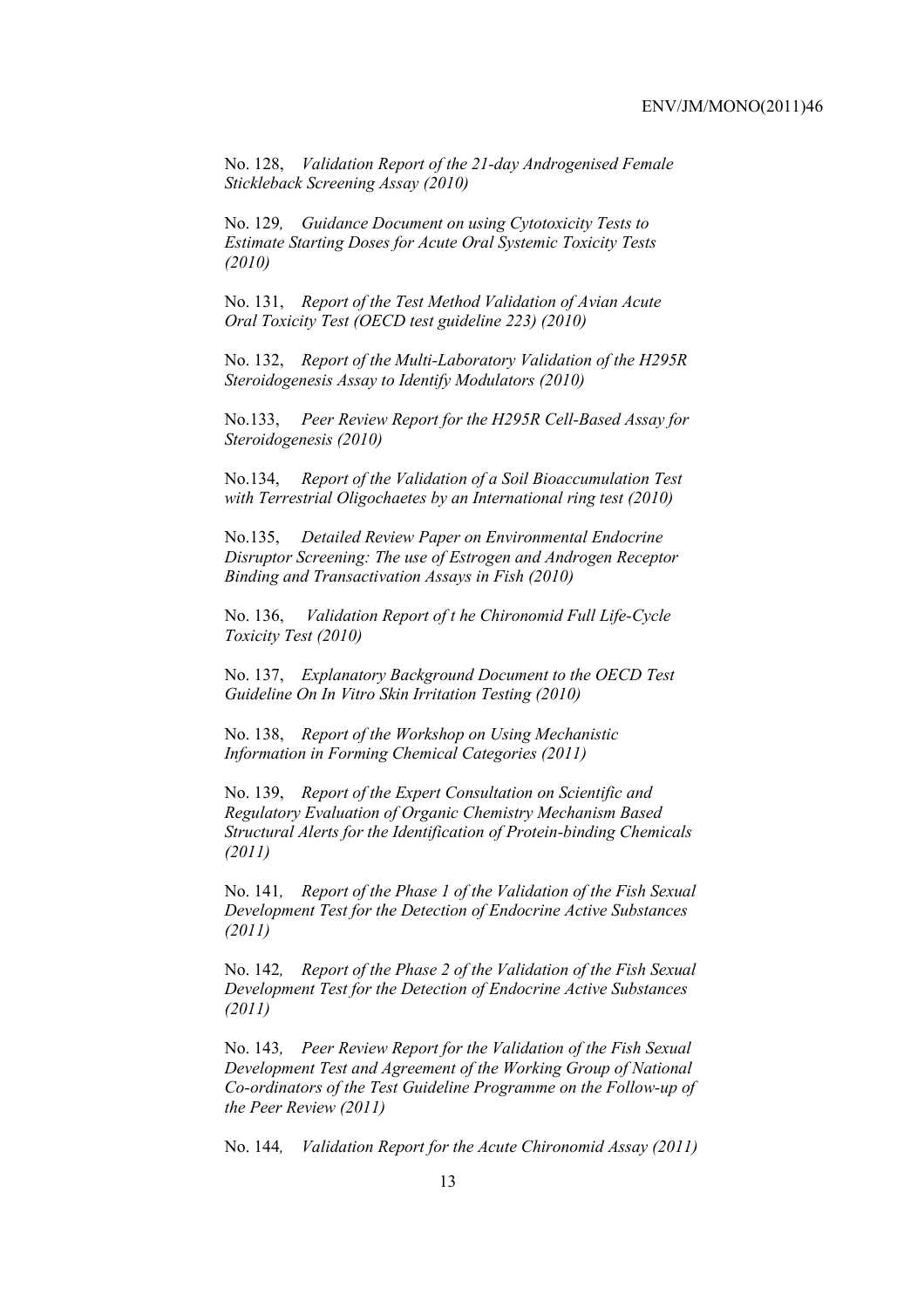No. 145*, Transgenic Rodent Somatic and Germ Cell Gene Mutation Assay: Retrospective Performance Assessment (2011)* 

No. 148, *Guidance Document on the Androngenised Female Stickleback Screen (2011)* 

No. 152, *Case Study: Assessment of an Extended Chemical Category, the Short-chain Methacrylates, Targeted on Bioaccumulation (2011)* 

No. 153, *Guidance Document for the Derivation of an Acute Reference Concentration (Arfc) (2011)* 

No. 156, *Guidance Notes on Dermal Absorption* (2011)

No. 157, *Validation Report Phase 1 for the Zebrafish Embryo Toxicity Test (2011)* 

No. 158, *Report of Progress on the Interlaboratory Validation of the OECD Harpacticoid Copepod Development and Reproduction Test* 

*(2011)* 

No. 159, *Validation Report for the Skin Irritation Test Method using Labcyte Epi-Model24(2011)* 

No. 160*, Guidance Document on the Bovine Corneal Opacity and Permeability (Bcop) and Isolated Chicken Eye (Ice) Test Methods: Collection of Tissues For Histological Evaluation And Collection Of Data On Non-Severe Irritants (2011)* 

No. 161, *Peer Review Report for the Validation of the Stably Transfected Transcriptional Activation Assay for the Detection Androgenic and Anti-Androgenic Activity of Chemicals (2011)* 

#### **© OECD 2011**

Applications for permission to reproduce or translate all or part of this material should be made to: Head of Publications Service, RIGHTS@oecd.org. OECD, 2 rue André-Pascal, 75775 Paris Cedex 16, France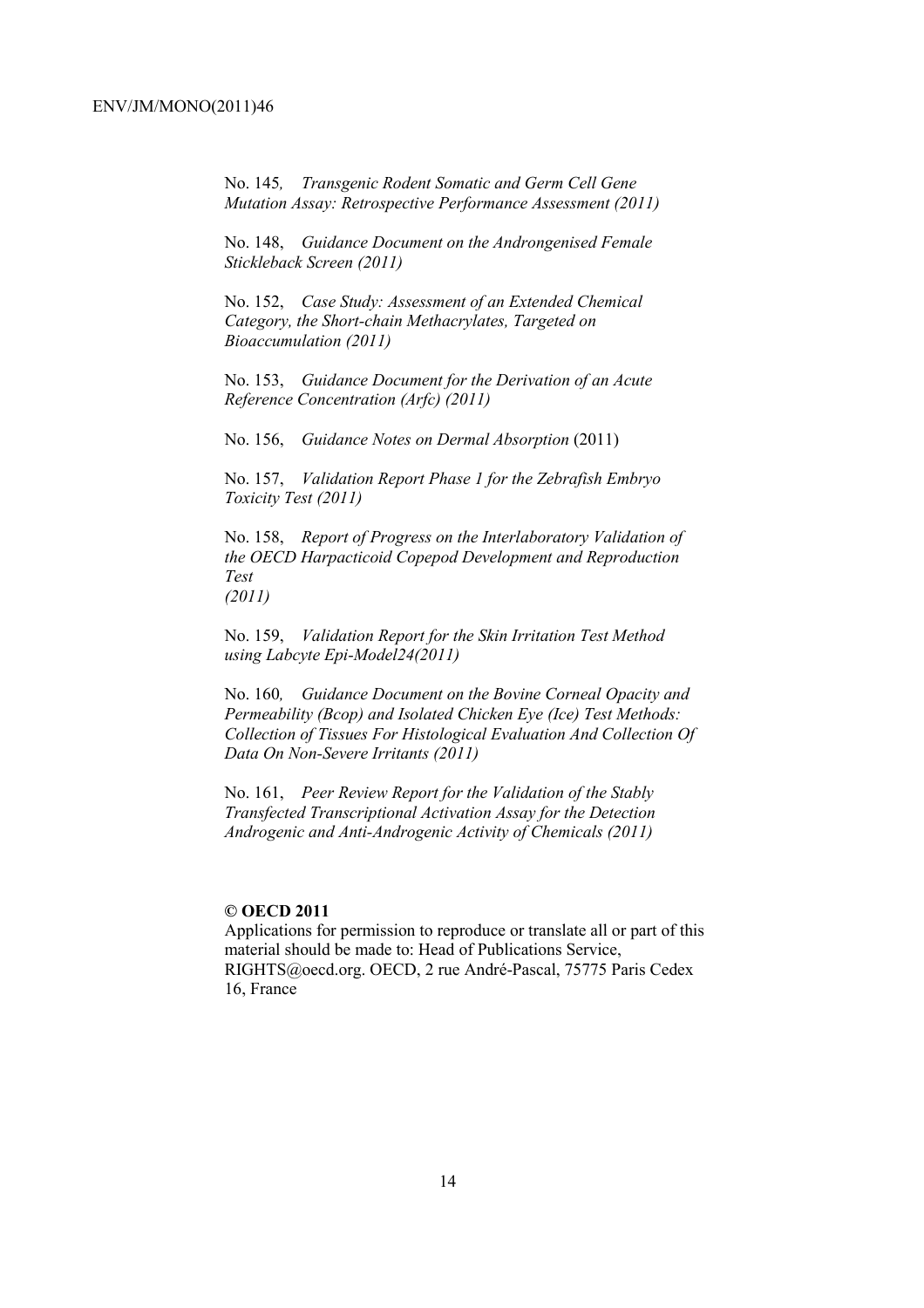#### **About the OECD**

The Organisation for Economic Co-operation and Development (OECD) is an intergovernmental organisation in which representatives of 34 industrialised countries in North and South America, Europe and the Asia and Pacific region, as well as the European Commission, meet to co-ordinate and harmonise policies, discuss issues of mutual concern, and work together to respond to international problems. Most of the OECD's work is carried out by more than 200 specialised committees and working groups composed of member country delegates. Observers from several countries with special status at the OECD, and from interested international organisations, attend many of the OECD's workshops and other meetings. Committees and working groups are served by the OECD Secretariat, located in Paris, France, which is organised into directorates and divisions.

The Environment, Health and Safety Division publishes free-of-charge documents in ten different series: **Testing and Assessment; Good Laboratory Practice and Compliance Monitoring; Pesticides and Biocides; Risk Management; Harmonisation of Regulatory Oversight in Biotechnology; Safety of Novel Foods and Feeds; Chemical Accidents; Pollutant Release and Transfer Registers; Emission Scenario Documents; and Safety of Manufactured Nanomaterials.** More information about the Environment, Health and Safety Programme and EHS publications is available on the OECD's World Wide Web site (www.oecd.org/ehs/).

*This publication was developed in the IOMC context. The contents do not necessarily reflect the views or stated policies of individual IOMC Participating Organisations.* 

The Inter-Organisation Programme for the Sound Management of Chemicals (IOMC) was established in 1995 following recommendations made by the 1992 UN Conference on Environment and Development to strengthen co-operation and increase international co-ordination in the field of chemical safety. The Participating Organisations are FAO, ILO, UNEP, UNIDO, UNITAR, WHO, World Bank and OECD. UNDP is an observer. The purpose of the IOMC is to promote co-ordination of the policies and activities pursued by the Participating Organisations, jointly or separately, to achieve the sound management of chemicals in relation to human health and the environment.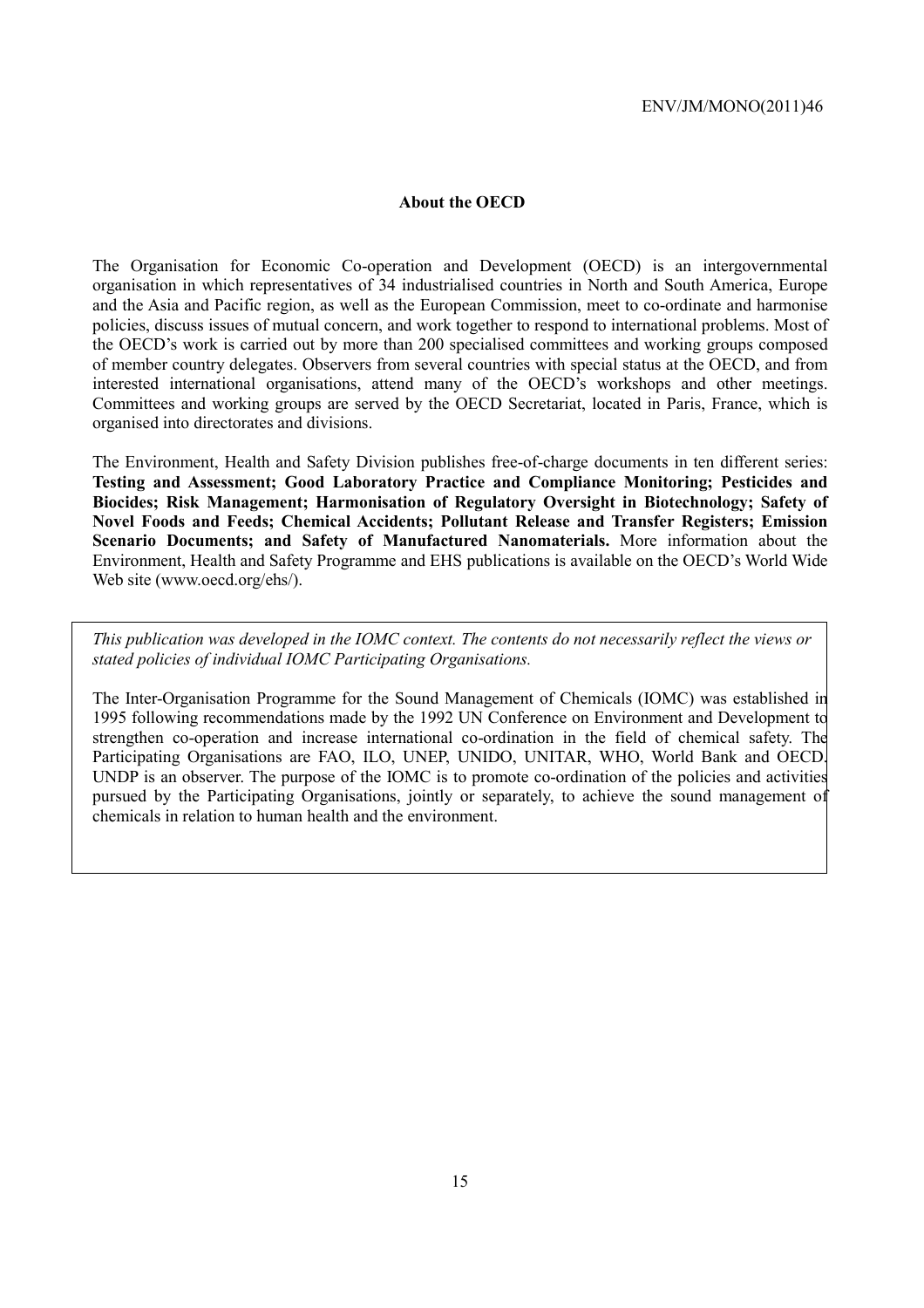**This publication is available electronically, at no charge.** 

**For this and many other Environment, Health and Safety publications, consult the OECD's World Wide Web site (www.oecd.org/ehs/)** 

**or contact:** 

**OECD Environment Directorate, Environment, Health and Safety Division 2 rue André-Pascal 75775 Paris Cedex 16 France** 

**Fax: (33-1) 44 30 61 80 E-mail: ehscont@oecd.org** 

**E-mail: ehscont@oecd.org**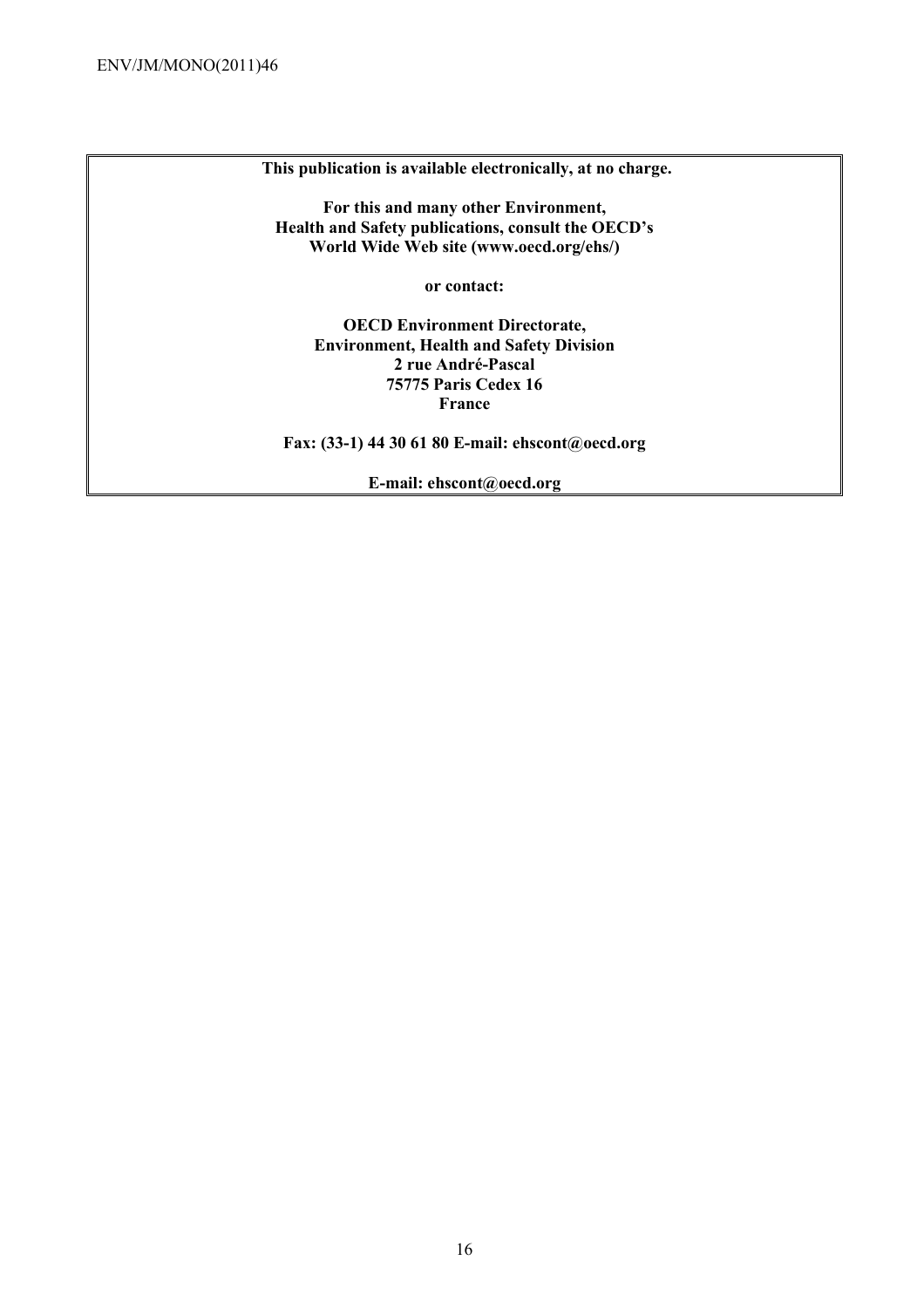#### **FOREWORD**

This document presents the Peer Review Report (PRR) of the validation of the *Androgen Receptor Mediated Stably Transfected Transcriptional Activation (AR-STTA) assay to detect androgenic and antiandrogenic activities of chemicals*. It also includes a statement of the Working Group of National Coordinators of the Test Guidelines Programme on the follow-up to the PRR.

The project for developing a Test Guideline for an AR STTA assay was proposed by Japan and included in the work plan of the Test Guidelines Programme in 2008. A draft validation report was submitted to the Validation Management Group for non animal testing in December 2010. The PRR was endorsed by the Working Group of National Coordinators of the Test Guidelines Programme at its meeting held on 12-14 April 2011. The Joint Meeting of the Chemicals Committee and Working Party on Chemicals, Pesticides and Biotechnology (Joint Meeting) agreed to its declassification on 5 October 2011.

This document is published under the responsibility of the Joint Meeting.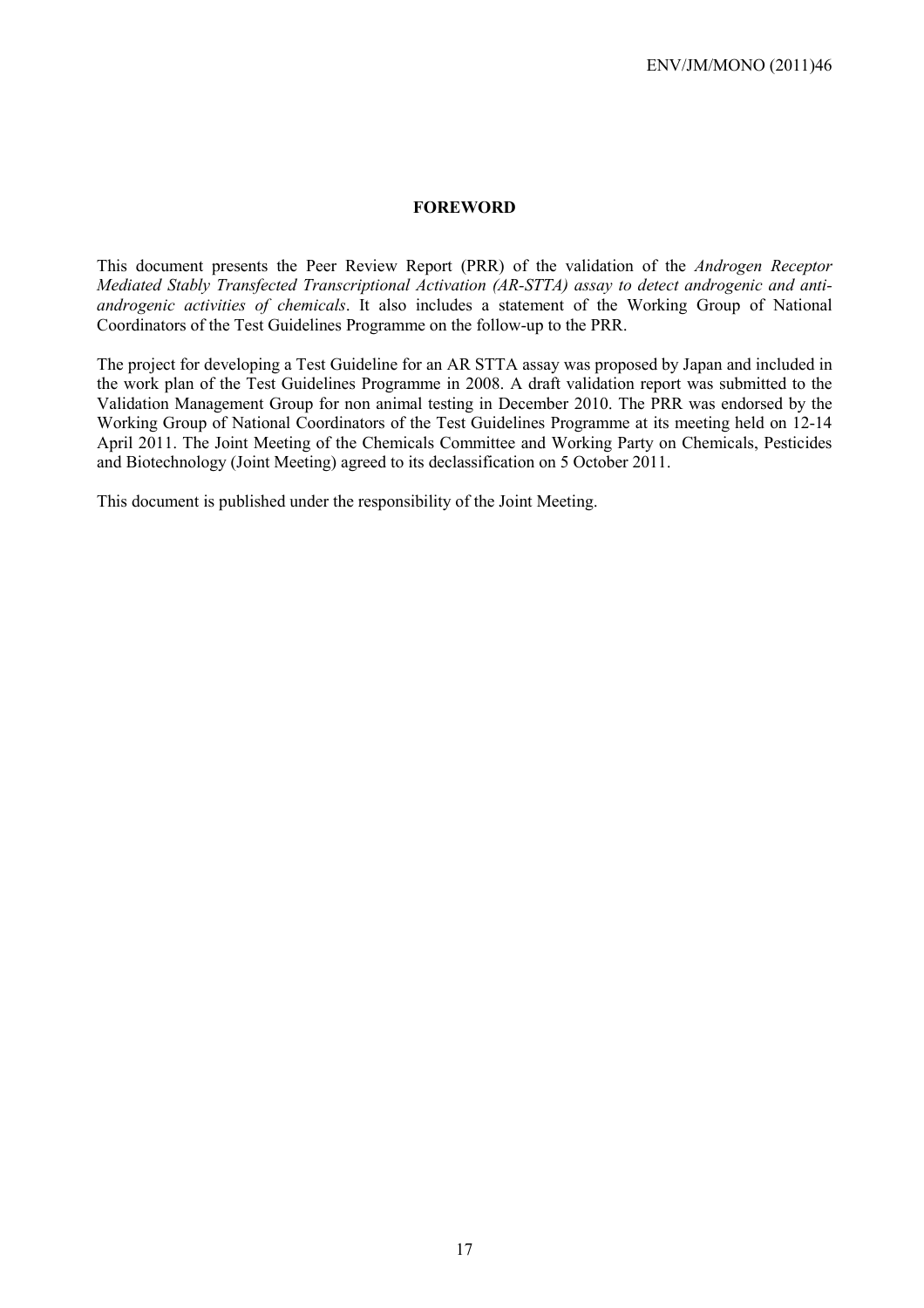#### **Agreement of the Working Group of the National Coordinators of the Test Guidelines Program on the Follow-up to the Validation Peer Review Report**

The Validation Peer Review Report of the *Androgen Receptor Mediated Stably Transfected Transcriptional Activation (AR-STTA) Assay to Detect Androgenic and Anti-androgenic Activities of Chemicals* was submitted for endorsement to the Working Group of National Coordinators of the Test Guidelines Program (WNT) at its April 2011 meeting.

Considering the major recommendations of the Peer Review Panel (summarized below), i.e.:

- a) A dedicated inter-laboratory study should be carried out, using the final test protocol to test substances covering a broad range of activity, especially including non-active substances and weak agonists and antagonists. The number of substances already tested (five test chemicals) in the inter-laboratory validation, and the affinity range that they cover, is not sufficient;
- b) The following discussion points should be added to the validation report:
	- a. advantages of the AR-STTA assay over similar AR activation assays (i.e., lack of Glucocorticoid receptors in this cell line eliminates cross-talk with AR, and more discussion of positive results in AR-STTA that are negative in AR binding assays),
	- b. potential interference of partial agonists with antagonist effects, and proposed solutions to elucidate such interference,
	- c. potential impacts of differences between protocols used for the pre-validation and the interlaboratory validation studies,
	- d. the lack of a cytotoxicity measurement in the agonist assay, which masks identification of true negatives from false negatives;
- The protocol should be revised to:
	- e. add acceptance and assessment criteria for the positive control (5α-Dihydrotestosterone  $(DHT)$ ),
	- f. precisely define the decision criteria for classification, especially considering cytotoxic effects (e.g. introduce the option of equivocal/not conclusive results, since cytotoxicity can interfere with the detection of androgenic and especially anti-androgenic responses).
	- g. Explore the biological and statistical appropriateness of the PC10 in more detail,
	- h. Include a list of proficiency chemicals for both the androgenic and the anti-androgenic assay,

the WNT agreed that, before finalizing the development of the draft Test Guideline for an AR-STTA assay,

- The Validation Management Group for non-animal testing should address the above recommendations as appropriate, in particular the recommendation to test more substances in a new inter-laboratory validation, while ensuring a good balance of substances with androgenic and anti-androgenic activity, negative and positive control substances;
- The cell line should be made freely available.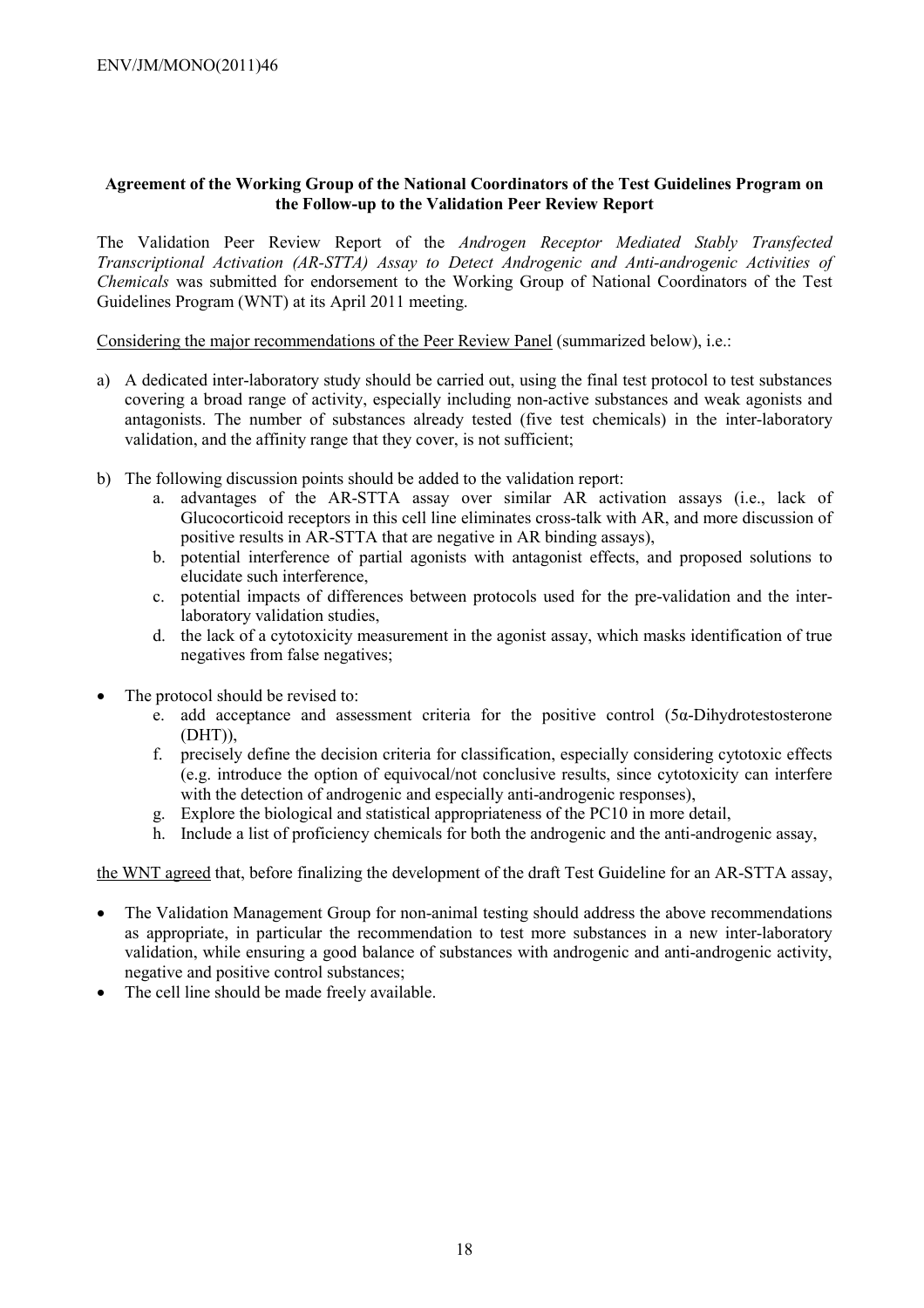ENV/JM/MONO (2011)46

#### **SUMMARY REPORT OF THE PEER REVIEW PANEL ASSESSING THE ANDROGEN RECEPTOR MEDIATED STABLY TRANSFECTED TRANSCRIPTIONAL ACTIVATION (AR-STTA) ASSAY TO DETECT ANDROGENIC AND ANTI-ANDROGENIC ACTIVITIES**

**Prepared for** 

**Environment Directorate Organisation for Economic Co-operation and Development (OECD) Paris** 

**March 03, 2011**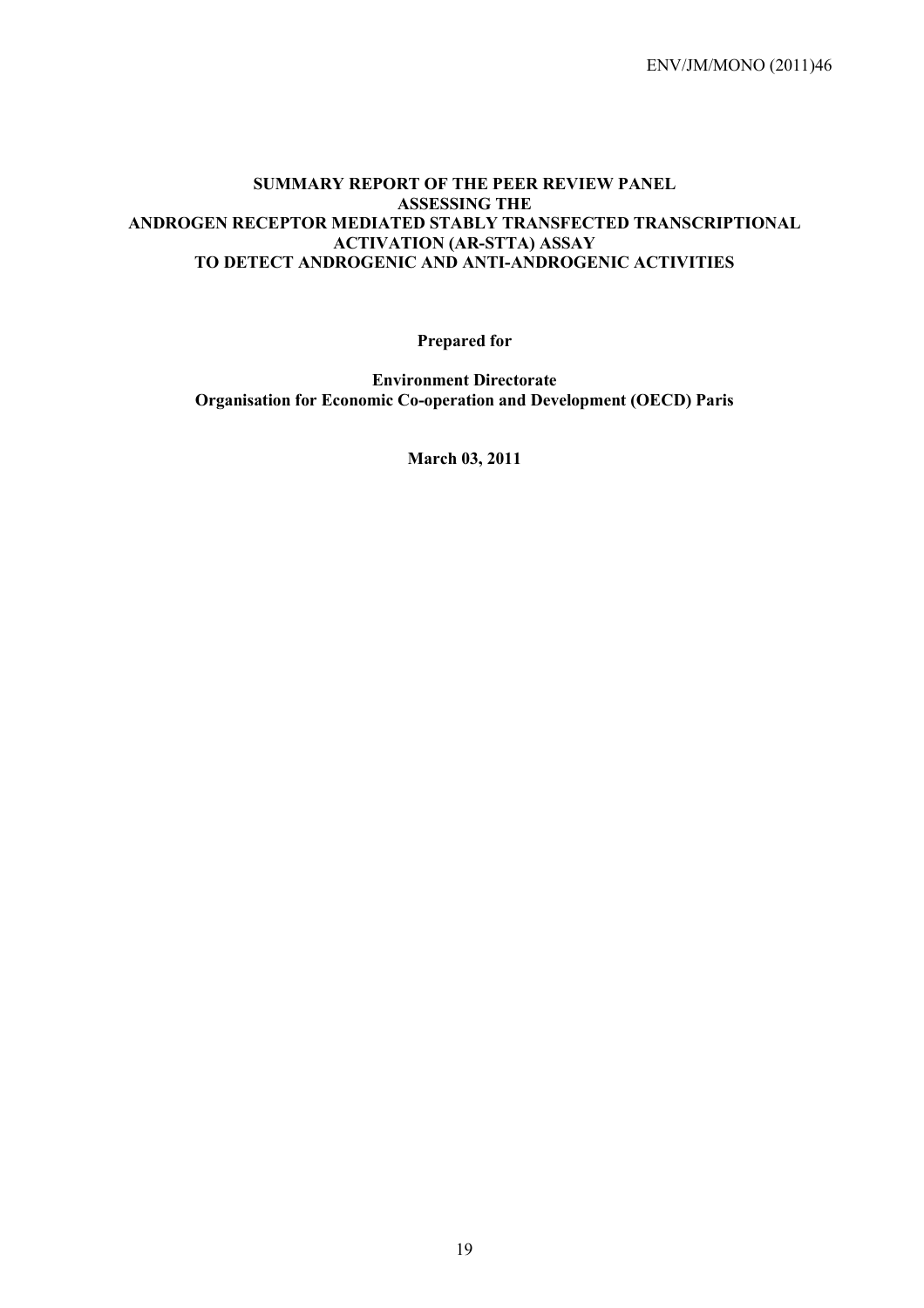#### **PREAMBLE**

This document presents the summary report of the assessment of the validation of the Androgen Receptor Mediated Stably Transfected Transcriptional Activation (AR-STTA) in vitro assay to detect androgenic and anti-androgenic activities of chemicals by an independent Peer Review Panel.

The AR-STTA assay utilises the AR-EcoScreen<sup>TM</sup> cell line, which is derived from a Chinese hamster ovary derived cell line (CHO-K1). Three stable constructs have been inserted in this cell line. The constructs are a human AR expression construct (encoding the full-length human receptor), a firefly luciferase reporter construct bearing four tandem repeats of a prostate C3 gene-responsive element driven by a minimal heat shock protein promoter and a constitutive Renilla luciferase expression vector.

The assay is used to detect changes in the activity of the androgen receptor. The activated receptor translocates into the nucleus where it binds to specific DNA response elements and transactivates a luciferase reporter gene, resulting in increased cellular expression of luciferase enzyme. Luciferin is a substrate that is transformed by the luciferase enzyme to a bioluminescence product that can be quantitatively measured with a luminometer.

In order to better understand the purpose of the assay, the AR-STTA has to be considered in view of the OECD conceptual framework for testing and assessment of potential endocrine disrupting chemicals. This framework comprises the five levels

- sorting  $&$  prioritization based upon existing information (Level 1)
- *in vitro* assays providing mechanistic data (Level 2)
- *in vivo* assays providing data about single endocrine mechanisms and effects (Level 3)
- *in vivo* assays providing data about multiple endocrine mechanisms and effects (Level 4)
- *in vivo* assays providing data on effects from endocrine & other mechanisms (Level 5).

As a transcriptional activation (TA) assay providing mechanistic data, the AR-STTA is a Level 2 assay.

While several TA and receptor binding assay are currently about to enter or are undergoing validation exercises, only the "Stably Transfected Transcriptional Activation (TA) using HeLa-9903 cell line for detecting estrogenic activity of chemicals", the AR-STTA assay counterpart for estrogenic activities, has been adopted as an OECD test guideline (TG 455) in 2009. Indeed, the AR-STTA assay is the first androgenic activity detecting assay undergoing OECD peer review.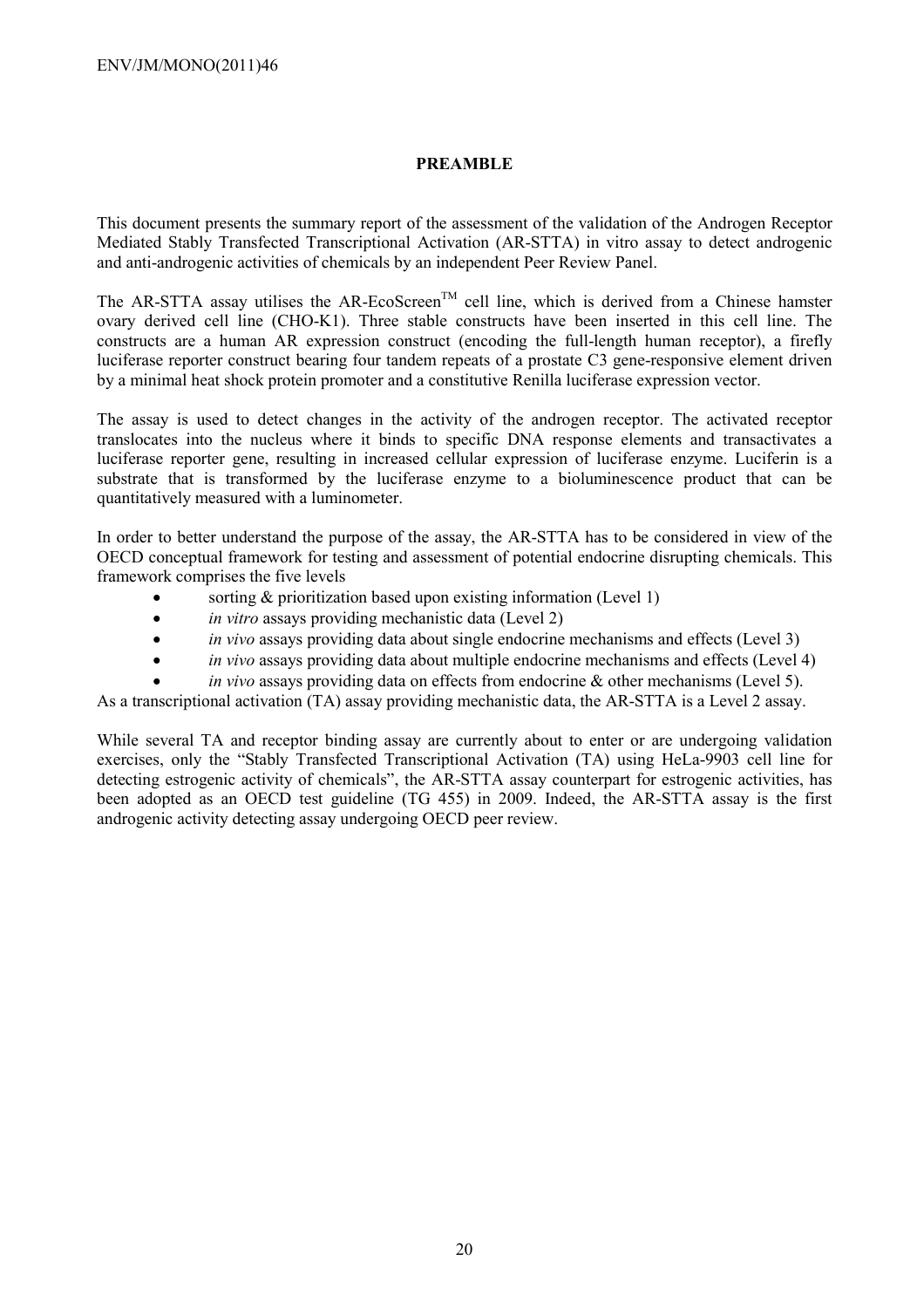#### **Summary Report of the Peer Review Panel assessing the Androgen Receptor Mediated Stably Transfected Transcriptional Activation (AR-STTA) assay to detect androgenic and anti-androgenic activities of chemicals**

#### **The peer review process**

1. The Peer Review Panel (Panel) was formed in December 2010 in order to provide an independent review of the validation of the Androgen Receptor Mediated Stably Transfected Transcriptional Activation (AR-STTA) assay to detect androgenic and anti-androgenic activities of chemicals.

The work of the Panel was coordinated by a panel chair contracted by the OECD. In addition to experts invited by the Secretariat, potential Panel members were nominated by the Working Group of the National Coordinators of the Test Guidelines Programme (WNT) and then approached by the chair. The members of the Panel are listed in Annex 1.

Furthermore, Dr. Masahiro Takeyoshi, from the Chemicals Evaluation Research Institute (CERI), Japan, who is familiar with the AR-STTA, was nominated to support the panel in case of open issues needing clarification.

2. The Panel was asked to evaluate the data collected on the test method, and to answer specific charge questions. These questions addressed the eight OECD validation criteria set out in the OECD Guidance Document. Panel members were asked to base their review on the document 'Draft Report of Pre-validation and Inter-laboratory Validation For Androgen Receptor (AR) Mediated Stably Transfected Transcriptional Activation (AR-STTA) Assay to Detect Androgenic and Anti-androgenic Activities', provided as the file '100903 AR\_Validation\_Report\_FINAL.doc'.

As background information, they were also provided with the OECD Guidance Document on the Validation and International Acceptance of New or Updated Methods for Hazard Assessment, Series on Testing and Assessment, Number 34, 2005 (last access on February 14, 2011, under http://www.oecd.org/officialdocuments/displaydocumentpdf/?cote=env/jm/mono(2005)14&doclanguage=e n).

The charge to the Panel was to assess to what extent the eight OECD validation criteria set out in the OECD Guidance Document had been met. The charge questions as provided to the Panel are listed in Annex 2. A summary of the Panel's responses to the individual questions is presented in paragraphs 6 to 44. For transparency, the individual comments from the Panel members are provided anonymously and in an edited form in Annex 3.

3. During the review process, the Panel held two teleconferences (December 16, 2010, and January 28, 2011) which were organised and coordinated by the chair. Furthermore, Dr. Masahiro Takeyoshi was contacted twice (January 17 and 28, 2011) in order to provide clarifications on issues raised by members of the Panel. The reply to the first inquiry, which comprised three issues, is provided in Annex 4a. This reply was discussed during the second teleconference. In this conference, further clarification on two aspects was requested. Again, Dr. Masahiro Takeyoshi was asked to provide help. The questions and the respective reply are provided in Annex 4b.

Each Panel member provided written responses on the charge questions to the Panel chair by February 11, 2011. Based on these responses, a draft report taking into account all individual comments was compiled by the chair and provided to the Panel for review and comments (February 15, 2011). Furthermore, it contained some clarifications on specific issues, which were added by the chair. The Panel commented on the draft report until February 22. Accounting for this feedback and resolving remaining open issues, the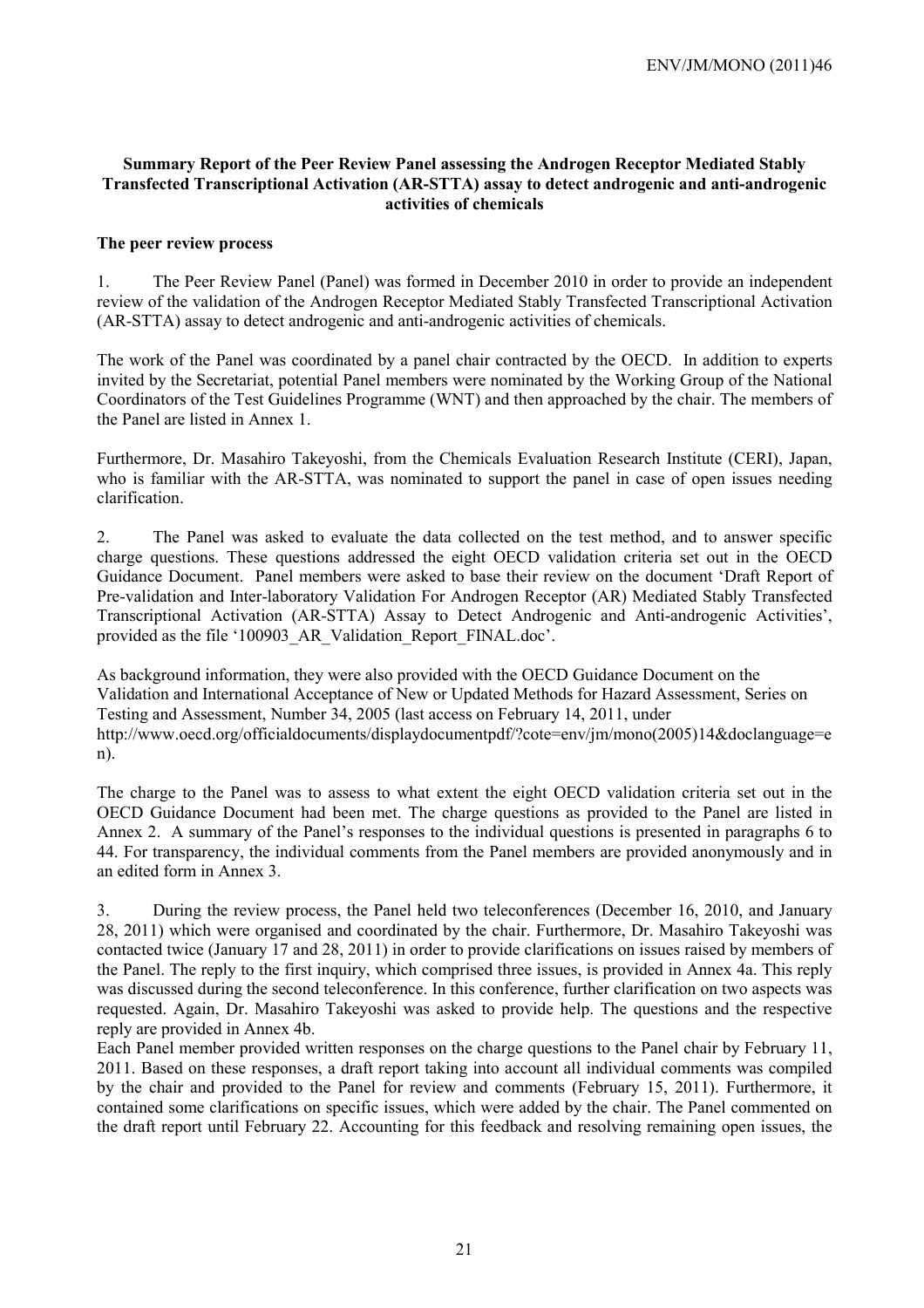final report was drafted by the chair and send to the PRP for approval on February 24. This report presents the resulting approved responses of the Panel to each of the charge questions.

#### **General Panel responses**

4. The reviewers acknowledged the work which has been carried out in order to validate the AR-STTA. The following general editorial issues were raised:

- The report should be updated to the current general situation, e.g. REACH came into force in 2007 (see paragraph 18).
- Tests under Reprotect are pre-validated only (see paragraph 18).
- Unnecessarily repetitions should be removed (see e.g. paragraph 30).
- The report should be edited (e.g. paragraph 78 is incomplete; see also the replies to charge question 3 in Annex 3).
- The report title indicated that the report is a draft, while the name of the provided file suggested a final version. It was assumed, that the report title was not up-to-date.

#### **Panel responses to the charge questions: The eight OECD principles and criteria for test method validation**

5. The PRP reached consensus on all eight charge questions.

#### *Charge question 1: A rationale for the test method should be available, including a clear statement of scientific basis and the regulatory purpose and need for the test method*

6. The Panel agreed that this criterion had been met.

The rationale for the test method is clearly stated with regard to the scientific basis and regulatory purpose. In addition, it was commented that the assay has been well-established and that the approach (using the Renilla luciferase reporter) is especially suitable.

#### *Charge question 2: The relationship between the test method endpoint(s) and the biological effect and to the toxicity of interest should be described, addressing also limitations of the test methods*

7. The Panel agreed that this criterion has been partly met.

8. Potential advantages of the AR-STTA assay as compared to similar assays should be described. In particular, more information on the lack of Glucocorticoid receptor (GR) in the cell line should be provided, especially in view of GR cross talk interference with AR, which has been described for other cell lines developed for the similar purposes. It is proposed that the AR-STTA may therefore be more robust favouring it over similar assays. Potential consequences when comparing AR-STTA assay results with results of other AR assays are addressed in paragraph 40.

9. Potential interference of partial agonists with antagonist effects has not been addressed and should be discussed, eventually proposing solutions to elucidate such interference.

10. As the transcriptional activation of endogenous genes *in vivo* might involve additional factors and mechanisms, an important limitation of the AR-STTA is that not necessarily all transcriptional responses *in vivo* are reflected. This aspect should be described.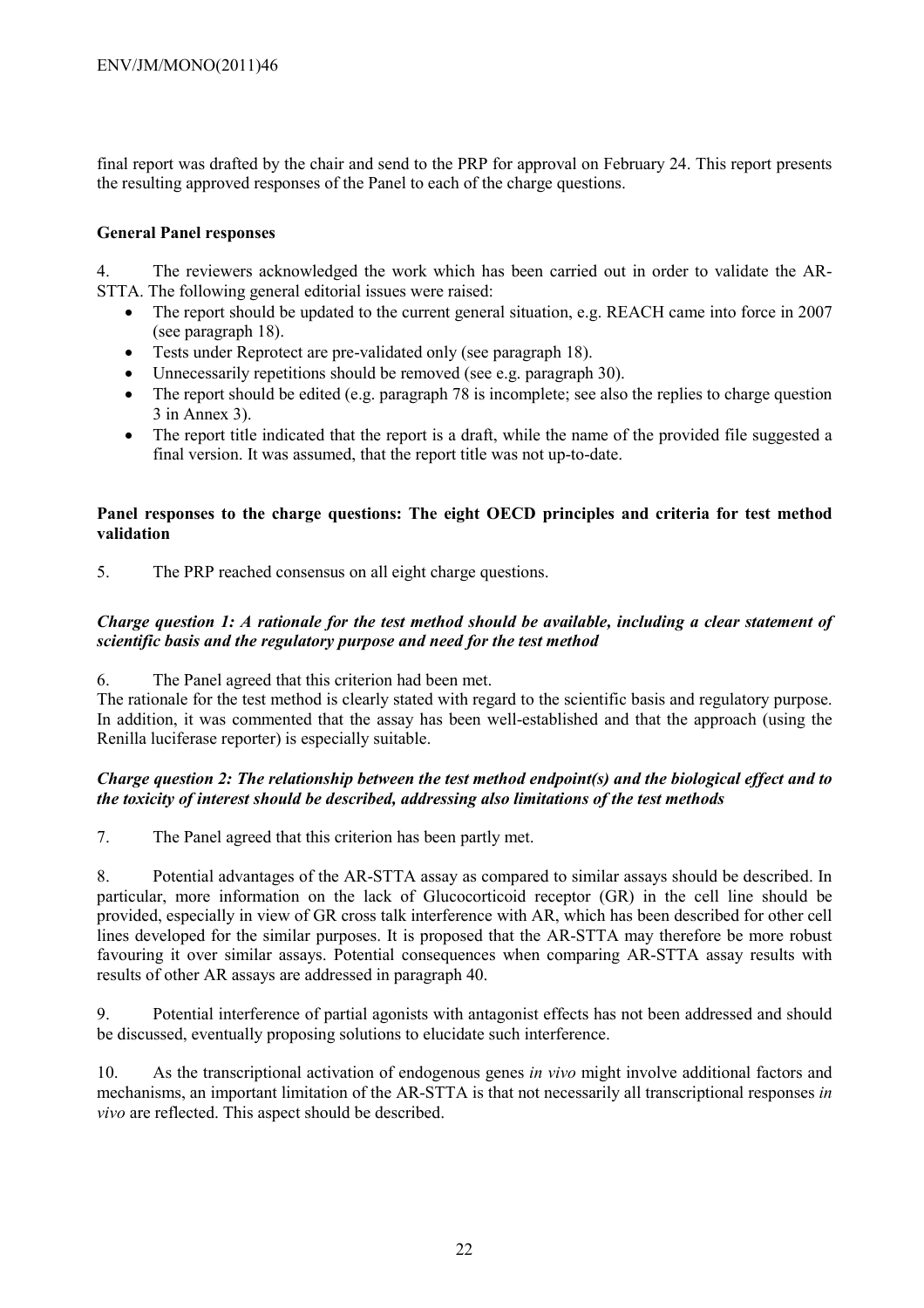11. The fact that the assay will not detect effects mediated by AR mechanisms that are independent of direct interactions with DNA / AREs, e.g. activation of intracellular signalling pathways by membraneassociated AR, should be addressed. In this context, the Renilla system should be discussed in the light of recent findings published in peer-reviewed literature. Firefly luciferase specific inhibitors that affect the catalytic activity of the enzyme have been described. In addition, chemicals might stimulate posttranscriptional effects, especially on protein stability, as has been shown for the "superinduction" of luciferase luminescence by genistein. In particular, AR-independent effects might have played a role in the effects observed for fluoranthene and medroxyprogesterone.

12. The robustness of viral promoter, such as SV40, should be discussed. As a potential consequence, mild cytotoxic effects might not be detected in the Renilla or firefly Luciferase cytotoxicity control.

13. A major limitation of the agonist assay is the lack of cytotoxicity measurements. As a consequence, true negative chemicals can hardly be discriminated from false negative due to masking by cytotoxicity, i.e. cytotoxicity is observed at concentrations below the concentration needed to elicit an agonistic response. A discussion of this aspect should be added, especially focusing on hydroxyflutamide and the use of the cytotoxicity data from the antagonist assay for the interpretation of the agonist assay.

14. Finally, limitations related to the substance Methyltrienolone (R1881) were identified. The availability of such an anabolic steroid might be very restricted due to potential import restrictions. Therefore, it does not qualify as a control, reference or proficiency chemical. As a potential replacement the substance mestanolone (MDHT) could be considered. Furthermore, the activity of R1881 might be discussed in view of the work of Hanson *et al*. (2007) in 'Frontiers in Bioscience 12, (1387-1394)'.

#### *Charge question 3: A detailed protocol for the test method should be available*

15. The Panel agreed that this criterion had been partly met.

16. Assessment/Acceptance criteria for the positive control DHT are lacking and should be added. In this context, it is suggested to include a graph of the expected DHT concentration-response curve in the protocol.

17. Regarding the data analysis, the applied approaches are likely to be unfamiliar to test laboratories. More guidance on the data analysis, e.g. by making a validated data analysis template publicly available, should be provided. In addition, it was recommended that in case of incomplete concentration-response curves, approximations of inhibiting and effective concentration should be clarified and improved. Furthermore, it should be clarified if other software besides GraphPad can be used.

18. The protocol used in the between-laboratory study differed from the protocol used in the prevalidation study. Nevertheless, the data have been combined for analysis. The potential impacts of protocol differences should be discussed, especially demonstrating, possibly supported by data, why these differences allow data combination. In particular, an explanation why the Renilla reporter was not used in the pre-validation should be provided.

19. The AR-EcoScreen cell line and especially the construct that was stably transfected to allow constitutive expression of the Renilla luciferase should, if possible, be described in more detail.

20. As substances were dissolved in ethanol, ethanol should be included in the protocol as a potential solvent.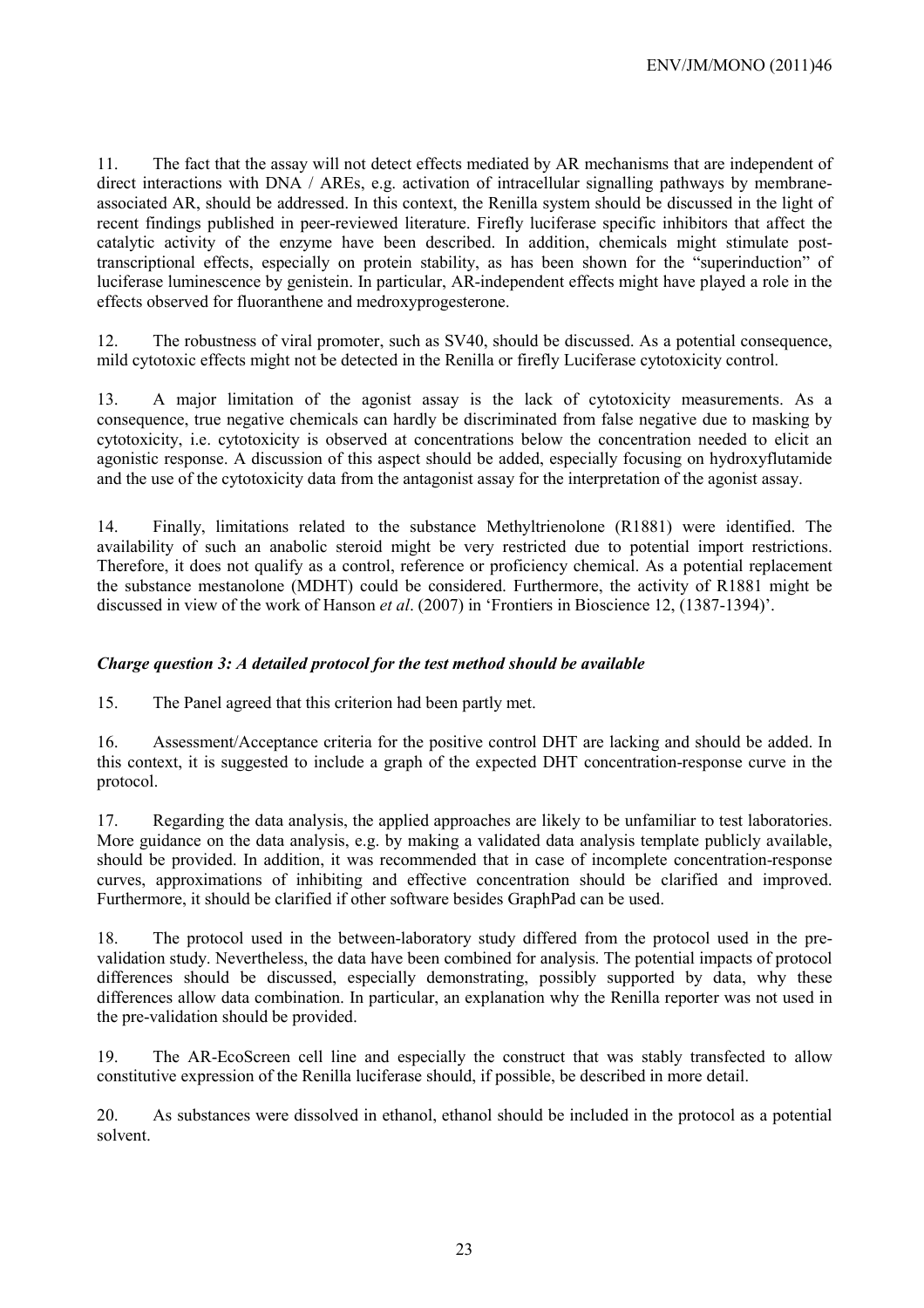21. It is recommended to propose proficiency chemicals for both the androgenic and the antiandrogenic assay.

22. The decision criteria to conclude on the classification should be more clearly defined. In this respect, cytotoxic effects should be considered in more detail. Since cytotoxicity can interfere with the detection of androgenic and especially anti-androgenic responses (see e.g. results of ketoconazole, DDT and methoxychlor) it is proposed to account for this, e.g. by introducing the option of equivocal/not conclusive results or by considering such substances as being outside of the applicability domain of these assays.

23. Testing concentration up to 10µM may not allow detection of weakly active compounds. Therefore testing up to higher concentrations, up to the solubility limit and up to the onset of cytotoxicity should be considered.

#### *Charge question 4: Within- and between-laboratory reproducibility of the test method should be demonstrated*

24. The Panel agreed that this criterion had been partly met.

25. Regarding the between-laboratory reproducibility, the amount of substances and the affinity range covered by these substances was not appropriate. Assuming that potential candidate substances are available, more substances should be tested. Additional substances should cover a broad affinity range, especially including weak agonists and antagonists as well as negative substances, and substances with incomplete concentration-response curves. Some reviewers signalled willingness to support the selection of such substances.

26. An explanation should be provided why data on cytotoxicity for the substance R1881 are lacking.

27. Different concentrations of test substances have been tested in the pre-validation and the interlaboratory study. An explanation for this difference should be provided.

#### *Charge question 5: Demonstration of the test method's performance should be based on testing of representative, preferably coded reference chemicals*

28. The Panel agreed that this criterion had been partly met.

29. Too few substances that did not appropriately cover the entire range of possible responses of the AR-STTA assay were tested for between-laboratory reproducibility. For example, in the agonist assay only the structurally similar substances DHT, i.e. the positive control, and R1881 have been tested in several laboratories. Re-enforcing the recommendations of paragraph 24, the panel is of the opinion that it will be inevitable to test additional carefully selected substances in a dedicated inter-laboratory study. In this regard it should be noted that this potential shortcoming has already been identified in paragraph 15 of the reviewed validation report '... though the number of chemicals used under multi-laboratory validation study may not be sufficient.' Furthermore, additional testing is considered necessary in order to allow proposing a list of proficiency chemicals, as proficiency chemicals should be supported by a sound and broad database.

In regard of the number of chemicals to be tested, the general issue of the in practice less stringent requirements for *in vivo* assays than *in vitro* methods was raised. For example, while for the interlaboratory reproducibility assessment of an *in vivo* assay a limited number of chemicals might be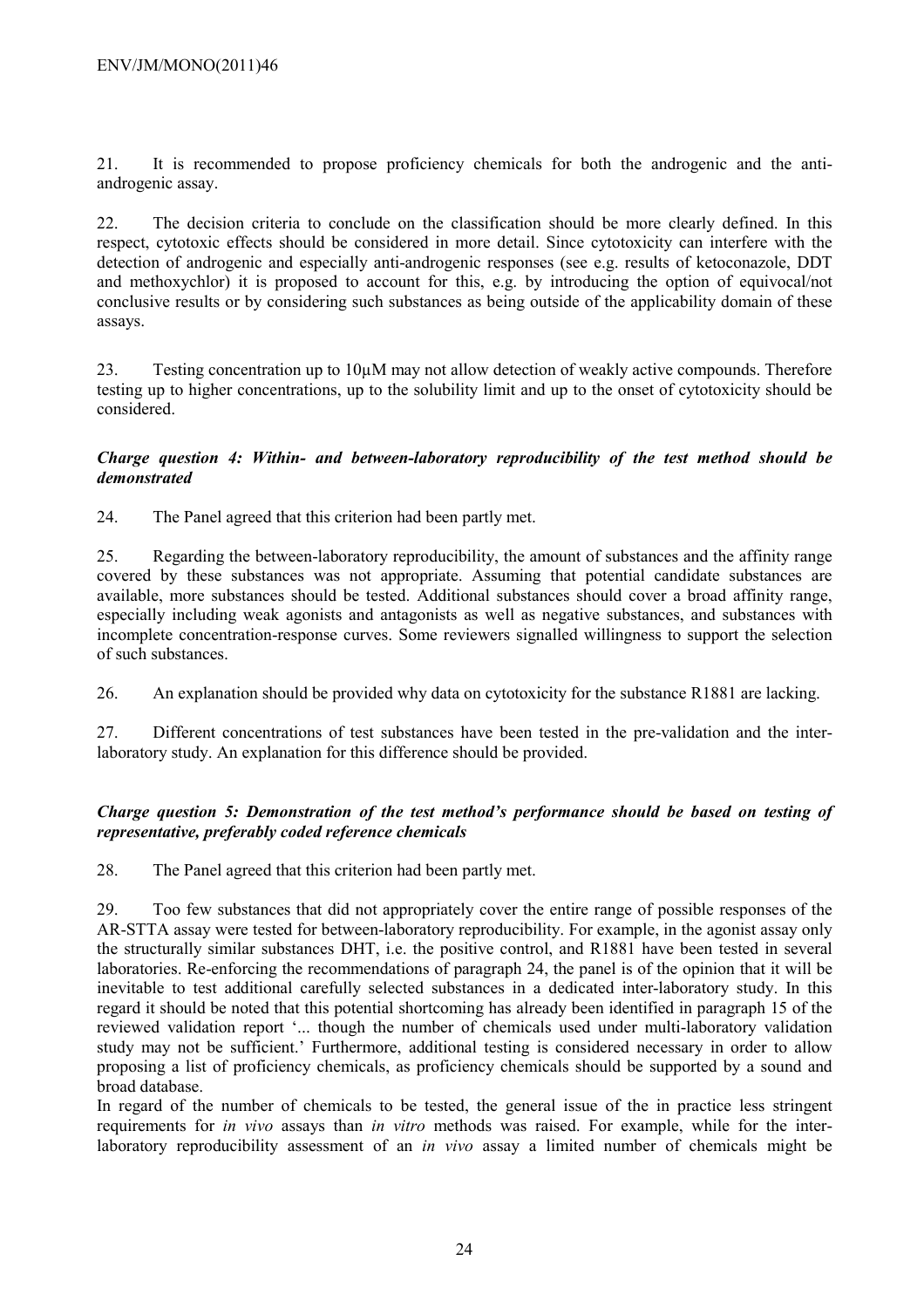considered sufficient, usually a higher number of chemicals is expected for the inter-laboratory reproducibility assessment of an *in vitro* assay. This difference is considered to be driven essentially by animal welfare consideration and, if at all, only marginally by scientific reasoning. As the scientific requirements for in vitro and in vivo test should be similar, but in practice are not, this constitutes a fundamental obstacle for an objective review of validation studies in a general framework that equally addresses *in vivo* as well as *in vitro* tests.

#### *Charge question 6: The performance of test methods should have been evaluated in relation to existing relevant toxicity data as well as information from the species of concern*

30. The Panel agreed that this criterion had been partly met.

31. AR-binding data should be discussed in more detail, especially focusing on substances with positive responses in the AR-STTA assay that are either not detectable in the *in vitro* binding assay for technical reasons (comparison with published binding data), e.g. for vinclozolin or nonylphenol, or mediated by other mechanisms than direct AR-binding. The presented discussion is not convincing due to differences in maximum concentrations used in these assays.

32. Inconsistencies in the presented data have been found, e.g. in Paragraph 116 and Table 14 it is stated that 4-Hydroxytamoxifen was, despite significant binding to the AR receptor, not detected as an AR agonist or AR antagonist. However in Table 8, it is listed as an antagonist in the AR-STTA assay.

33. The ICCVAM list is several years old and consequently not necessarily up-to-date. Furthermore, some classifications are questionable, especially for antagonists. It is recommended, if possible, to update the results presented here, e.g. when the ICCVAM list is revised.

34. The assay is not discussed in relation to the Hershberger assay. Comparison with the Hershberger assay and/or a discussion of problems in the comparison to the Hershberger is proposed.

35. The biological relevance of PC10, especially in combination with no concentration-response, as well as its statistical significance is questioned. The use of a more pronounced PC that potentially better balances biological relevance and statistical significance should be explored in more detail, taking into account that comparison with the ICCVAM list and with AR binding data needs further discussion (see paragraphs 8, 31, 33 and 41). .

36. The approach taken to calculate EC50 and IC50, i.e. irrespective of the completeness of the concentration-response curve, is questioned. Calculation based on comparison to the concentrationresponse of the positive control (i.e. DHT) expressed as percentage of control should be explored.

37. For the antagonist assay lin.IC30 was used in the validation study. The reason for using lin.IC30 is not clear, as, e.g. in Table 11, no differences between lin.IC50 or lin.IC30 are apparent.

38. The presentation of the data, data analyses and interpretation should be improved and be consistent throughout the report. In particular, the information if data are based on single or several experiments should be provided. Furthermore, it should be clarified if the agonist and antagonist experiments were performed in parallel or independent of each other.

39. Negative classification in the agonist assay because of insufficient induction of the luciferase activity, although EC50 values can be calculated, should be discussed in more detail considering that low inductive activities at low concentrations could still be biologically significant.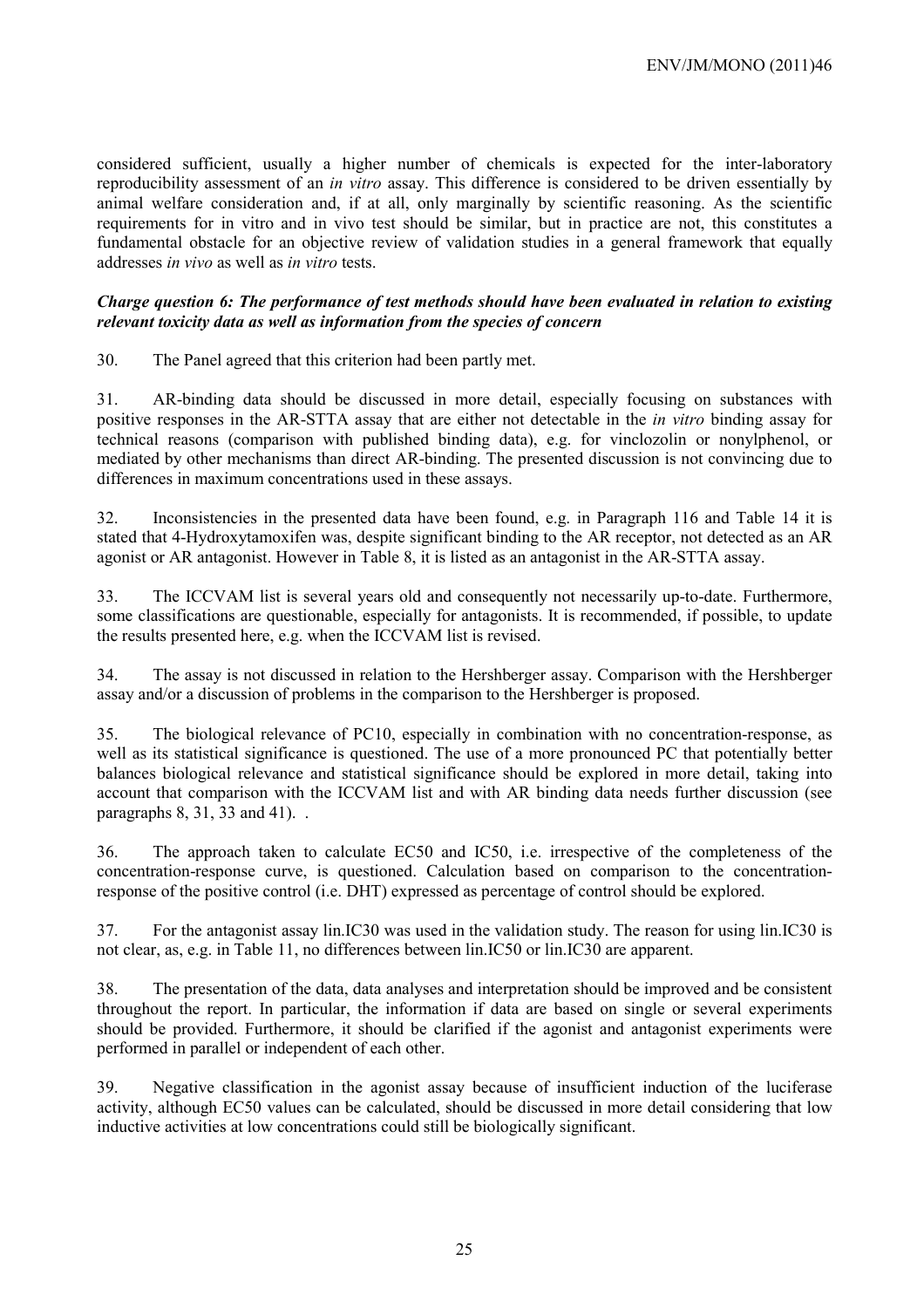40. It is proposed that the lack of GR (see paragraph 9) might explain some classification discordances in the comparison with the ICCVAM list, e.g. for corticosterone, potentially favouring the results of the AR-STTA assay.

#### *Charge question 7: All data supporting the assessment of the validity of the test method should be available for expert review*

41. The Panel agreed that this criterion had been met.

However, for clarity and ease of evaluation the presentation of PC-, IC- and EC-values should be improved. Furthermore, some additions are suggested (i.e. a list of the substances and the respective primary data used to generate Table 9, Figure 9, Table 11 and Figure 11).

#### *Charge question 8: Ideally, all data supporting the validity of a test method should have been obtained in accordance with the principles of Good Laboratory Practice (GLP)*

42. The Panel agreed that this criterion had been partly met.

43. The pre-validation was not conducted according to GLP. However, this is in general considered acceptable. In this context, it was also mentioned that the fact that the pre-validation data have been published in a peer-reviewed journal should be considered.

44. It was mentioned that elsewhere, i.e. not in the review document, the information that the prevalidation was conducted according to GLP principles or in the spirit of GLP has been provided. Therefore, it is recommended to include this information in the validation report.

#### **Recommendations**

45. The Panel agrees that this report provides a summary of their views on the status of the validation of the Androgen Receptor Mediated Stably Transfected Transcriptional Activation (AR-STTA) assay to detect androgenic and anti-androgenic activities of chemicals, as detailed in the responses to the questions posed to the Panel and based on the information related to the test method validation provided to the Panel.

46. The report of the Panel, along with the provided review document on Androgen Receptor Mediated Stably Transfected Transcriptional Activation (AR-STTA) assay should form the basis for decisions on whether the validation meets the OECD principles for validation. The Panel recommends that the OECD considers the Panel report as guidance for recommending additional work required to fully meet all OECD principles.

47. Future work should focus especially on the following aspects. Most importantly, it is strongly recommended

c) to carry out a dedicated inter-laboratory study testing substances covering abroad range of activity, especially including non-active substances as well as weak agonist and antagonists with the final test protocol (see paragraphs 25 and 29).

Furthermore, discussion of several issues, which so far have not or only partially been addressed, should be added to the validation report. These issues are

- d) potential advantages of the AR-STTA assay over similar AR activation assays (see paragraphs 8 and 31),
- e) the possibility of interference of partial agonists with antagonist effects, eventually proposing solutions to elucidate such interference (see paragraph 9),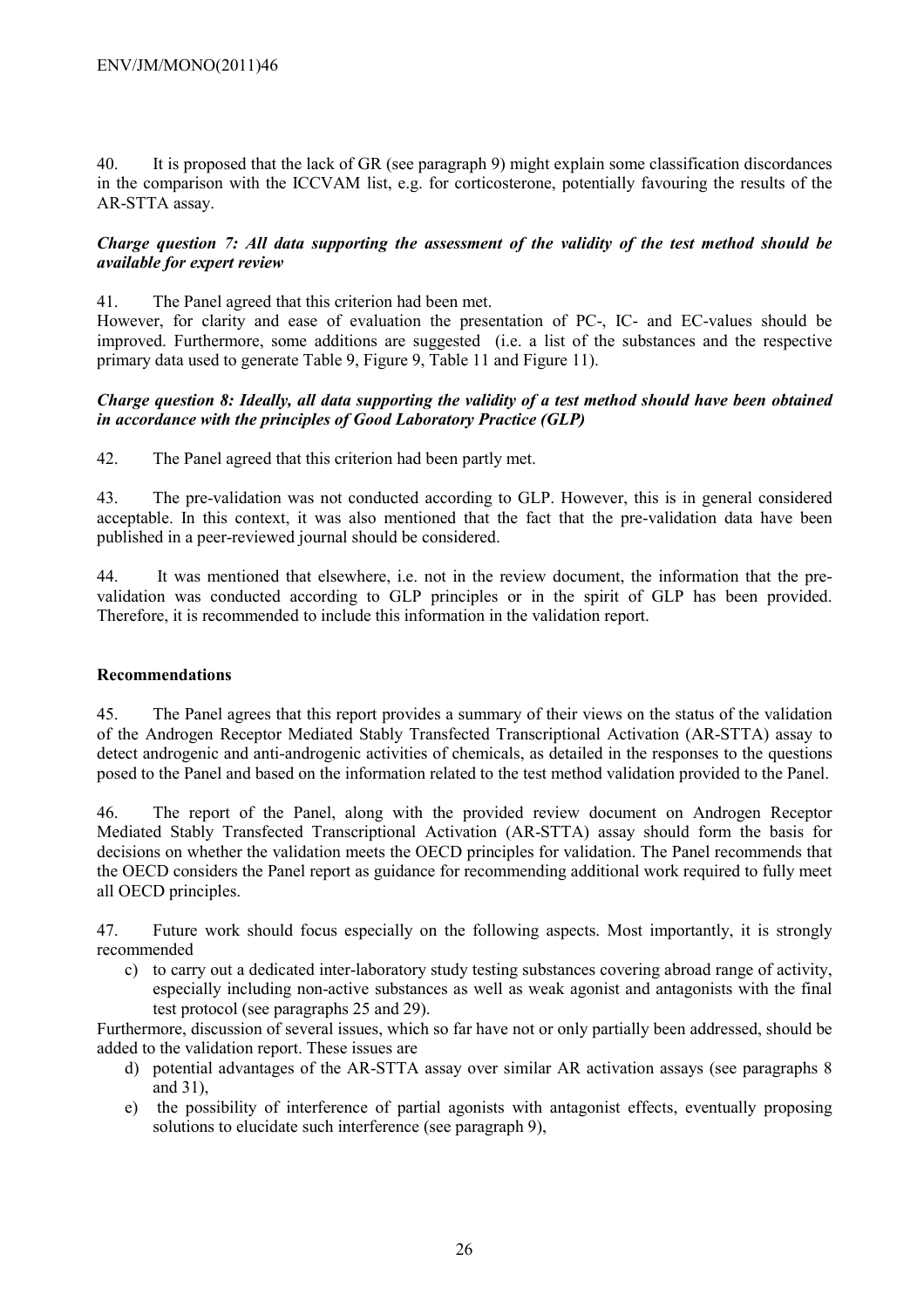- f) the potential impact of differences in the protocols of the pre-validation study and the interlaboratory study (see paragraph 18),
- g) the lack of a cytotoxicity measurement in the agonist assay (see paragraph 13).

Regarding the protocol, the major recommendations were:

- h) to add acceptance and assessment criteria for the positive control DHT (see paragraph 16) and
- i) to more precisely define the decision criteria for classification, especially considering cytotoxic effects, e.g. by introducing the option of equivocal/not conclusive results, since cytotoxicity can interfere with the detection of androgenic and especially anti-androgenic responses (see paragraph 22).

In addition:

- j) the biological and statistical appropriateness of the PC10 should be explored in more detail (see paragraph 35)
- k) and a list of proficiency chemicals for both the androgenic and the anti-androgenic assay should be proposed.

Finally, the recommendations in the paragraphs 10, 11, 12, 14, 17, 19, 20, 23, 26, 27, 32, 34, 36-41 and 44 should be addressed.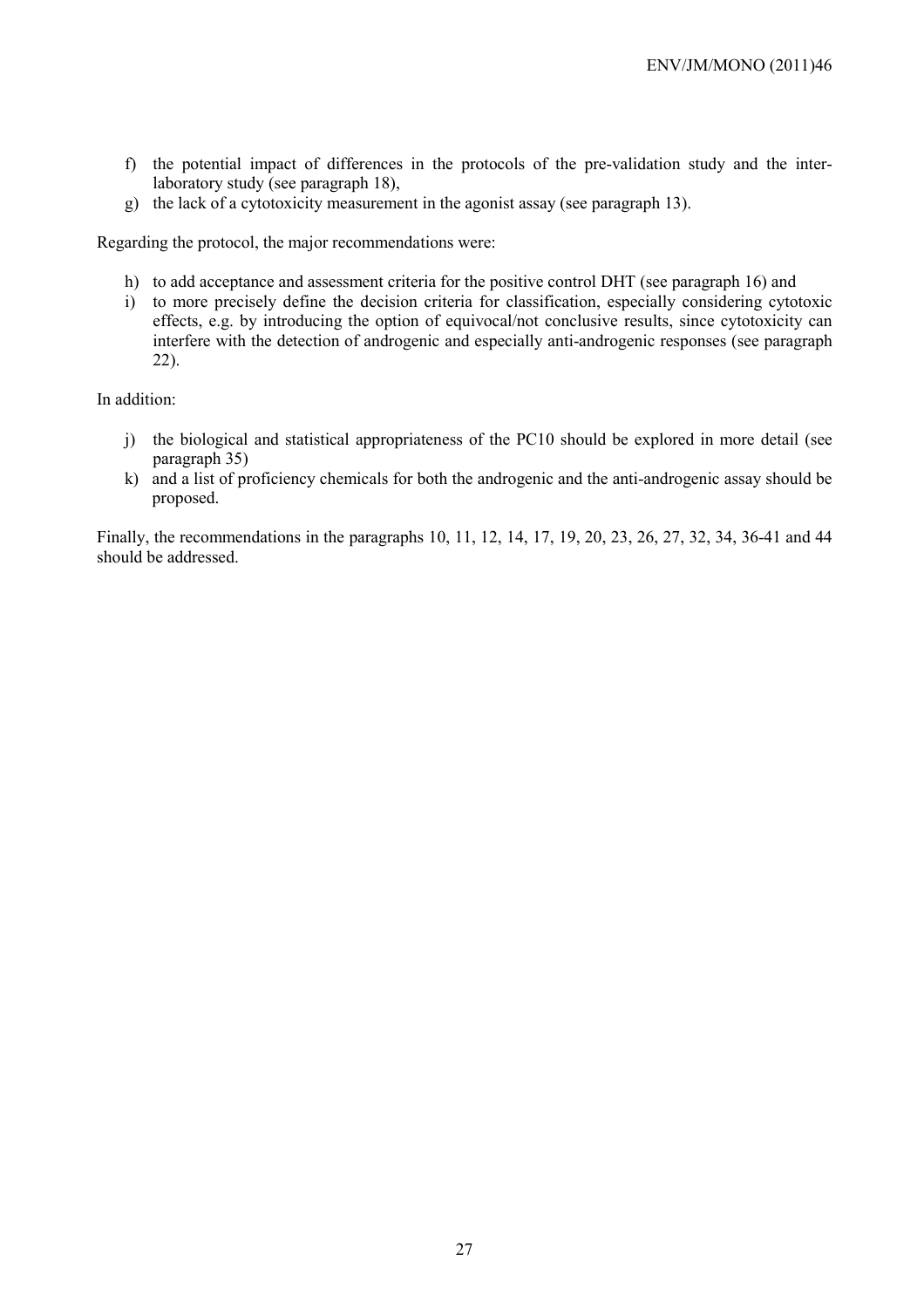### **ANNEX 1**

# **Members of the peer review panel**

| <b>Panel member</b>   | <b>Affiliation</b>                                           |  |
|-----------------------|--------------------------------------------------------------|--|
| Miriam Jacobs         | European Food Safety Agency (EFSA), Parma, Italy             |  |
| Tsutomu Nishihara     | Hyogo University of Health Sciences, Kobe, Japan             |  |
| Michael Oelgeschläger | Federal Institute for Risk Assessment (BfR), Berlin, Germany |  |
| Vickie Wilson         | United States Environmental Protection Agency (US EPA),      |  |
|                       | Research Triangle Park, North Carolina, US                   |  |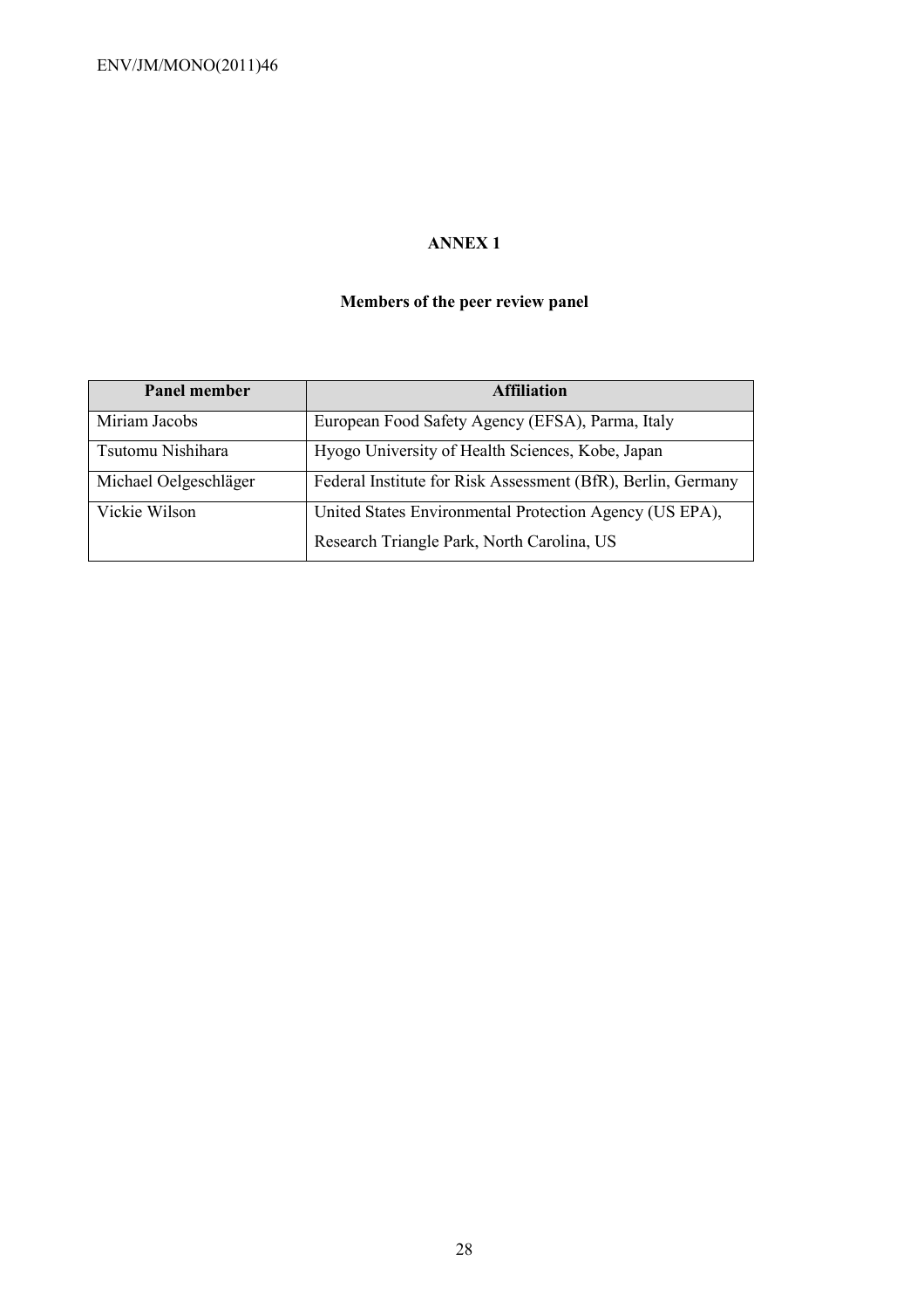#### **ANNEX 2**

#### **Charge questions**

**PRP Charge questions: The eight OECD principles and criteria for test method validation** 

- **1. A rationale for the test method should be available, including a clear statement of scientific basis and the regulatory purpose and need for the test method.**
- **2. The relationship between the test method endpoint(s) and the biological effect and to the toxicity of interest should be described, addressing also limitations of the test methods.**
- **3. A detailed protocol for the test method should be available.**

The protocol should be sufficiently detailed and should include, *e.g.,* a description of the materials needed, such as specific cell types or construct or animal species that could be used for the test (if applicable), a description of what is measured and how it is measured, a description of how data will be analysed, decision criteria for evaluation of data and what are the criteria for acceptable test performance.

- **4. Within- and between-laboratory reproducibility of the test method should be demonstrated.**  Data should be available revealing the level of reproducibility and variability within and among laboratories over time. The degree to which biological variability affects the test method reproducibility should be addressed.
- **5. Demonstration of the test method's performance should be based on testing of representative, preferably coded reference chemicals.**
- **6. The performance of test methods should have been evaluated in relation to existing relevant toxicity data as well as information from the species of concern.**
- **7. All data supporting the assessment of the validity of the test method should be available for expert review.**

The detailed test method protocol should be readily available and in the public domain. The data supporting the validity of the test method should be organised and easily accessible to allow for independent review(s), as appropriate. The test method description should be sufficiently detailed to permit an independent laboratory to follow the procedures and generate equivalent data. Benchmarks should be available by which an independent laboratory can itself assess its proper adherence to the protocol**.** 

**8. Ideally, all data supporting the validity of a test method should have been obtained in accordance with the principles of Good Laboratory Practice (GLP).** 

Aspects of data collection not performed according to GLP should be clearly identified and their potential impact on the validation status of the test method should be indicated.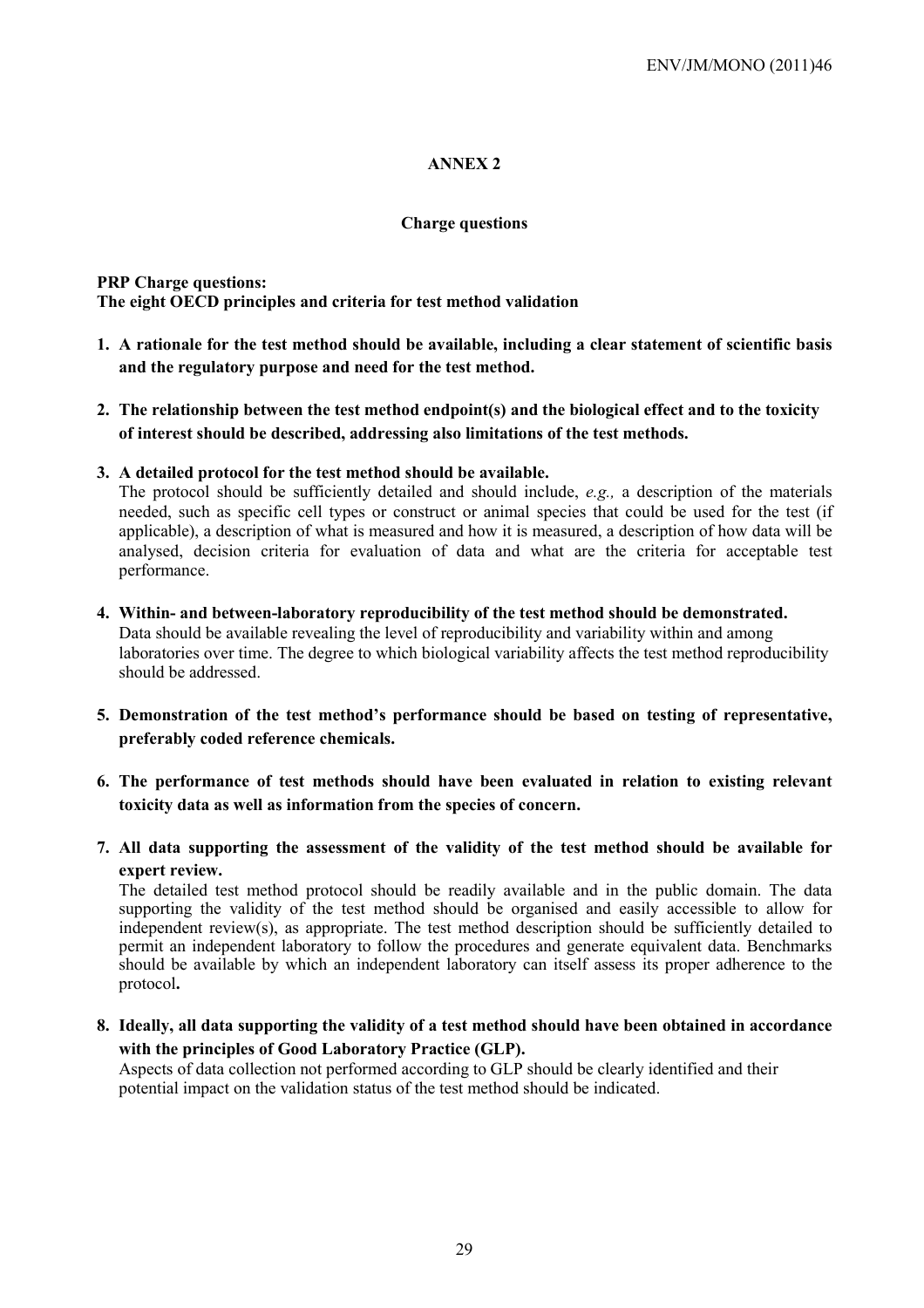#### **ANNEX 3**

#### **Collated initial comments from the peer review panel assessing the Androgen Receptor Mediated Stably Transfected Transcriptional Activation (AR-STTA) Assay to Detect Androgenic and Anti-androgenic Activities**

| <b>ISSUES</b>           | <b>COMMENTS AND RECOMMENDATIONS</b>                                                                                                                                                                                                                                                                                                                                                                                                                                                                                                                                                                                                                                                                                                                                                                                                                                                                                                                                                                                                                                                                                                                                                                                                                                                                                                                                                                                                                                                                                                                                                                                                                                                                                                                                                                                                                                 |
|-------------------------|---------------------------------------------------------------------------------------------------------------------------------------------------------------------------------------------------------------------------------------------------------------------------------------------------------------------------------------------------------------------------------------------------------------------------------------------------------------------------------------------------------------------------------------------------------------------------------------------------------------------------------------------------------------------------------------------------------------------------------------------------------------------------------------------------------------------------------------------------------------------------------------------------------------------------------------------------------------------------------------------------------------------------------------------------------------------------------------------------------------------------------------------------------------------------------------------------------------------------------------------------------------------------------------------------------------------------------------------------------------------------------------------------------------------------------------------------------------------------------------------------------------------------------------------------------------------------------------------------------------------------------------------------------------------------------------------------------------------------------------------------------------------------------------------------------------------------------------------------------------------|
| <b>General comments</b> | <b>Reviewer #1:</b> The AR-STTA appears to be a suitable assay for the identification of androgenic as well as anti-androgenic<br>activities. The Chemicals Evaluation and Research Institute (CERI) has done a tremendous amount of work testing a large<br>number of different chemicals to provide evidence that this assay generates relevant information. Unfortunately the<br>method was modified for the inter-laboratory validation study. During the validation study cytotoxicity was determined<br>using the Renilla activity of the AR-EcoScreenTM cell line instead of the cLuc-EcoScreenTM cell used during pre-<br>validation. In addition, different concentration ranges were tested in the pre-validation and validation studies. Although the<br>rationale behind these modifications is explained and understandable, the sole purpose of a validation study is to test for<br>the reliability and relevance of the method established during a pre-validation phase. In particular, the identification of<br>acceptable variations of the test protocol should not be part of a validation study testing coded chemicals in multiple labs.<br>In addition, the inter-laboratory study has a limited informative value since only 5 chemicals were tested. Multi-lab studies<br>with coded chemicals are of central importance for the validation of a test method. This part of the validation needs to be<br>improved and might require additional testing of coded chemicals. There are also additional points that need to be<br>clarified, in particular:<br>The description of the Renilla construct and its use as an endpoint for cytotoxicity (including the lack of cytotoxicity<br>measurements in the agonist assay), the criteria for positive responses and some inconsistencies in the presented data.<br>Reviewer #2, #3, #4: - |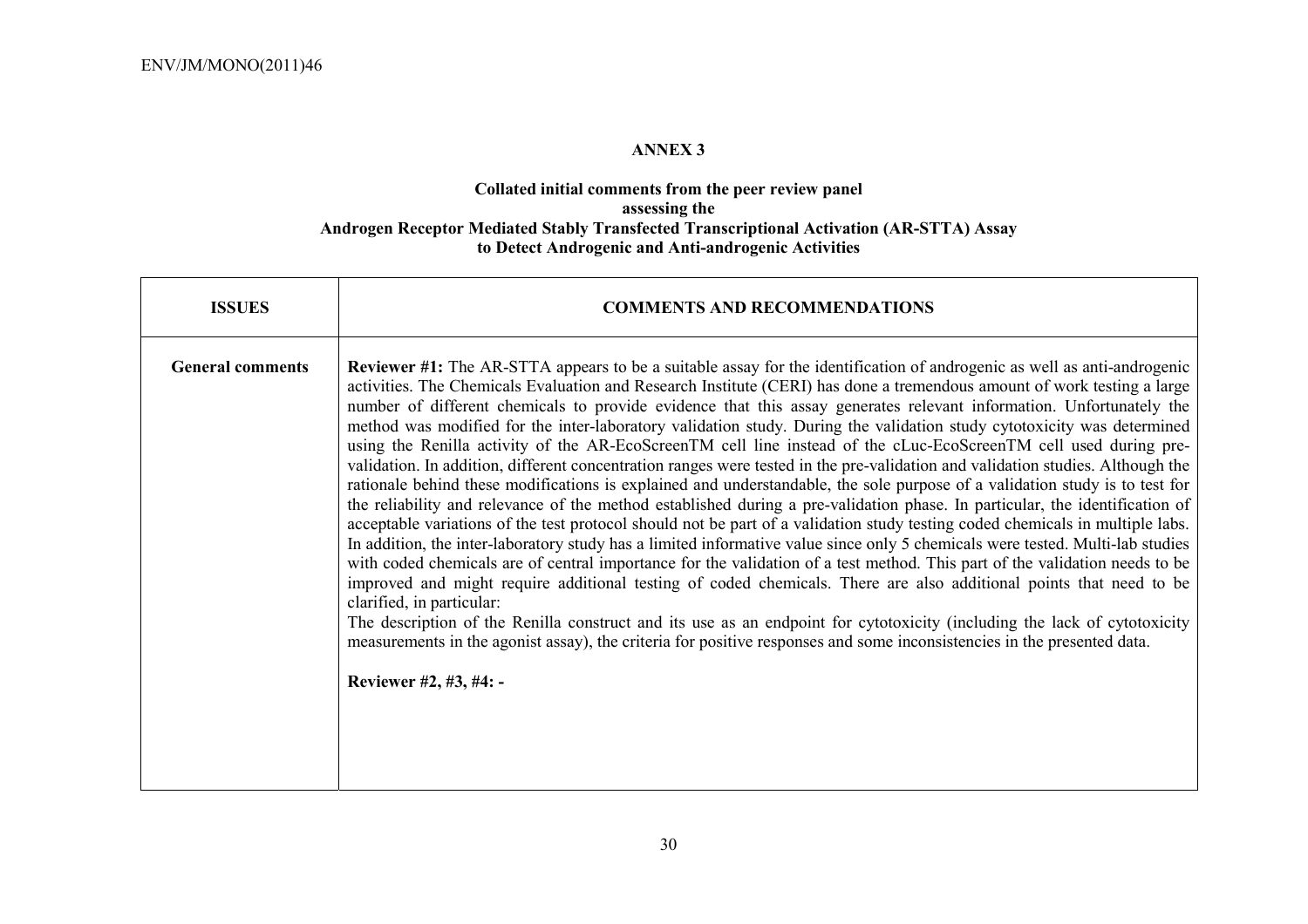| <b>VALIDATION</b><br><b>CRITERIA</b>                                                                             |                                                                                                                                                                                                                                                                                                                                                                                                                                                                                                                                                                                                                                           |
|------------------------------------------------------------------------------------------------------------------|-------------------------------------------------------------------------------------------------------------------------------------------------------------------------------------------------------------------------------------------------------------------------------------------------------------------------------------------------------------------------------------------------------------------------------------------------------------------------------------------------------------------------------------------------------------------------------------------------------------------------------------------|
| 1. Rationale for the test<br><b>Method</b>                                                                       | <b>Reviewer #1:</b> The rational for the test method is clearly stated. The scientific background and its regulatory purpose are<br>well described. From a regulatory perspective this method is intended to be used as a screening procedure to detect<br>androgenic as well as anti-androgenic activities of chemicals and to provide mechanistic information as a level 2 in vitro<br>assay. As minor point: The text does not reflect the current situation and should be updated, e.g. in paragraph 18 it is stated<br>that "Reach is expected to enter into force in 2007".                                                         |
|                                                                                                                  | <b>Reviewer #2:</b> The cell is appropriate, the AR construct is full length, and the renilla luciferase vector is an optimum vector<br>to utilise for the AR. An AR ag/antagonist assay is very much needed by regulatory authorities globally; no validated<br>equivalent is so far available. However editorially some of the paragraphs are out of date or redundant (e.g. paragraph 18:<br>REACH entered into force some years ago now; the tests under Reprotect are 'prevalidated' only; or paragraph 30), and<br>the report generally needs better editing for clarity in English. Paragraph 78 is incomplete.                    |
|                                                                                                                  | <b>Reviewer #3:</b> The rational and a clear statement of the scientific basis, and the purpose and need are clearly identified<br>within the text of the report.                                                                                                                                                                                                                                                                                                                                                                                                                                                                         |
|                                                                                                                  | Reviewer #4: The technique used for the proposed assay system has been well-known and well-established in the variety<br>fields. The regulatory purpose and needs were well documented in the validation report.                                                                                                                                                                                                                                                                                                                                                                                                                          |
|                                                                                                                  | The Panel agreed that this criterion has been met.                                                                                                                                                                                                                                                                                                                                                                                                                                                                                                                                                                                        |
| 2. Relationship between<br>the test method<br>endpoint(s) and the<br>biological effect and<br>to the toxicity of | <b>Reviewer #1:</b> Limitations of the test method are not sufficiently described. The activation of a stably transfected human<br>androgen receptor and its subsequent nuclear localisation results in binding of the ARE and activation of luciferase<br>expression. This process represents the best understood mechanism of androgen activity, although the transcriptional<br>activation of endogenous genes in vivo might involve additional factors and mechanisms. Thus, an important limitation of<br>this test (like any test that is based on transcriptional activation of an artificial promoter in an "artificial" cellular |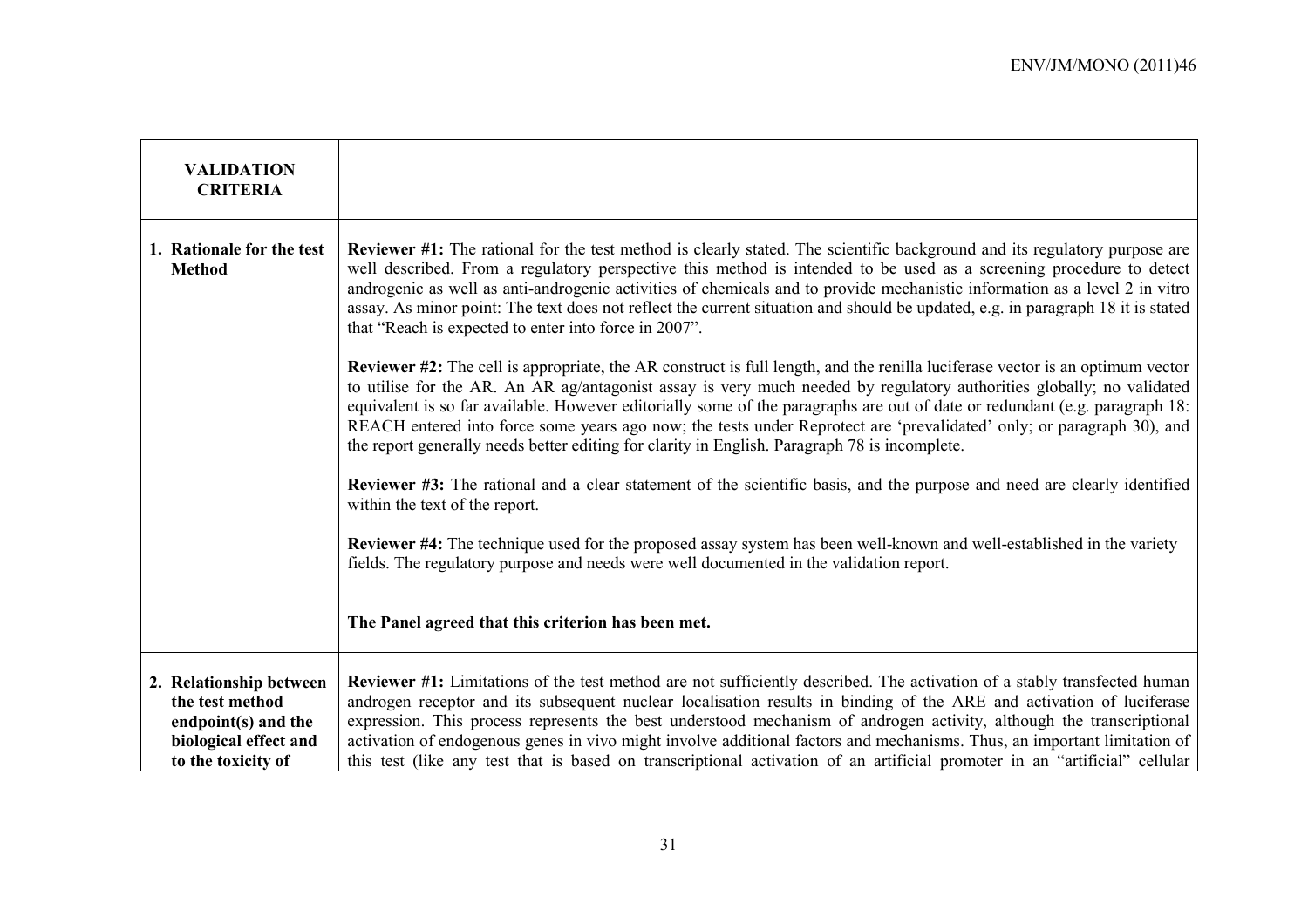**interest addressing also limitations**  environment) is that it does not necessarily reflect transcriptional responses in vivo. In addition, the assay will not detect effects mediated by AR mechanisms that are independent of direct interactions with DNA / AREs, e.g. activation of intracellular signalling pathways by membrane-associated AR. For the antagonist assay, cytotoxicity is determined using a stably transfected Cho-K1 cell line that constitutively expresses firefly luciferase (cLuc-EcoScreen) or the determination of constitutive Renilla luciferase expression of the AR-EcoScreen cell line. However, for the purpose of the test system the Renilla system might generate problems. In particular, firefly luciferase specific inhibitors have been described in the literature (see Thorne et al. 2010 and references therein) that affect the catalytic activity of the enzyme. In addition, chemicals might stimulate port-transcriptional effects, in particular, on protein stability as has been shown for the "superinduction" of luciferase luminescence by genistein (Sotoca et al., 2010). In this respect, the comparison of regulated and constitutive firefly luciferase activity in distinct cellular systems, as done in the extensive pre-validations studies, might be more appropriate to identify and exclude AR unrelated effects. AR-independent effects might have played a role in the effects observed for fluoranthene. In the antagonistic assay, fluoranthene significantly stimulated cell viability (luciferase activity in the cLuc-EcoScreen cell line) at concentrations of 10-5 M (Fig. 10.2) that apparently also stimulated a positive response in the agonist assay (Fig.8). In addition the "superinduction" of luciferase luminescence by medroxyprogesterone (not tested in the antagonist assay) might reflect an ARE independent activity comparable to the direct effects of genistein on the firefly luciferase protein. A major limitation of the agonist assay is the complete lack of cytotoxicity measurements. Thus, it might be not always clear, if the chemical is a true negative, or if one cannot detect agonistic activities, because the substance is cytotoxic at concentrations below the concentration needed to elicit an agonistic response. This problem is described for hydroxyflutamide (paragraph 98) but should be discussed in more general terms, since it is not clear, if the cytotoxicity data from the antagonist assay could also be used for the interpretation of the agonist assay, if the tests are done in parallel. **Reviewer #2:** Some areas require improvement regarding potential limitations or the comparative lack of limitations compared to similar assays with the same endpoints, i.e. provide more clarifying information on the lack of GR in the cell line. This is a potential issue regarding metabolic capacity and with GR cross talk interference with AR in other cell lines developed for AR agonism/antagonism possibly being implicated in differences in low dose/higher/biphasic dose responses of ligands that are perhaps due to different receptor mechanisms occurring in the same cell with both agonistic or antagonistic activity in the AR at one dose and agonistic or antagonistic activity in the GR at another. Should this be the case it might explain lack of literature concordance with for e.g. corticosterone, and might perhaps suggest the AR STTA assay is more robust in this respect than other similar AR assays. In any case, it would be helpful to discuss the fact that partial agonists can interfere with antagonist effects and how this can be elucidated more clearly. Of particular merit is the Renilla luciferase vector. Not only does this act as a highly effective internal cytotoxicity control, but in reviewing the literature, is probably one of the best vectors to insert into an androgenic cell line, especially PC3, with AR. Certainly,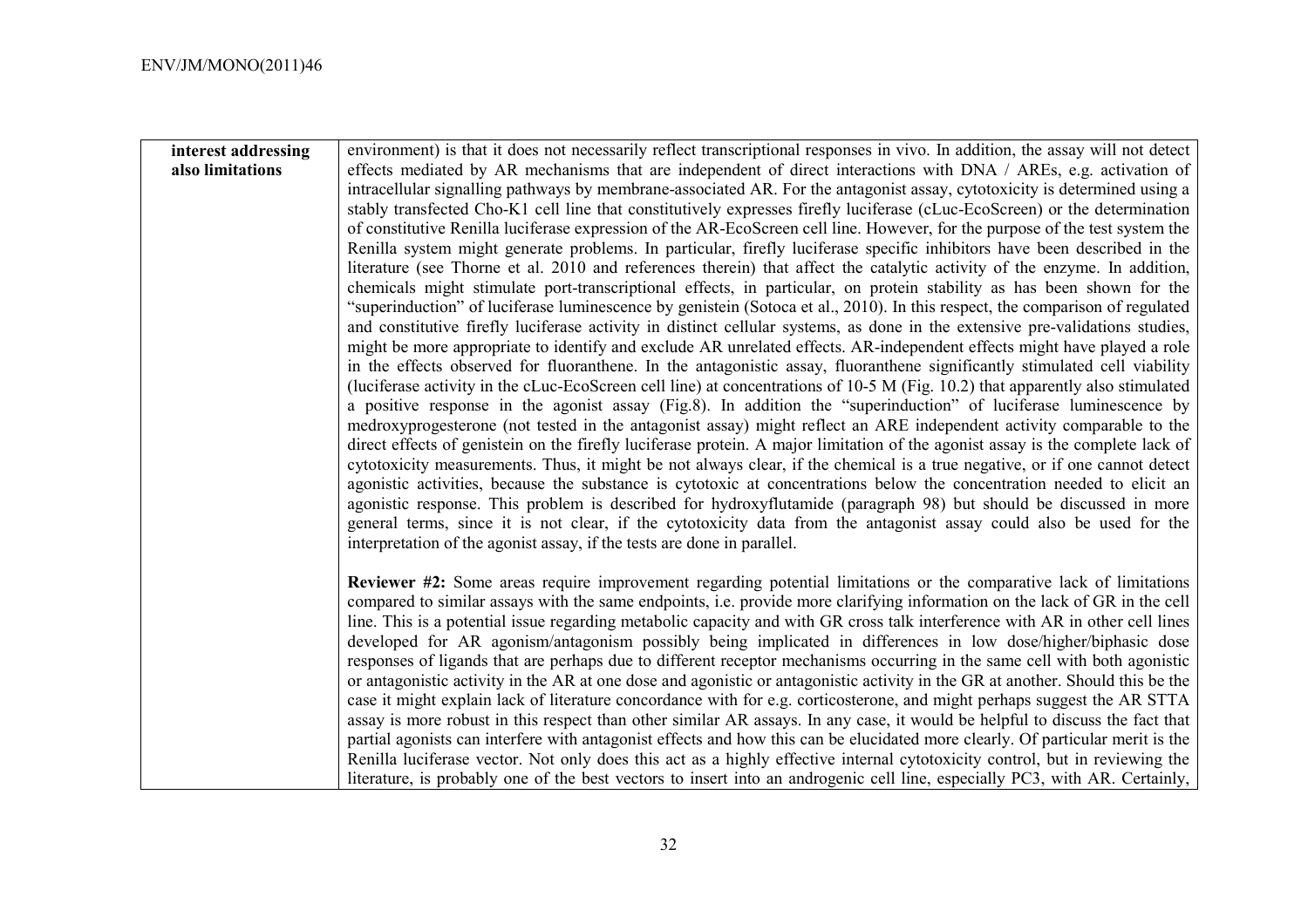|                                                                | according to the literature, for the AR performing far better and more accurately than the luciferase or beta galactosidase<br>construct used for many transient and stably transfected cell lines.                                                                                                                                                                                                                                                                                                                                                                                                                                                                                                                                                                                                                                                                                                                                                                                                                                                                                                                                                                                                                                                                                                                                                                                                                                                                                                |  |
|----------------------------------------------------------------|----------------------------------------------------------------------------------------------------------------------------------------------------------------------------------------------------------------------------------------------------------------------------------------------------------------------------------------------------------------------------------------------------------------------------------------------------------------------------------------------------------------------------------------------------------------------------------------------------------------------------------------------------------------------------------------------------------------------------------------------------------------------------------------------------------------------------------------------------------------------------------------------------------------------------------------------------------------------------------------------------------------------------------------------------------------------------------------------------------------------------------------------------------------------------------------------------------------------------------------------------------------------------------------------------------------------------------------------------------------------------------------------------------------------------------------------------------------------------------------------------|--|
|                                                                | <b>Reviewer #3:</b> This assay was designed to evaluate the ability of test compounds to impact androgen-mediated gene<br>transcription. This is a well characterized pathway of androgen action through the androgen receptor. The assay uses a<br>cell line which has been engineered to stably express both human AR and an androgen responsive promoter/luciferase<br>reporter construct. In theory, binding of the compound to the AR induces dimerisation of 2 ligand-bound AR which can<br>then bind and activate the ARE promoter and stimulates production of the reporter gene, luciferase (a protein not normally<br>found in the parent cell line). Luciferase activity should be proportional to the potency of the test compound. Conversely<br>antagonist activity measures the ability of a compound to reduce the normal luciferase activity of a well-characterized<br>agonist such as DHT. Some strengths of the assay include that it is an in vitro cell based assay so no animals are used for<br>the assay, is a cost effective alternative to in vivo assays for prioritization and/or grouping compounds for further chemical<br>testing and, unlike in vitro binding assays, has the ability to distinguish agonist from antagonist responses. Some<br>limitations include that results are limited to the compound tested unless known metabolites are also tested and that test<br>concentrations are limited by the solubility and cytotoxicity of the test compound. |  |
|                                                                | Reviewer #4: There is a comparison with results of AR binding assay and that of the proposed assay. This comparison<br>demonstrates good relationship as mechanism basis. The comparison with in vivo assay systems, such as Hershberger<br>assay (in vivo) may not be appropriate since Hershberger assay still has a complex biological system other than AR<br>mediated effects that can alter weights of male accessory reproductive organs.                                                                                                                                                                                                                                                                                                                                                                                                                                                                                                                                                                                                                                                                                                                                                                                                                                                                                                                                                                                                                                                   |  |
|                                                                | The Panel agreed that this criterion has been partly met.                                                                                                                                                                                                                                                                                                                                                                                                                                                                                                                                                                                                                                                                                                                                                                                                                                                                                                                                                                                                                                                                                                                                                                                                                                                                                                                                                                                                                                          |  |
| Availability<br>of a<br>3.<br>detailed test method<br>protocol | <b>Reviewer #1:</b> For most parts, the test protocol is clearly described, although the description of the two different protocols<br>that have been used during pre-validation and the multi-lab study makes it somewhat difficult to follow. There are some<br>points that need to be addressed in more detail, i.e. the description of the Renilla expression construct and the criteria for<br>positive responses.<br>The AR-EcoScreen cell line needs to be described in more detail, in particular the construct that was stably transfected to<br>allow constitutive expression of the Renilla luciferase. It is somewhat confusing that the cLuc-EcoScreen was used for the<br>cytotoxicity measurements during pre-validation, since constitutive Renilla expressing vectors are commonly used to<br>standardize for transfection efficiency or unspecific effects on transcriptional or post-transcriptional events. Since                                                                                                                                                                                                                                                                                                                                                                                                                                                                                                                                                              |  |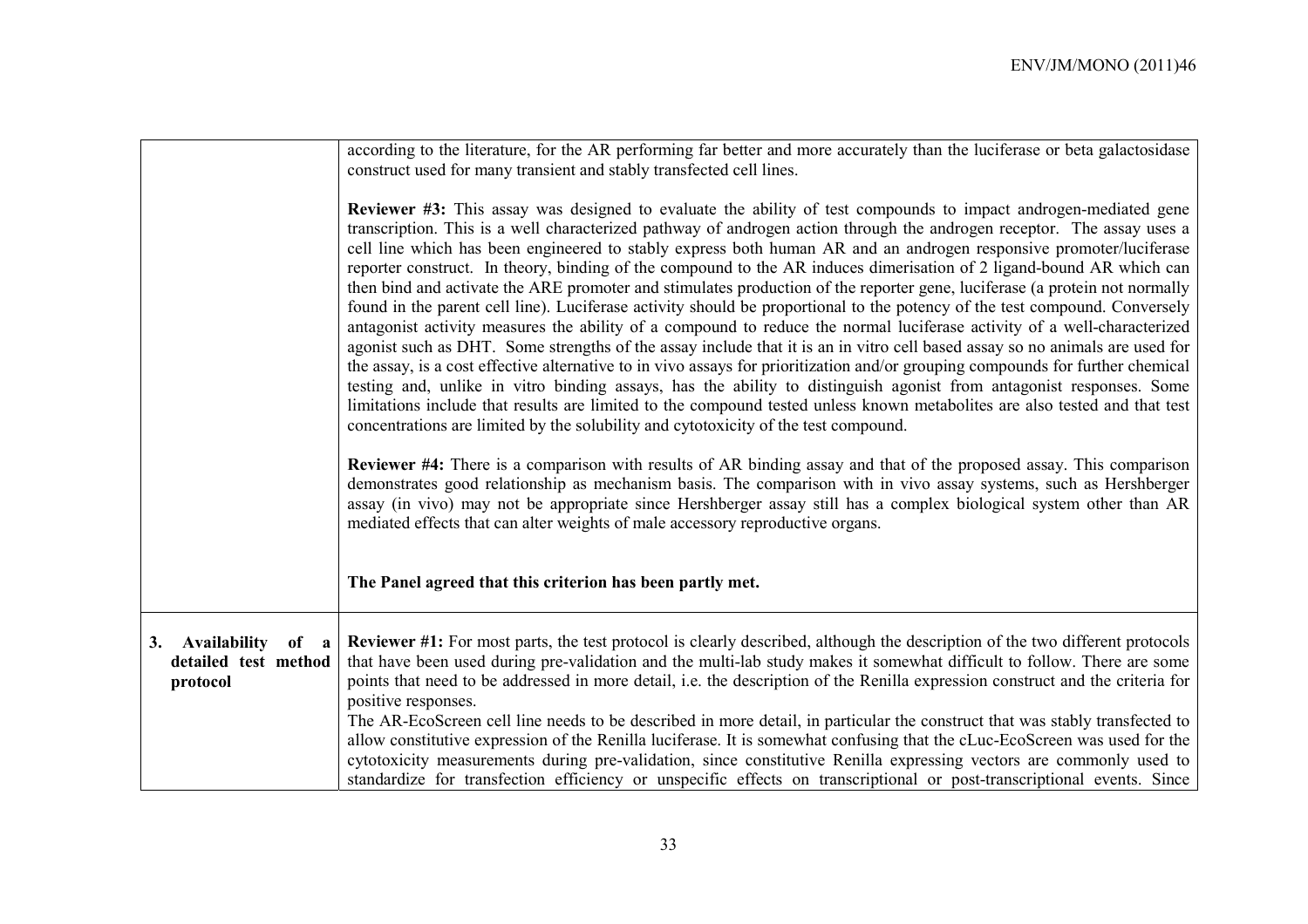| obviously the same cell line was used in all studies the reasons why Renilla was not used from the very beginning should                                                 |
|--------------------------------------------------------------------------------------------------------------------------------------------------------------------------|
| be explained / discussed.                                                                                                                                                |
| Different doses are tested in the pre-validation and inter-lab studies. The rationale behind these changes should be                                                     |
| explained in detail.                                                                                                                                                     |
| As mentioned before the different possibilities of unspecific modulation of luciferase activities need to be addressed. In                                               |
| addition, one should consider the possibility that mild cytotoxic effects might not be detected in the Renilla or the                                                    |
| Luciferase cytotoxicity control. In general, viral promoters like the SV40 promoter that is also used to express the human                                               |
| AR protein in the AR-EcoScreen cell line, are very robust and might not be as sensitive as the ARE-reporter.                                                             |
| Sodium azide and 17a-ethinylestradiol were dissolved in water or ethanol. It is stated in paragraph 51 that 0.1% ethanol                                                 |
| did not affect the cells and, thus, ethanol should be included in the SOP.                                                                                               |
| A common list of proficiency chemicals for the androgenic and anti-androgenic assay might be useful, since both assays<br>would have to be performed in parallel anyway. |
| The presentation of the data and the data analyses is somewhat confusing. PC10, PC50, EC50, lin.IC30 or lin.IC50 values                                                  |
| are provided and discussed. It is also not always clear if data is based on single or several studies and if the agonist and                                             |
| antagonist studies were performed in parallel or independent of each other.                                                                                              |
| In general, the data interpretation procedure should be stated more clearly and should be consistent throughout the report.                                              |
| For the agonist assay, the sensitivity of method is only acceptable, if PC10 values are used (Table 9). Although it seems                                                |
| from table 9 that this did not increase the false positive rate, some of the data provides evidence that the use of PC10                                                 |
| values may actually create problems.                                                                                                                                     |
| Actinomycin was recommended by ICCVAM as a control for substances that indirectly interfere with the reporter gene                                                       |
| activity since it's the only RNA synthesis inhibitor in the ICCVAM list. Following Table 8, Actinomycin was considered                                                   |
| positive in the agonist assay, because it induced a very slight increase in luciferase activity at concentrations that might be                                          |
| cytotoxic.                                                                                                                                                               |
| As mentioned before, Fluoranthene stimulate a positive response in the agonist assay at concentrations that also stimulated                                              |
| Renilla activity in the antagonist assay (10-5M) and therefore it cannot be excluded that this effect might be due to ARE-                                               |
| independent activity.                                                                                                                                                    |
| In addition, to classify substances as negative in the agonist assay because they never induce the luciferase activity                                                   |
| strongly enough although EC50 values can be calculated might be problematic, since low inductive activities at low                                                       |
| concentrations could still be biologically significant. This should be discussed in more<br>detail.                                                                      |
| For the antagonist assay lin. IC30 as used in the validation study. The reason for using IC30 is not clear. In particular Table                                          |
| 11 shows no differences between lin. IC50 and lin. IC30. In general, the false negative rate is quite high in both cases                                                 |
| (almost $17\%$ ).                                                                                                                                                        |
| Some information about the use of the analysis software should be included. Can additional software be used besides                                                      |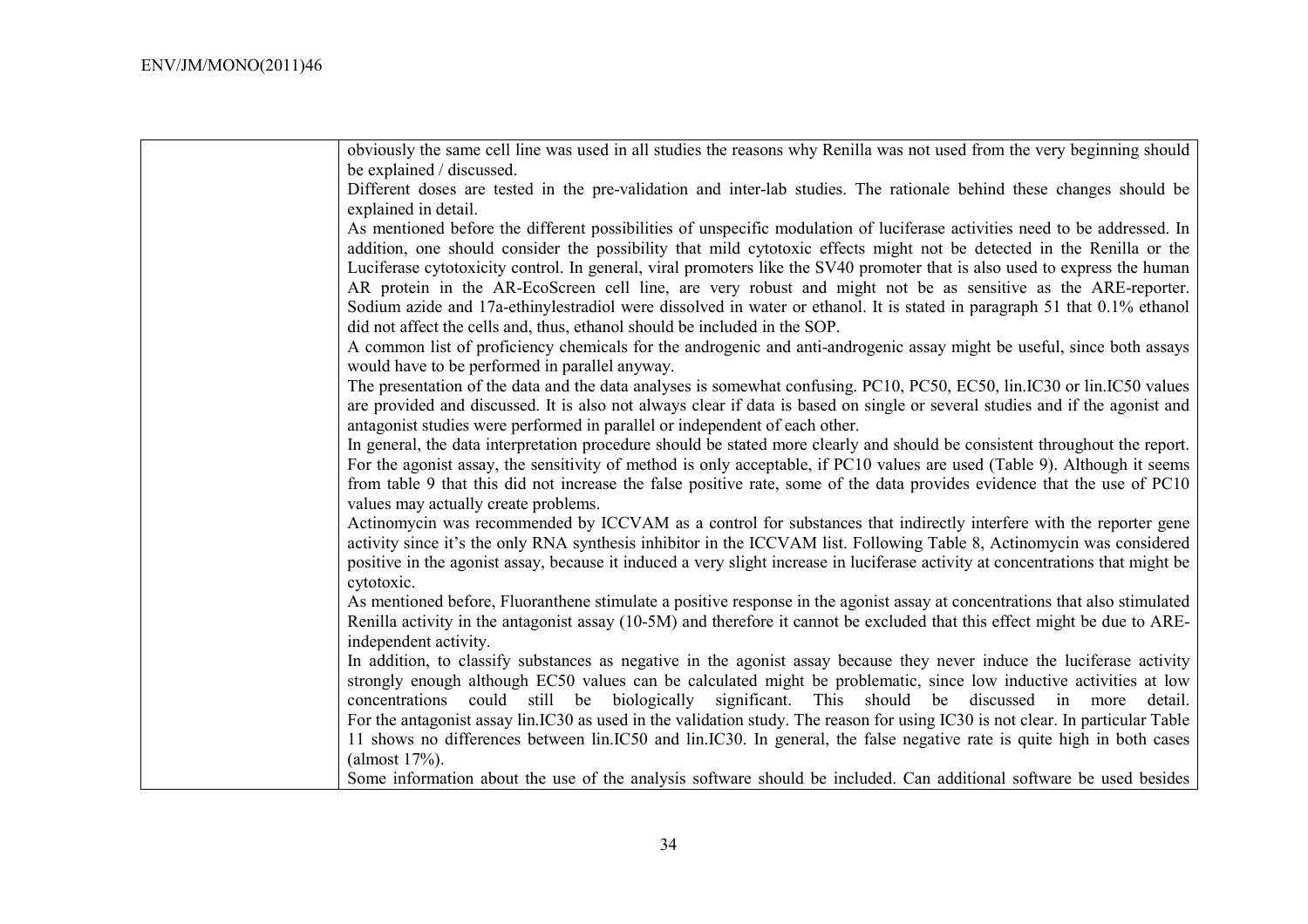GraphPad? Are there specific adjustments of the software preferences necessary? In general the decision criteria for positive or negative results should be more clearly defined and more attention should be paid to cytotoxic effects. For example, ketoconazole is considered positive in the antagonist assay and an IC50 of 6,98x10- 6M is provided in table 12. However, at 10-6 M no effect on luciferase activity was observed in the antagonist assay and at 10-4 M ketoconazole is obviously highly cytotoxic (Fig. 10-2). The IC50 value seems to be based on a single data point (10-5 M) that revealed a significant change in luciferase activity with a cell viability  $>80\%$  and, thus, is not really convincing. Since cytotoxicity can interfere with the detection of androgenic or anti-androgenic responses it might be more appropriate to regard data that is likely to be affected by cytotoxicity (like ketoconazole, but also DDT and methoxychlor) as equivocal / not conclusive or outside of the applicability domain of these assays. **Reviewer #2:** The following clarifying improvements need to be made with regard to the approximation of the IC50, EC50 and linear and non linear IC's 30 and 50, especially when the dose response curve is not complete. It cannot be considered a robust measure, only a less robust approximation. Also with respect of performance criteria and acceptable test performance that will need to be developed for the draft TG: for the agonist assay, there may well be problems with R1881 as it is an anabolic steroid with potentially highly limiting import restrictions and therefore import restriction for laboratory use also in some jurisdictions. This is probably because It is essentially the same as trenbolone, but as it has undergone 17alpha alkylation it can remain active after oral administration. It is also anticatabolic. Would MDHT be an appropriate alternative? **Reviewer #3:** Most of the protocols are very clear and adequate; however, there are some minor edits/additions that I suggest be made for ease of use. A graph of the expected DHT dose response would be helpful. How was concentration of DHT used in antagonist assays determined? It is stated in the report that it was about a PC80-100 but that is not stated in the protocol. My reservation here is that the report implies that sometimes 0.5 nM may be PC80 and at others a PC100. If this varies from plate to plate, then the PC10 and PC50 of test compounds may vary as much as 20% also. Inclusion of criteria for the DHT positive control is suggested. Each lab should run DHT dose response to confirm that they are getting correct response and to verify concentration of DHT needed for antagonist assay. Appendix 1 – section 1.8.2 and 1.8.3: The text says 175 cm2 flask, but I believe it should be 75 cm2. This appears to be a typographical error as 75 cm2 is correctly used through other parts of the protocol. Appendix 3, Section 4.5: Need to state the volume of lysis buffer to be added to each well as this would affect assay performance. I could not find this information in the SOP or any of the supporting protocols. Support protocol (SP) 1 – How long should cells be cultured before they can be used in an assay after reconstituted from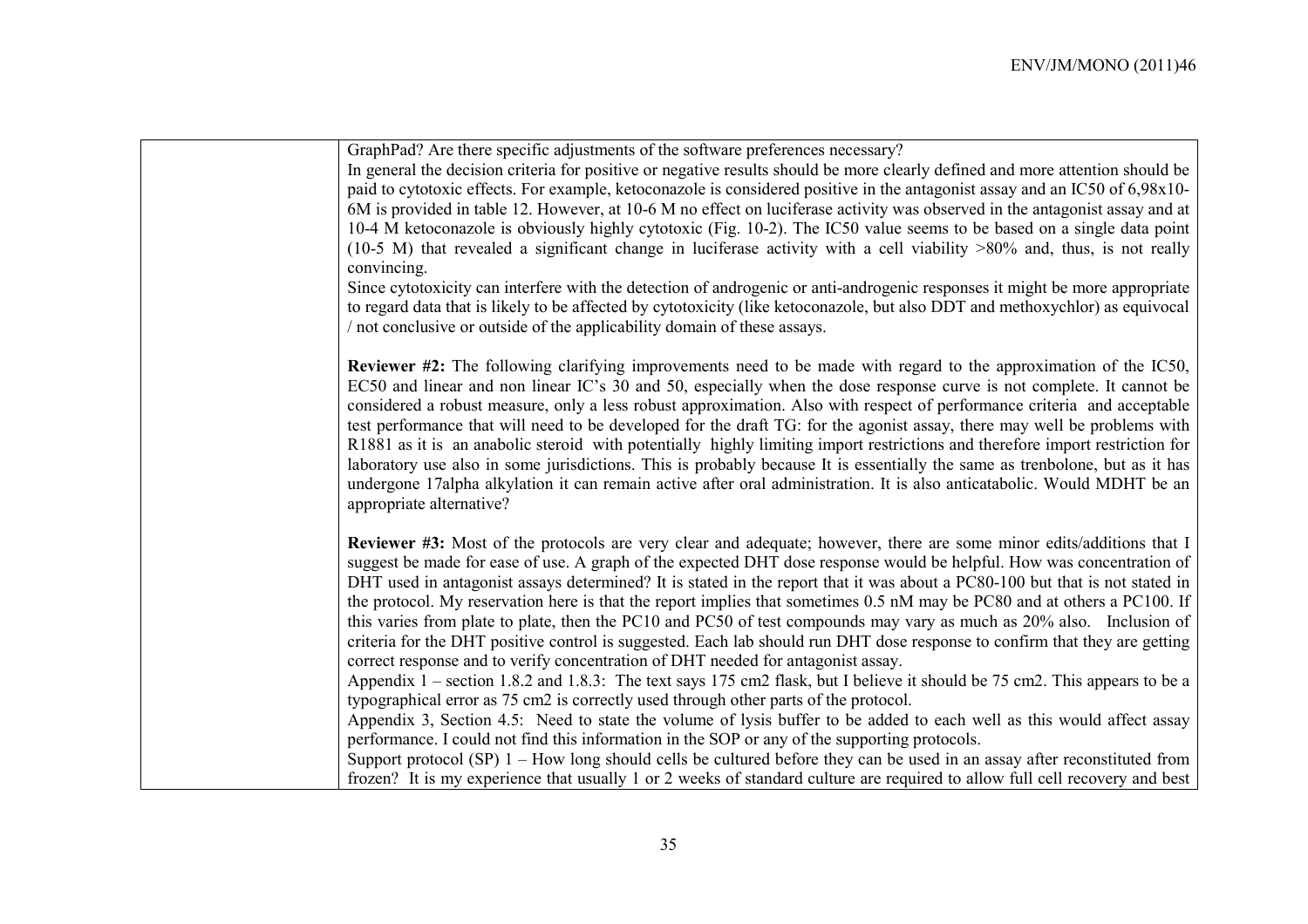|                      | performance in similar assays. What is required for this assay?<br>Support protocol 2: Information on expected doubling time would be helpful. Clarify when or at what density, e.g. only at                                                                |  |  |
|----------------------|-------------------------------------------------------------------------------------------------------------------------------------------------------------------------------------------------------------------------------------------------------------|--|--|
|                      | confluence, should cells be sub-cultured.                                                                                                                                                                                                                   |  |  |
|                      | Support protocol 4: Similar to mentioned above (for SP1), how long should cells be cultured before being used in an<br>assay? Should only cells from confluent flasks be used in the assay? How often can cells be trypsinized without affecting            |  |  |
|                      | assay performance? Perhaps cells for an assay should plan to be plated at the same time as propagation?                                                                                                                                                     |  |  |
|                      | Appendix $4 - (page 95)$ What is the purpose of adding Zeocin and Hygromycin? I am assuming they are selection<br>antibiotics but I did not see it specifically stated anywhere.                                                                            |  |  |
|                      | Page 98 – mid-page: What is meant by 56 nM DHT 0.1%DMSO solution? Should this be 56 nM DHT in DMSO? It is                                                                                                                                                   |  |  |
|                      | assumed so as then the 2 subsequent dilutions would result in 0.5 nM DHT in assay.                                                                                                                                                                          |  |  |
|                      | Page 99 section 5.2 The referenced figure should be Fig 3 (not Fig 2).                                                                                                                                                                                      |  |  |
|                      | <b>Reviewer #4:</b> Only the decision criteria for evaluation of data are not clearly stated. Parameters used in the proposed assay<br>system is not commonly used but considered to be effective for the purpose of the assay (prioritizing or screening). |  |  |
|                      | However, its calculation may not be easy for laboratories where newly introduce the assay. Therefore, it would be helpful<br>to provide the validated calculation program (e.g. spreadsheet) as in ERTA assay (TG455).                                      |  |  |
|                      | The Panel agreed that this criterion has been partly met.                                                                                                                                                                                                   |  |  |
| 4. Demonstration of  | <b>Reviewer #1:</b> Intra- and inter-laboratory reproducibility has been demonstrated. For the agonist assay there was some                                                                                                                                 |  |  |
| within- and between- | variation in the Hill slope, but the calculated PC10, EC50 for the standard chemical (DHT) and a comparable strong                                                                                                                                          |  |  |
| laboratory           | agonist (R1881) were highly reproducible with very low CV values. The other three chemicals were identified correctly as                                                                                                                                    |  |  |
| reproducibility      | negative. There were single experiments that resulted in PC10 values for Hydroxyflutamide and Diethylhexylphatalate and<br>were not reproducible and therefore discarded but also demonstrate a high sensitivity of the system. The use of                  |  |  |
|                      | Hydroxyflutamide in the inter-laboratory study might have not been the best choice because of the problems with this                                                                                                                                        |  |  |
|                      | substance in the agonist assay as described in paragraph 98, although in figure 10-2 no significant cytotoxicity can be                                                                                                                                     |  |  |
|                      | observed up to concentration of 10-5 M (not 10-7 M as stated in paragraph 98). For the antagonist assay the CV values are<br>somewhat higher but potential positives and negatives were correctly identified and the calculated IC50 and IC30 values        |  |  |
|                      | reproducible in each lab and between labs. Only the one laboratory consistently detected anti-AR activity at lower                                                                                                                                          |  |  |
|                      |                                                                                                                                                                                                                                                             |  |  |
|                      | concentrations which might be due to the lower Spike-in/PC DHT ratio. However, the reason for the lack of cytotoxicity<br>data for the R1881 testing in all participating labs should be explained.                                                         |  |  |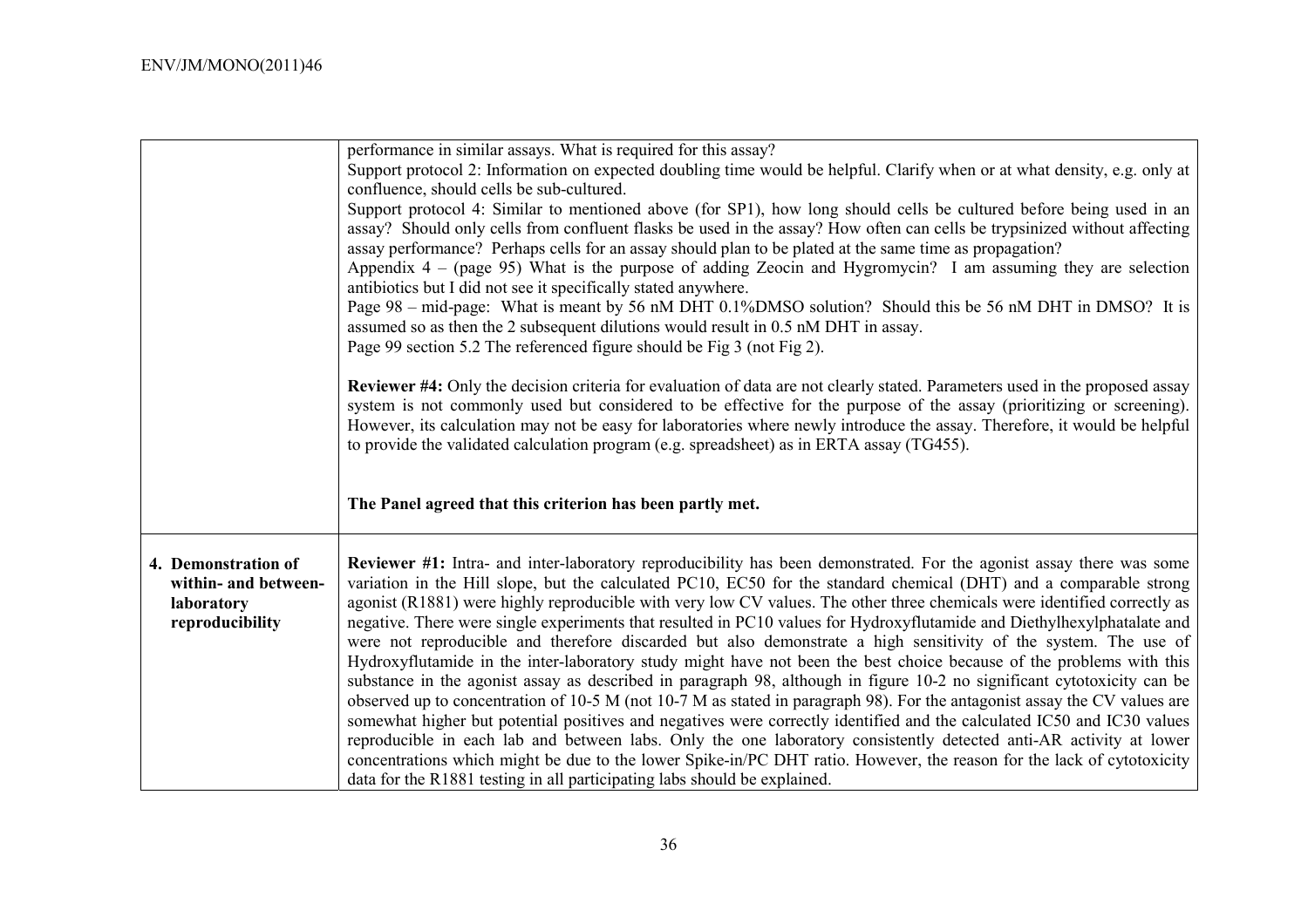**Reviewer #2:** Only for 5 substances for between laboratory reproducibility. Although this is generally acceptable for in vivo validations, for in vitro validations more substances are usually expected. Therefore, further demonstration of reproducibility in the naïve labs would be preferred. It would be particularly helpful to have information for a replacement for R1881, and a weak agonist and antagonist for which the dose response curve is not complete at 10uM so, up to cytotoxicity/limit of solubility testing (consideration of the solubility properties of the chemical)/ 100uM, plus another negative for both agonist and antagonist. These five examples of additional test substances would be very helpful for the development of the performance criteria for the draft TG. Testing at a max. concentration of 10uM may be too low to detect weakly active compounds, thus testing to the limit of solubility, the onset of cytotoxicity or higher doses may be required for pre-screening and subsequent screening if the prescreening indicates that this is more correct and necessary. **Reviewer #3:** Generally CVs were low and reproducibility was quite good. However, a limited range of affinities of compounds was tested between labs. In the agonist assay, CVs for DHT run by three labs on three different days ranged from 0 to 8.0%. Reported overall CVs for each lab with DHT were 3.6 to 4.5% which is very good. CVs for coded compounds were also low. My reservation for the agonist assays is the fact that only strong agonists and negatives were tested in the interlaboratory study. No weak agonists were tested. Historically, variability often increases when weaker agonists are tested in vitro as the weak agonists are often a greater challenge. Variability in the pre-validation in one lab was acceptable for weaker agonists, which is sufficient as a larger number were tested in the assay, but no data is available for weak agonists from the inter-lab study to assess inter-lab reproducibility. In antagonist assays, only 2 antagonist were assessed, HF and BPA. Reproducibility for these 2 coded compounds was demonstrated and variability was acceptably low. Again, however, these were 2 of the more potent antagonists based on the pre-validation study results. My preference would have been to have at least one or two additional very weak antagonists evaluated in the inter-lab study. This is an important point as most environmental compounds identified to date that impact the AR are antagonists and many of them are weak antagonists in vitro. **Reviewer #4:** Provided in the validation report. **The Panel agreed that this criterion has been partly met.**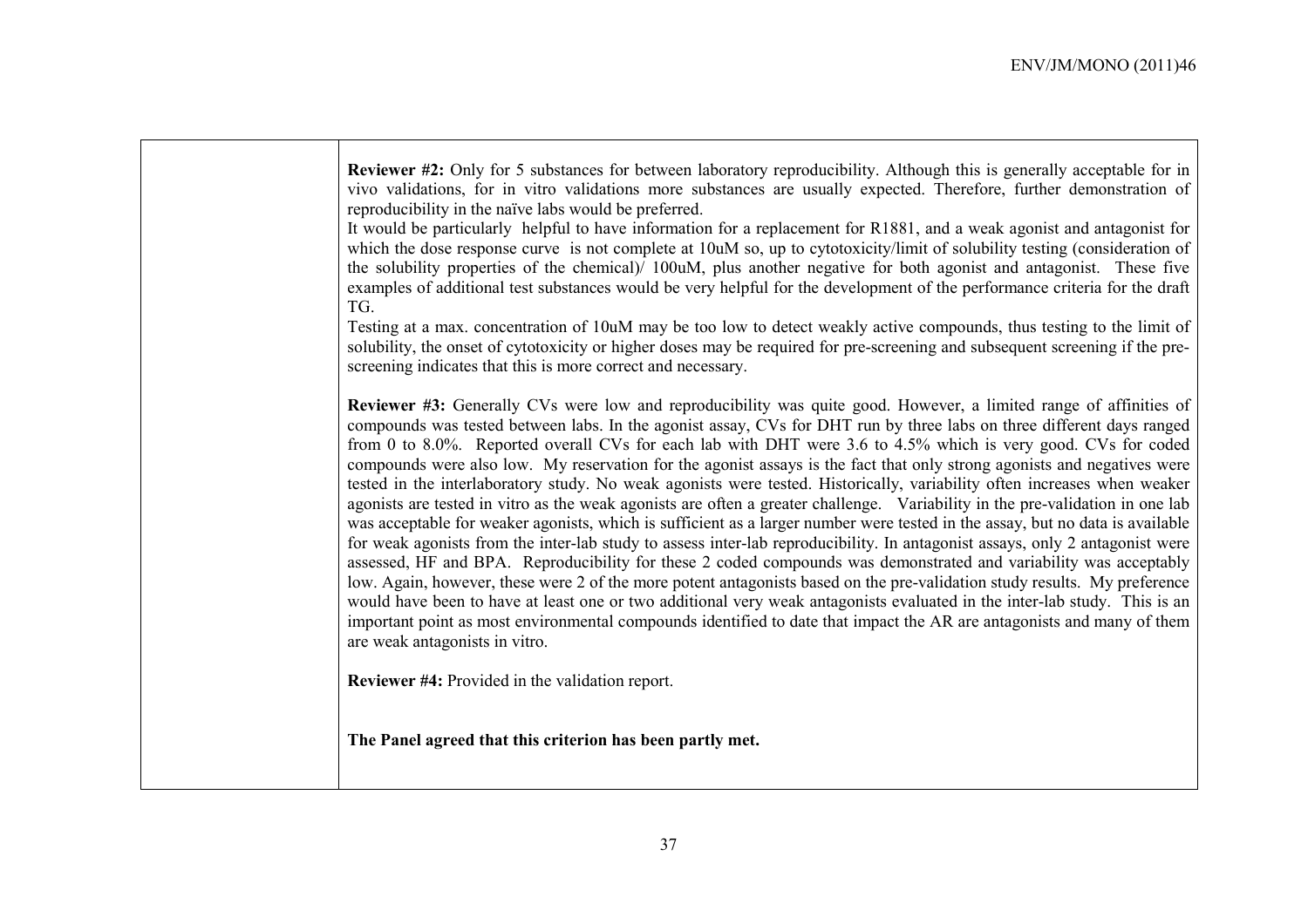| 5. Demonstration of the<br>test method's<br>performance based<br>on testing of<br>representative<br>reference chemicals | <b>Reviewer #1:</b> In the multi-lab study five coded chemicals were tested in four labs. The results correctly identified the<br>expected positives and negatives in the agonist and antagonist assays. However, for the agonist assay the positives were<br>DHT itself and R1881 that have comparable / identical activities to the control DHT and are structurally very similar<br>identical. Thus one can hardly conclude from this study that the assay will detect different kinds of chemicals that activate<br>the AR. In addition these two chemicals have obviously very low PC50/PC10 values and it would have been more<br>informative if chemicals with lower activities (higher PC10) values would have been tested. Testing these two substances<br>only recapitulates the reproducibility of the agonist assay with the positive control substance as shown in table 15. For the<br>antagonist assay it looks more convincing since two structurally distinct chemicals with anti-AR activity were identified<br>correctly with similar but distinct IC50 / IC30 values. As pointed out in GD 34 "For the assessment of inter-laboratory<br>reproducibility a subset of test substances used to assess accuracy might be appropriate, provided that the subset<br>adequately represents an appropriate range of responses and physical / chemical properties for which the test method is<br>proposed to be appropriate". In this respect, the data provided in this report do not allow a clear judgement of the<br>relevance and reliability of the test method. |
|-------------------------------------------------------------------------------------------------------------------------|-------------------------------------------------------------------------------------------------------------------------------------------------------------------------------------------------------------------------------------------------------------------------------------------------------------------------------------------------------------------------------------------------------------------------------------------------------------------------------------------------------------------------------------------------------------------------------------------------------------------------------------------------------------------------------------------------------------------------------------------------------------------------------------------------------------------------------------------------------------------------------------------------------------------------------------------------------------------------------------------------------------------------------------------------------------------------------------------------------------------------------------------------------------------------------------------------------------------------------------------------------------------------------------------------------------------------------------------------------------------------------------------------------------------------------------------------------------------------------------------------------------------------------------------------------------------------------------|
|                                                                                                                         | <b>Reviewer #2:</b> see respective answer to charge question 4<br><b>Reviewer #3:</b> For the data shown the test method performed well in the pre-validation and inter-lab studies. In the inter-                                                                                                                                                                                                                                                                                                                                                                                                                                                                                                                                                                                                                                                                                                                                                                                                                                                                                                                                                                                                                                                                                                                                                                                                                                                                                                                                                                                  |
|                                                                                                                         | lab validation, compounds evaluated were tested using coded compounds to avoid unintentional bias. In the agonist assays<br>5 compounds were evaluated and 2 in the antagonist assay. The problem is that only relatively strong agonists and<br>antagonists were evaluated. No weak agonists and no relatively weak antagonists were represented. Since one might<br>expect, based on previous reports, that environmental compounds would have relatively weak activity, this is a limitation<br>in the demonstration of assay performance. While a large number of compounds were not evaluated in the inter-laboratory<br>study, I believe that testing a large number of compounds would be less valuable than testing a small number of<br>compounds over a broader range of affinities.                                                                                                                                                                                                                                                                                                                                                                                                                                                                                                                                                                                                                                                                                                                                                                                      |
|                                                                                                                         | <b>Reviewer #4:</b> The performance was well-demonstrated by testing 45 chemicals including coded chemicals. Also, the test<br>chemicals were basically selected from the well-known source (ICCVAM). The number of chemicals tested is not enough<br>but in the range that can be tested, and the selection is reasonable, under the limited money and time.                                                                                                                                                                                                                                                                                                                                                                                                                                                                                                                                                                                                                                                                                                                                                                                                                                                                                                                                                                                                                                                                                                                                                                                                                       |
|                                                                                                                         | The Panel agreed that this criterion has been partly met.                                                                                                                                                                                                                                                                                                                                                                                                                                                                                                                                                                                                                                                                                                                                                                                                                                                                                                                                                                                                                                                                                                                                                                                                                                                                                                                                                                                                                                                                                                                           |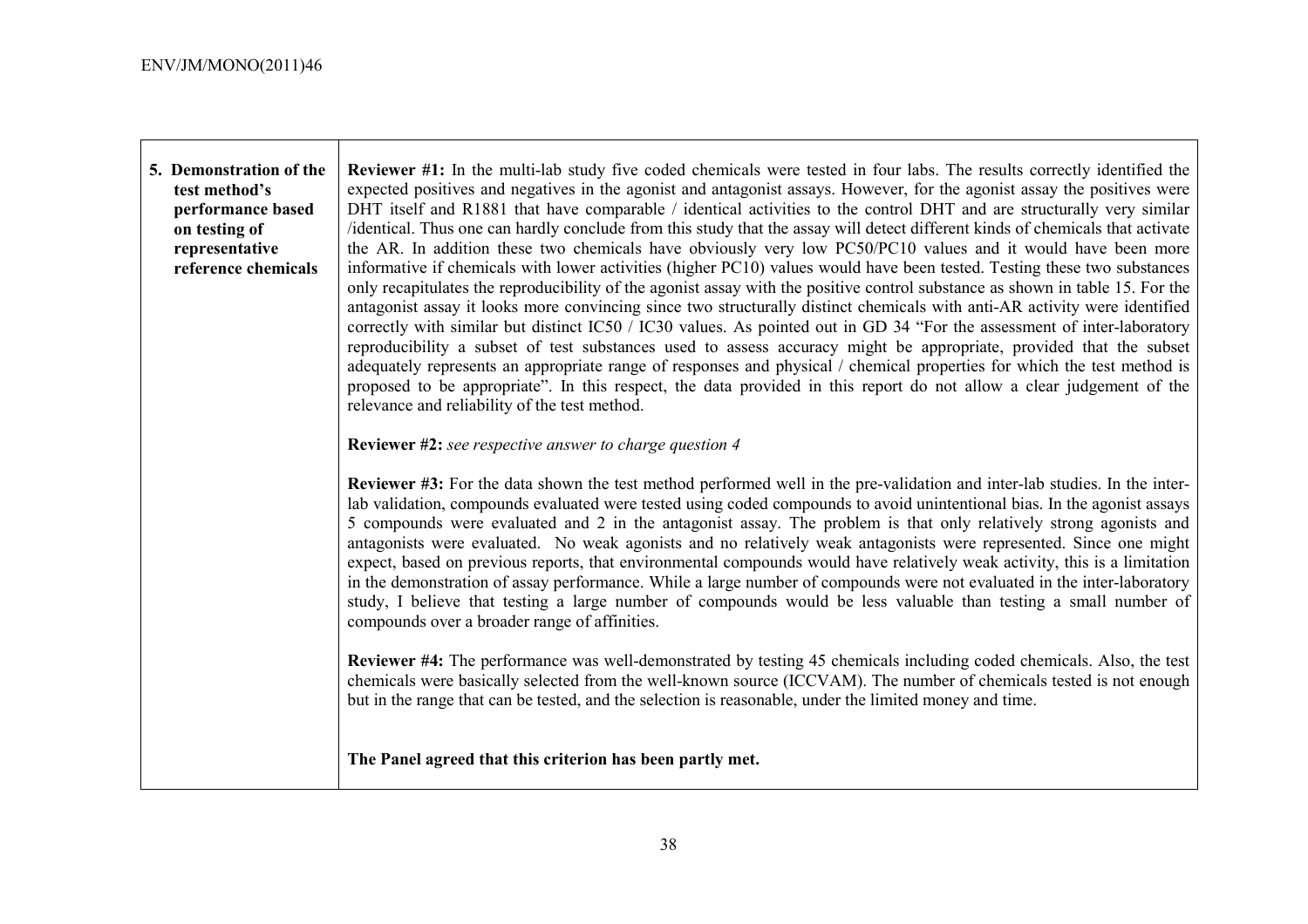#### **6. Test methods evaluation related to existing relevant**

 **toxicity data**

**Reviewer #1:** An obvious problem is the lack of a gold standard to compare the results with and to evaluate the relevance of the assay. It might be worth mentioning that the biological relevance of reference data might be for some substances not necessarily clear cut. In any case, the comparison of the data with the ICCVAM list (summarizing published results from other assays) and the additional data obtained from human AR-binding studies is an acceptable and in particular feasible way to evaluate the assay. The AR-Binding data is not discussed sufficiently, in particular the absence of significant binding of chemicals that elicit a response in the AR EcoScreen assay. It is argued in paragraph that this might be due to lower concentrations tested in the binding assay. This argument is not convincing because for the inter-lab study the maximum concentration tested was also 0,1M and, as a consequence, one would have to go back to the testing concentrations of the pre-validation studies (up to the available solubility or 1 M). Here it would be worthwhile to evaluate the relevance of positive responses in the AR EcoScreen assay that are either not detectable in the in vitro binding assay for technical reasons (comparison with published binding data) or mediated by other mechanisms than direct AR-binding. For example, for vinclozolin it has been shown that the substance itself, in contrast to its metabolites that are generated by hydrolysis, does hardly bind the AR receptor and weak in vitro ligand displacement activity for nonylphenol had also already been reported. However, there are also inconsistencies in the presented data. In Paragraph 116 and Table 14 (AR binding data) it is stated that 4-Hydroxytamoxifen were not detected as an AR agonist or AR antagonist despite significant binding to the AR receptor. However in table 8, it is listed as an antagonist in the AR EcoScreen, in accordance with published data.

**Reviewer #2:** It is important to note that the ICVVAM lists were published in 2003, so are 8 years old, and I understand for the AR are due to be updated and corrected. In addition to comparison with AR binding assay data given in the report, comparison with the Hershberger TG would be helpful, and discussion of problems with comparison with the Hershberger, especially with the possible selection of additional test substances for the development of performance criteria.

**Reviewer #3:** There is lack of a good "standard" for AR-TA assay data which makes this evaluation challenging. Comparisons were made to the ICCVAM list and to AR competitive binding data. These may or may not be the best data for such comparison. For agonist assays, concordance, sensitivity and specificity comparisons were most favourable when PC10 values from the AR-Eco-screen assay were compared to the ICCVAM list. There are two issues here: the use of PC10 values as criteria for a positive is questionable and questions exist with respect to the proper classification of some compounds on the ICCVAM list as positive or negative. With respect to the first issue, using Fig 8B as an example, actinomycin D, a prototypical inhibitor of gene transcription which I would expect to be a negative, was classified as a positive based on PC10 response. Further, there is no dose response – just a relatively flat line at or near the PC10 value.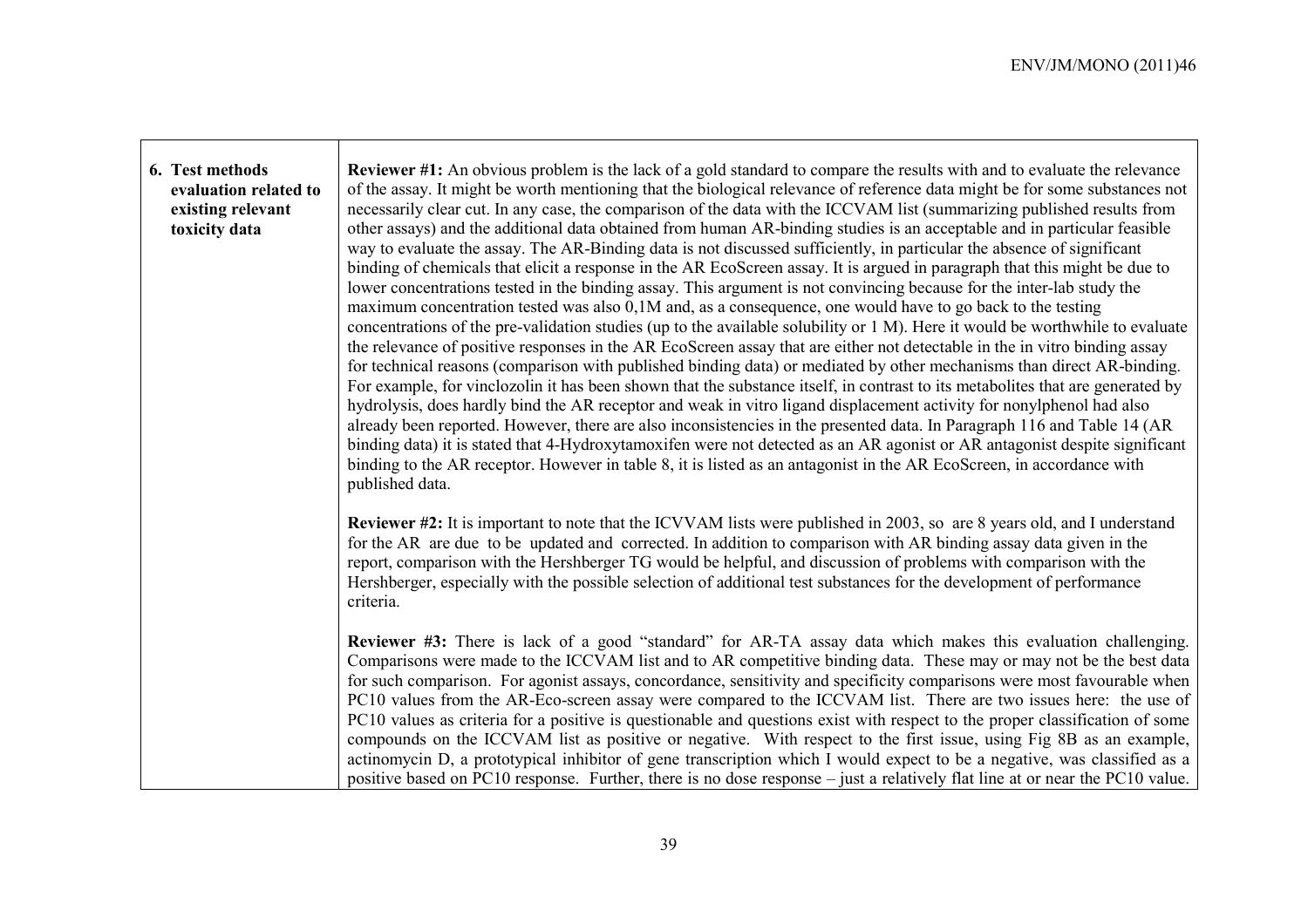This compound should inhibit transcription of luciferase and be a negative. Hence, a compound that produced a similar curve to actinomycin-D should likely be questioned. Mifepristone produces a similar lack of dose response. Hence the biological relevance of a PC10 is questioned, especially without additional increase in response as concentrations are increased. Correlation to PC50 values would be preferred but due to solubility and cytotoxicity issues a PC50 values could not always be attained in the AR-Eco-screen, thus the correlation to PC50 was reduced as compared to a PC10 value. I also question whether the PC10 value is a statistically significant response. With respect to the second issue, classification of compounds on the ICCVAM list were determined from the literature and were compiled for data from many types of assays (including cell proliferation assays and yeast-based assays) not just AR-TA assays. Classification is currently based primarily on a weight-of-evidence type approach (number of papers reporting a positive) with little evaluation of the thoroughness of the assessment, quality of the data or methods/performance of the assay. In addition, with respect to antagonists, the ICCVAM list combined data which included the use of various differing "spike-in" compounds and their use at differing concentrations. Logic suggests that these factors would impact the results obtained in an assay and hence the classification of positive or negative. It is suspected that lower correlation of PC50 values may be related to these issues among others. That said, based on experience of the interaction compounds with the AR, the following additional comments should be considered: The approach taken to calculate EC50 and IC50 was the best approach (i.e. top and bottom of the test compound curve used without regard to the whether a full dose response was attained or not) is questioned. Calculation based on comparison to the dose response of the positive control (i.e. DHT) is suggested as percent of control. For example PC50 would be preferred. Poor correlation to the ICCVAM list for antagonists might be expected and may not be the best comparison until the ICCVAM list is updated. AR-Eco-Screen (based on data in Table 14) correlated well with AR binding data - Compared to the AR binding data the relevance of the assay was well demonstrated. **Reviewer #4:** This was done by comparing "human" AR binding assay data showing good performance. (see respective comment to charge question 2) There are no other suitable data sources to compare with. **The Panel agreed that this criterion has been partly met.**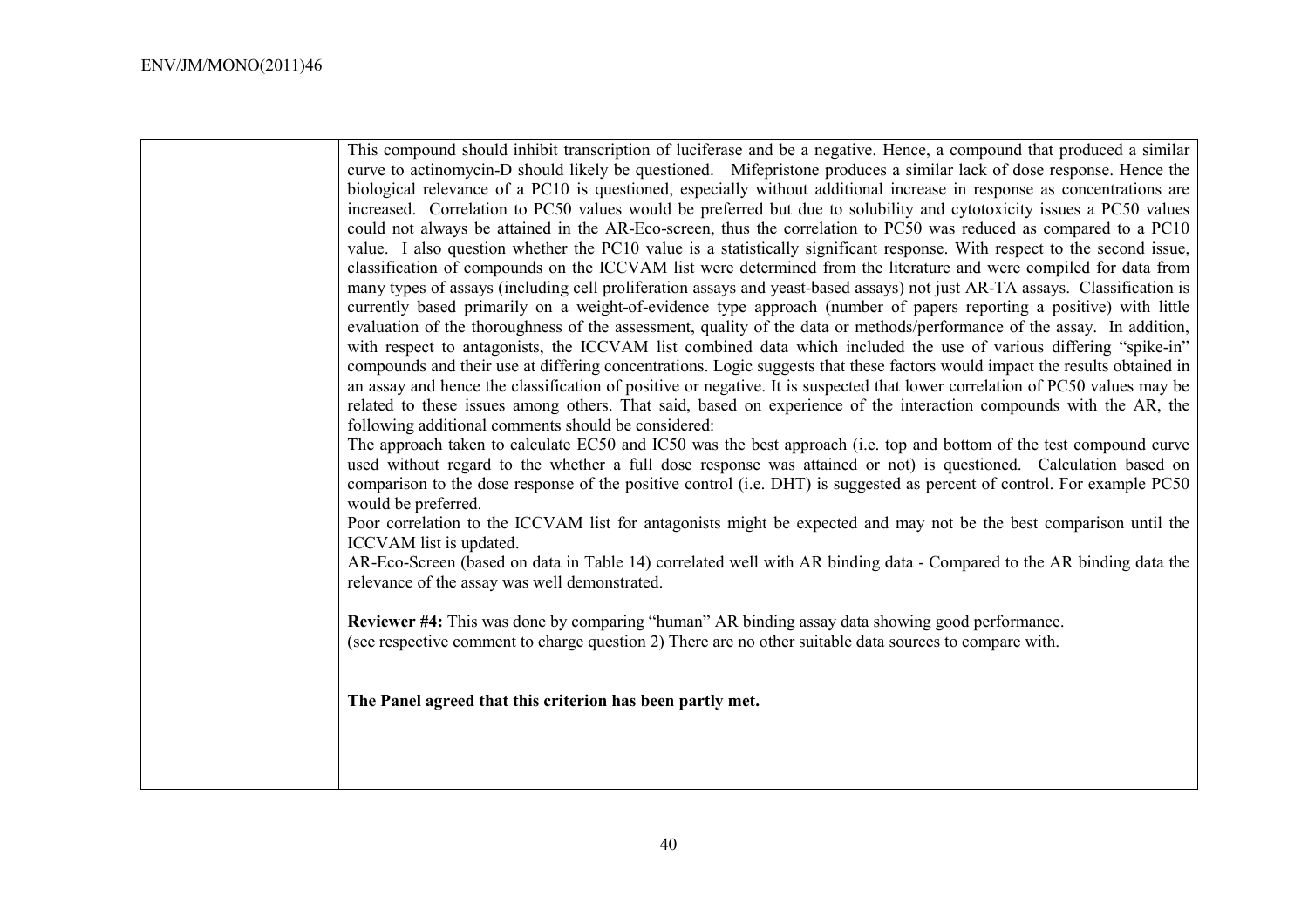| 7. Availability of all<br>relevant data for<br>expert review | <b>Reviewer #1:</b> For most parts the report did allow review, although the lack of primary data in some parts and the<br>inconsistent use of different calculated values i.p. PC50, PC10, IC50, IC30 (with and without taking cytotoxicity data into<br>account) caused difficulties to evaluate the data. In particular, a list of the substances and the respective primary data used<br>to generate Table 9, Figure 9, Table 11 and Figure 11 would have been helpful.                                                                                                                                                                                                                                                                              |  |
|--------------------------------------------------------------|----------------------------------------------------------------------------------------------------------------------------------------------------------------------------------------------------------------------------------------------------------------------------------------------------------------------------------------------------------------------------------------------------------------------------------------------------------------------------------------------------------------------------------------------------------------------------------------------------------------------------------------------------------------------------------------------------------------------------------------------------------|--|
|                                                              | Reviewer #2: See the respective responses to charge questions 3 and 4. In addition, the discussion on PC50, PC10, EC, IC<br>and lin.IC values needs further refinement and improved accuracy.                                                                                                                                                                                                                                                                                                                                                                                                                                                                                                                                                            |  |
|                                                              | <b>Reviewer #3:</b> A detailed test protocol was included I suggested a few minor edits above (see question 3) but overall the<br>protocols were clear and easy to follow. Given the success of the multi-lab validation exercise, the protocol was<br>sufficiently detailed to allow other labs to generate equivalent data. Benchmark data was provided by the use of a positive<br>control (DHT) by which other labs could evaluate their performance. I might also suggest a small set of additional<br>proficiency compounds over a range of activities.                                                                                                                                                                                            |  |
|                                                              | <b>Reviewer #4:</b> Data: Available; Protocols: The detailed protocols used during the multi-lab validation are available so that<br>an independent lab can perform the assay. Also the performance criteria are provided.                                                                                                                                                                                                                                                                                                                                                                                                                                                                                                                               |  |
|                                                              | The Panel agreed that this criterion has been met.                                                                                                                                                                                                                                                                                                                                                                                                                                                                                                                                                                                                                                                                                                       |  |
| 8. GLP (ideally)                                             | <b>Reviewer #1:</b> The inter-laboratory study was conducted under GLP conditions whereas the pre-validations studies<br>(comprising most of the data) were not. In general that might be acceptable. However in this case only very few chemicals<br>were tested in the inter-laboratory study, different test protocols had had been used for the pre-validation and inter-<br>laboratory studies Since the validity of the test method cannot be concluded from the inter-laboratory study that was<br>performed in accordance to GLP this requirement is not met.<br>(Comment by the Panel chair: The relevance of the reply to this question was discussed with the reviewer. As a result,<br>Reviewer #1 considered this criterion as partly met.) |  |
|                                                              | <b>Reviewer #2:</b> The pre-validation was in the spirit of GLP, and the actual validation was to GLP.                                                                                                                                                                                                                                                                                                                                                                                                                                                                                                                                                                                                                                                   |  |
|                                                              | <b>Reviewer #3:</b> It was clearly identified that data collected in the pre-validation assays were not collected under GLP. While                                                                                                                                                                                                                                                                                                                                                                                                                                                                                                                                                                                                                       |  |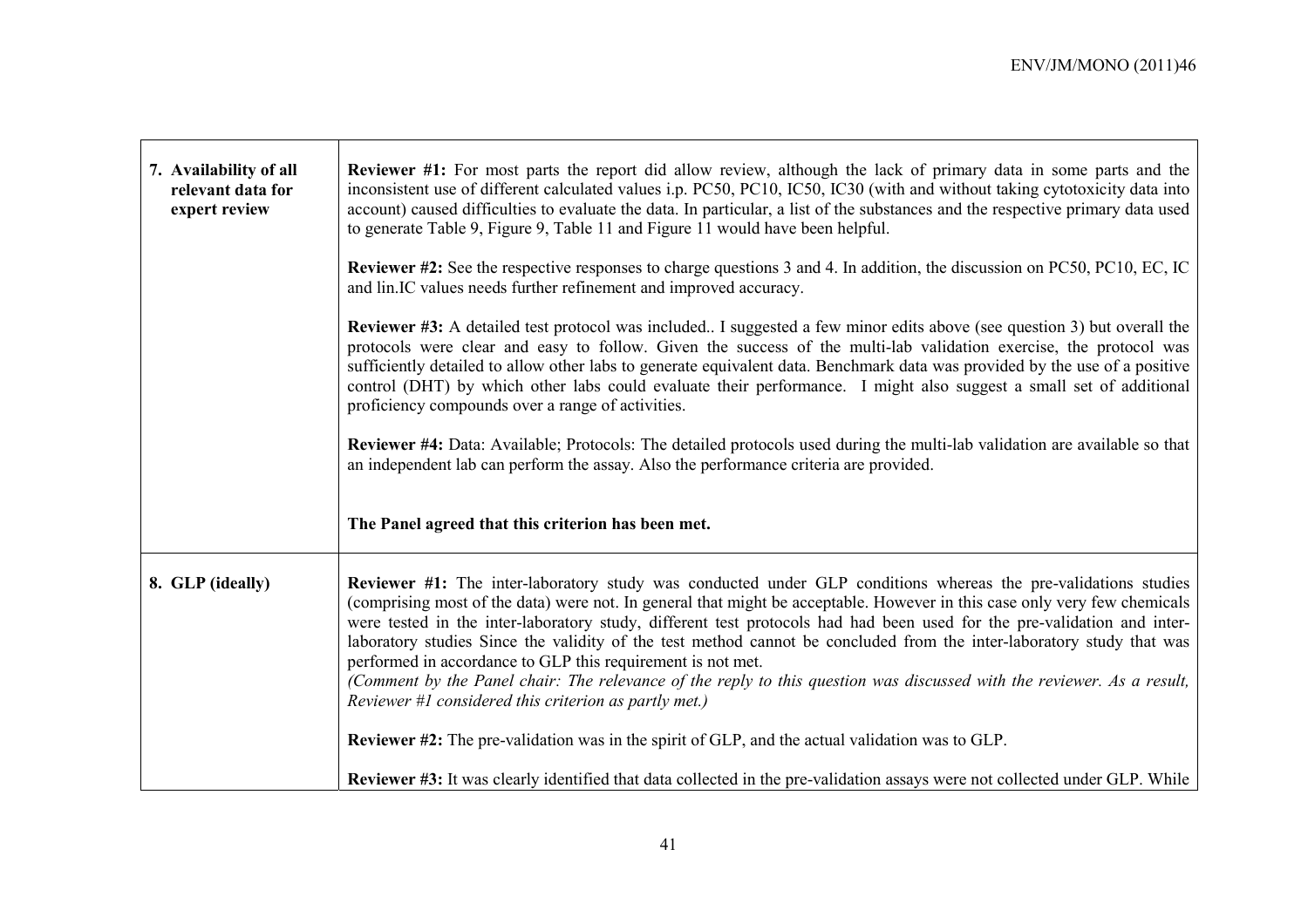| GLP is preferable in all cases, I see no reason to exclude the pre-validation data based solely on this criteria. The Inter-<br>laboratory validation was conducted under GLP and I suggest that this is sufficient.                                                                                                                                        |
|-------------------------------------------------------------------------------------------------------------------------------------------------------------------------------------------------------------------------------------------------------------------------------------------------------------------------------------------------------------|
| <b>Reviewer #4:</b> The data collected during the pre-validation phase were not obtained under GLP. However, it is considered<br>to have no impact on the validation status as long as the all raw data of the assay are available. In addition, the results in<br>pre-validation study had been already published in the peer-reviewed scientific journal. |
| The Panel agreed that this criterion has been partly met.                                                                                                                                                                                                                                                                                                   |

Remark by the panel chair: Note that the initial replies of the reviewers as provided by February 11, 2011, have been collated here (see paragraph 3). Furthermore, the numbering of the reviewers does not correspond to the alphabetical order of Annex 1.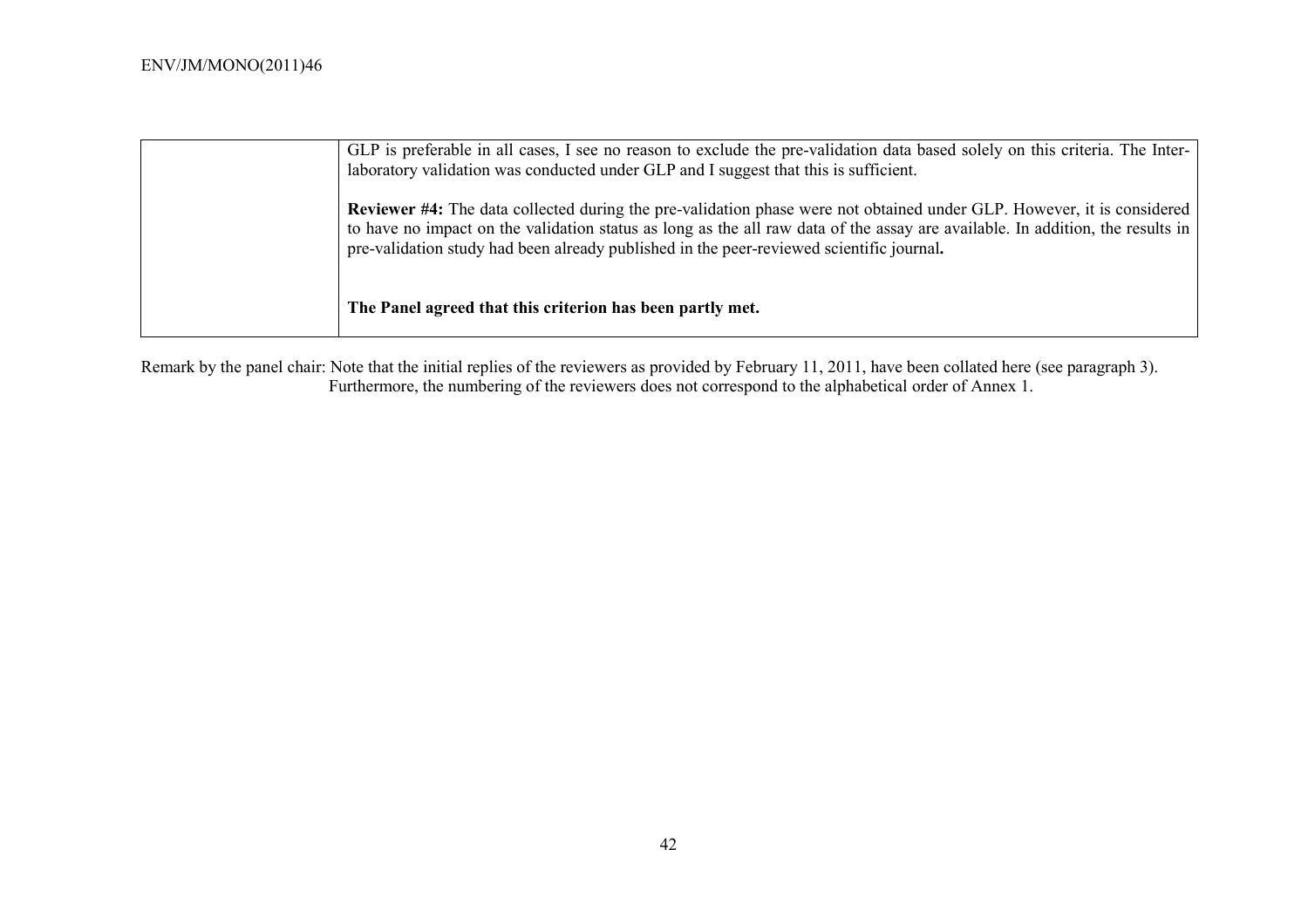#### **ANNEX 4a**

**January 24, 2011** 

#### **Response to the inquiry dated Jan. 17, 2011**

**Masahiro Takeyoshi, Ph.D. , CERI-Japan** 

**1. Fluoranthene stimulated Renilla activity in the antagonist assay at concentrations that also seem to stimulate a positive response in the agonist assay (10-5M). At least that is how it looks like comparing figure 8 and figure 10-2. However in table 10, the EC50 value is 1,29x10-8M.** 

So far, the cause for the dose-dependent induction of Renilla luciferase is unknown. However this phenomenon would not be relevant with androgenic activity.

Fluoranthene showed clear antagonistic response, it means this chemical interact with androgen receptor. So we think Fluoranthene may be partial agonist.

We have rechecked the values reported in the validation report, article published in Toxicology in vitro and the raw data related. Consequently, there is a mistake in the IC50 values reported in the article, IC50 values for Mifepristone and Fluoranthene were exchanged by mistake. And also we have proofreading error.

We cited the IC50 values from the article to the validation report, and resulted in the mistakes in the validation report.

|              | IC50 reported        | Correct IC50 value |
|--------------|----------------------|--------------------|
| Mifepristone | $3.23 \times 10 - 5$ | $1.29x10-8$        |
| Fluoranthene | 1.29x10-8            | $3.23x10-5$        |

Correct IC50 values are provided in the following table.

As a consequence of reinspection, there was no other mistake of IC50 values in the validation report.

#### **2. DTT and Methoxychlor have been classified as negatives in the antagonist assay (Table 8), but IC50 values are provided in Table 12**

These chemical showed cytotoxicity (below 80% viability) at 10-6M. So these chemicals were decided as negative in the antagonist assay.

IC50 values can be calculated if the cytotoxic effects were observed. So we provided the IC50 values for these two chemicals in table 12, But cytotoxicity of these chemicals were mentioned in Paragraph 111.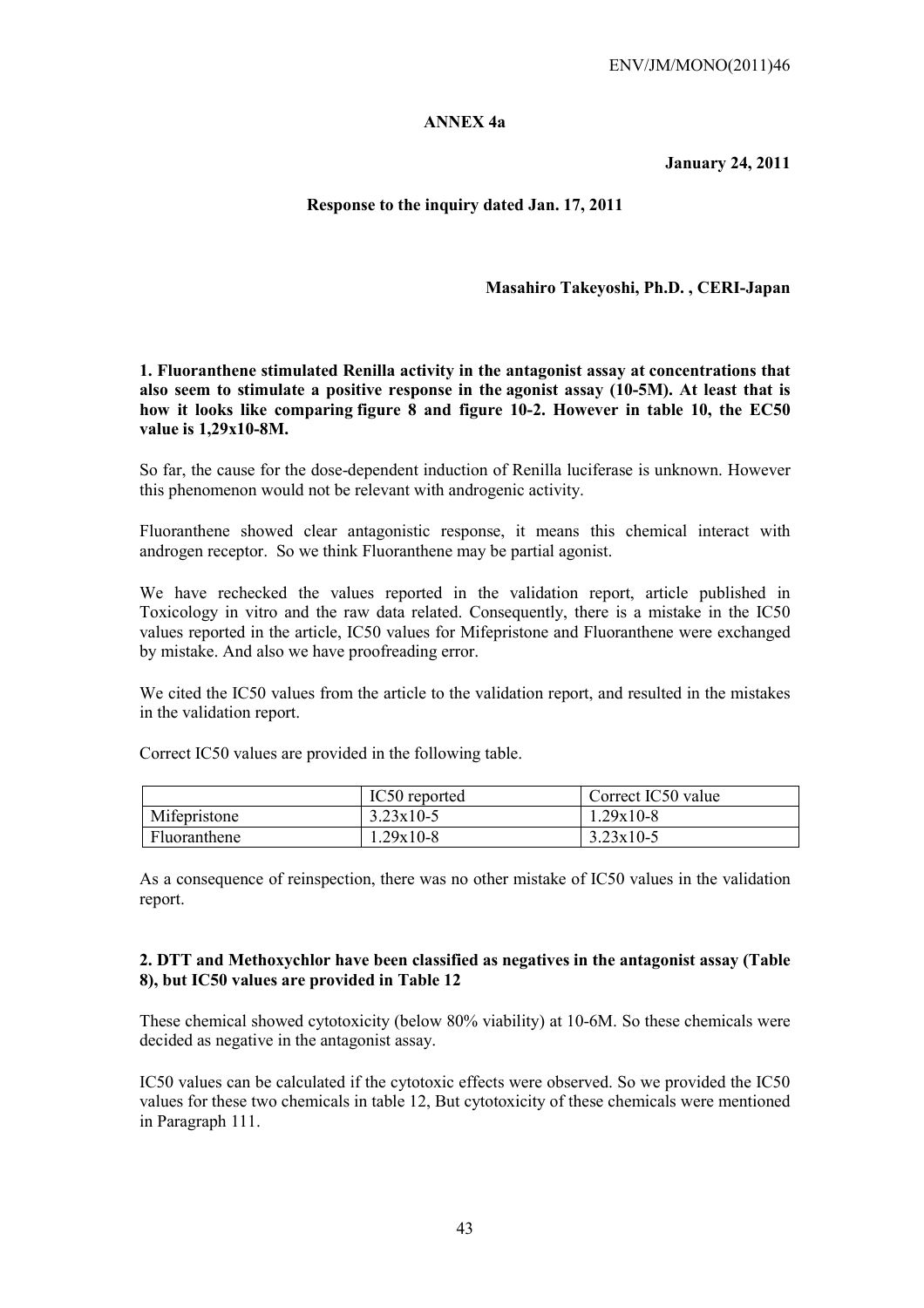#### ENV/JM/MONO(2011)46

Where we have another mistake in Para 111; the cytotoxic dose of DTT and Methoxychlor are shown as "10-9 or 10-8 M", but correct values are "10-6 or 10-5 M".

As a consequence of reinspection about this issue, there was no other mistake in the validation report.

#### **3. Corticosterone was classified as a positive in the agonist assay and in paragraph 103 it is argued that this might be due to the high concentrations tested. However, in table 10 the EC50 value for Corticosterone is 4,5x10-7 M.**

EC50 values can be calculated automatically by the calculation softwares, such as GraphPad Prism, if the chemical has not high induction level. Indeed, EC50 can be calculated for corticosterone, but the chemical failed to yield PC50 value, so the chemical was decided as negative.

We have been advocated that EC50 is not appropriate to express the potency of the hormonal effect. Because EC50 is defined as 50% point between top and bottom values, even if the top value is only 3% level of the maximum induction level of positive control substance. This is the critical issue to evaluate the hormonal potency of chemicals by EC50 values. So we emphasize that PC50 value is suitable for evaluating hormonal potency because the actual induction level compared with maximum induction level of the positive control substance is considered in the PC50.